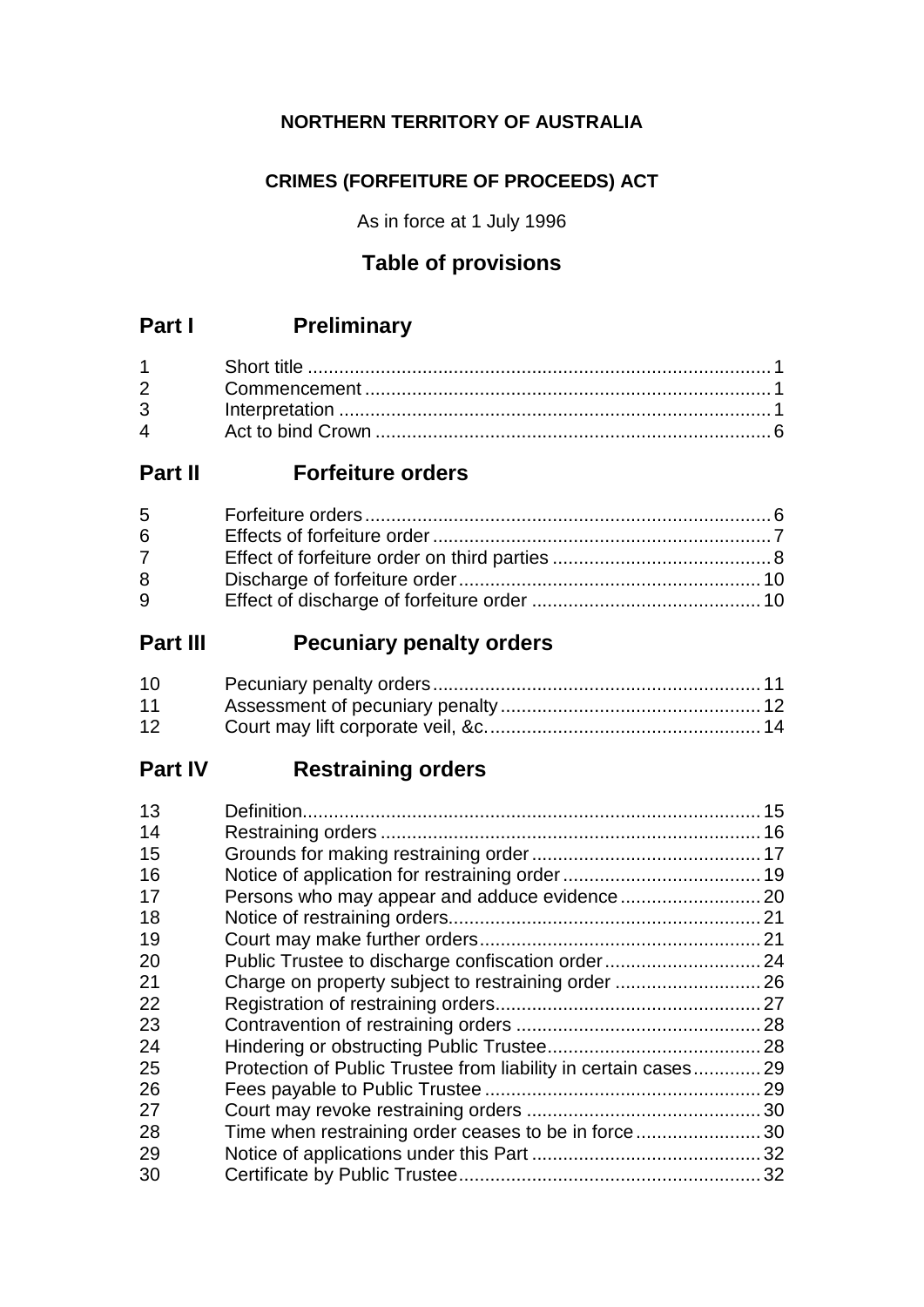## **Part V Interstate orders**

| 31 |                                                                 |  |
|----|-----------------------------------------------------------------|--|
| 32 | Effect of registration of interstate restraining order33        |  |
| 33 | Effect of registration of interstate forfeiture order33         |  |
| 34 |                                                                 |  |
| 35 |                                                                 |  |
| 36 |                                                                 |  |
| 37 | Charge on property subject to registered interstate restraining |  |
| 38 | Powers of Public Trustee in relation to interstate restraining  |  |
| 39 |                                                                 |  |
|    |                                                                 |  |

# **Part VI Search warrants**

| 40 |                                                            |  |
|----|------------------------------------------------------------|--|
| 41 | Powers to search for, and seize, tainted property38        |  |
| 42 | Search warrants in relation to tainted property 39         |  |
| 43 |                                                            |  |
| 44 |                                                            |  |
| 45 | Commissioner of police responsible for seized property  44 |  |
| 46 |                                                            |  |
| 47 |                                                            |  |

# **Part VII Information gathering powers**

**Division 1 Production Orders**

| 48 |  |
|----|--|
| 49 |  |
| 50 |  |

**Division 2 Search Powers**

| 51 | Powers to search for, and seize, documents relevant to |  |
|----|--------------------------------------------------------|--|
|    |                                                        |  |
| 52 |                                                        |  |

**Part VIII Miscellaneous**

| 53 | Possession, &c., of property suspected of being proceeds of     |  |
|----|-----------------------------------------------------------------|--|
|    |                                                                 |  |
| 54 |                                                                 |  |
| 55 |                                                                 |  |
| 56 | Interstate operation of forfeiture or restraining orders54      |  |
| 57 | Costs incurred on variation of interstate restraining orders on |  |
|    |                                                                 |  |
| 58 | Making of confiscation orders where person absconded55          |  |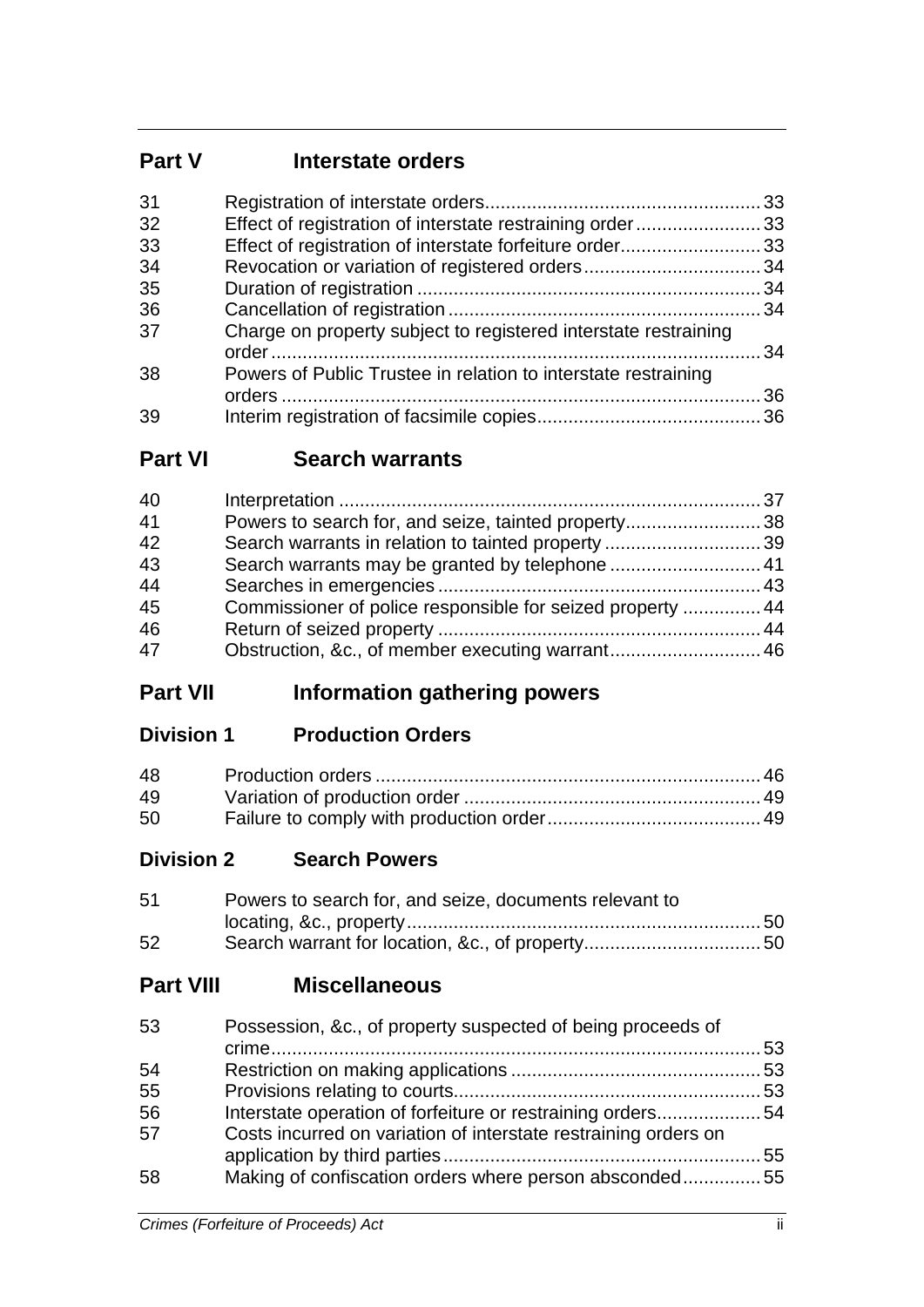#### **ENDNOTES**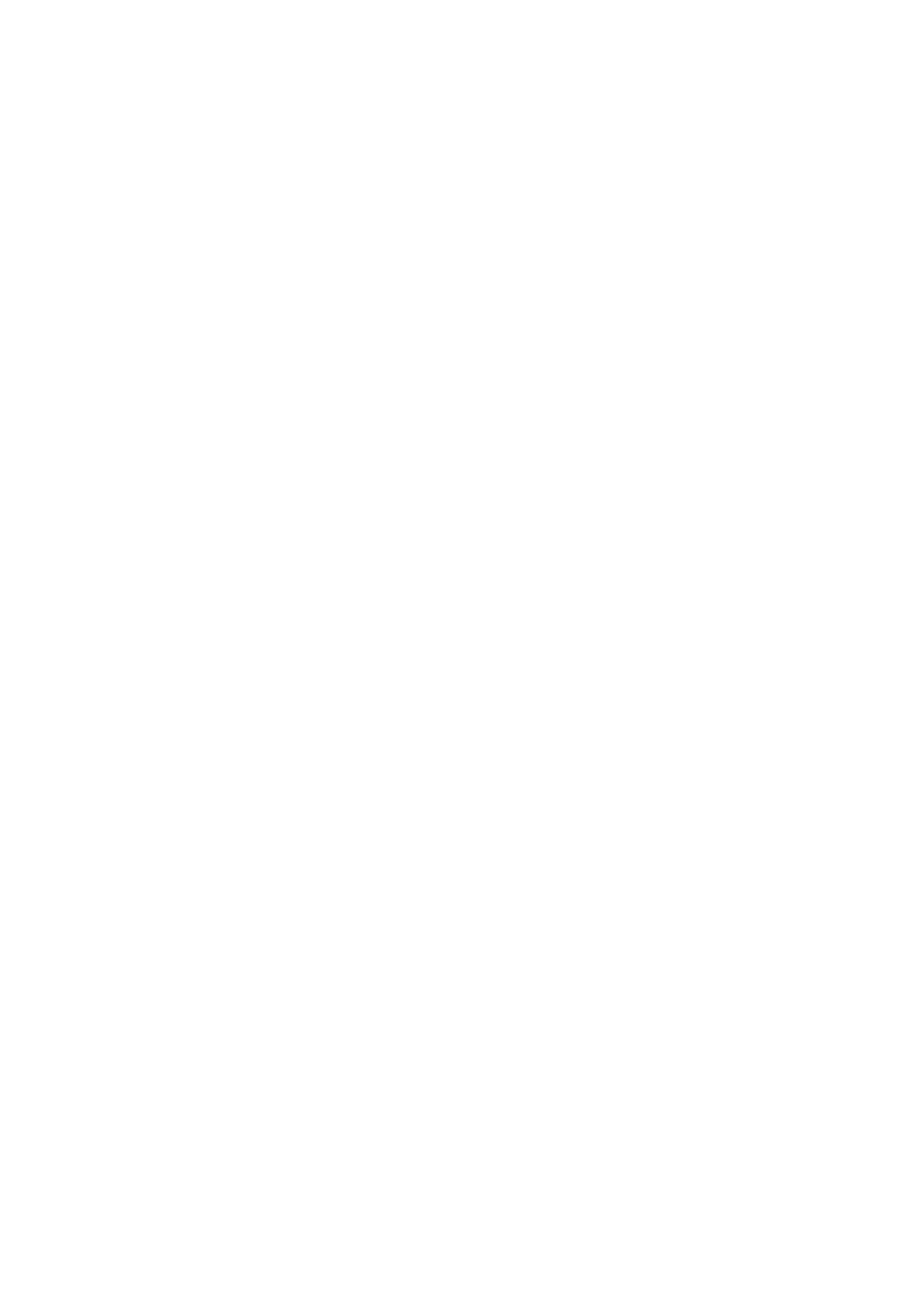## **NORTHERN TERRITORY OF AUSTRALIA**

As in force at 1 July 1996 \_\_\_\_\_\_\_\_\_\_\_\_\_\_\_\_\_\_\_\_

\_\_\_\_\_\_\_\_\_\_\_\_\_\_\_\_\_\_\_\_

## **CRIMES (FORFEITURE OF PROCEEDS) ACT**

An Act to provide for the confiscation of the profits of crime and the forfeiture of property in certain circumstances, and for related purposes

## **Part I Preliminary**

### **1 Short title**

This Act may be cited as the *Crimes (Forfeiture of Proceeds) Act*.

#### **2 Commencement**

This Act shall come into operation on a date to be fixed by the Administrator by notice in the *Gazette*.

#### **3 Interpretation**

(1) In this Act, unless the contrary intention appears:

#### *appropriate court* means:

- (a) the Supreme Court; or
- (b) in relation to:
	- (i) a confiscation order made in reliance on the conviction of a person for a serious offence; or
	- (ii) an application for such a confiscation order,

the court before which the person was found guilty of the offence.

#### *appropriate officer* means:

- (a) in any case the Director of Public Prosecutions; or
- (b) in relation to a function prescribed for the purposes of this paragraph – a person so prescribed or a person of a class or description so prescribed.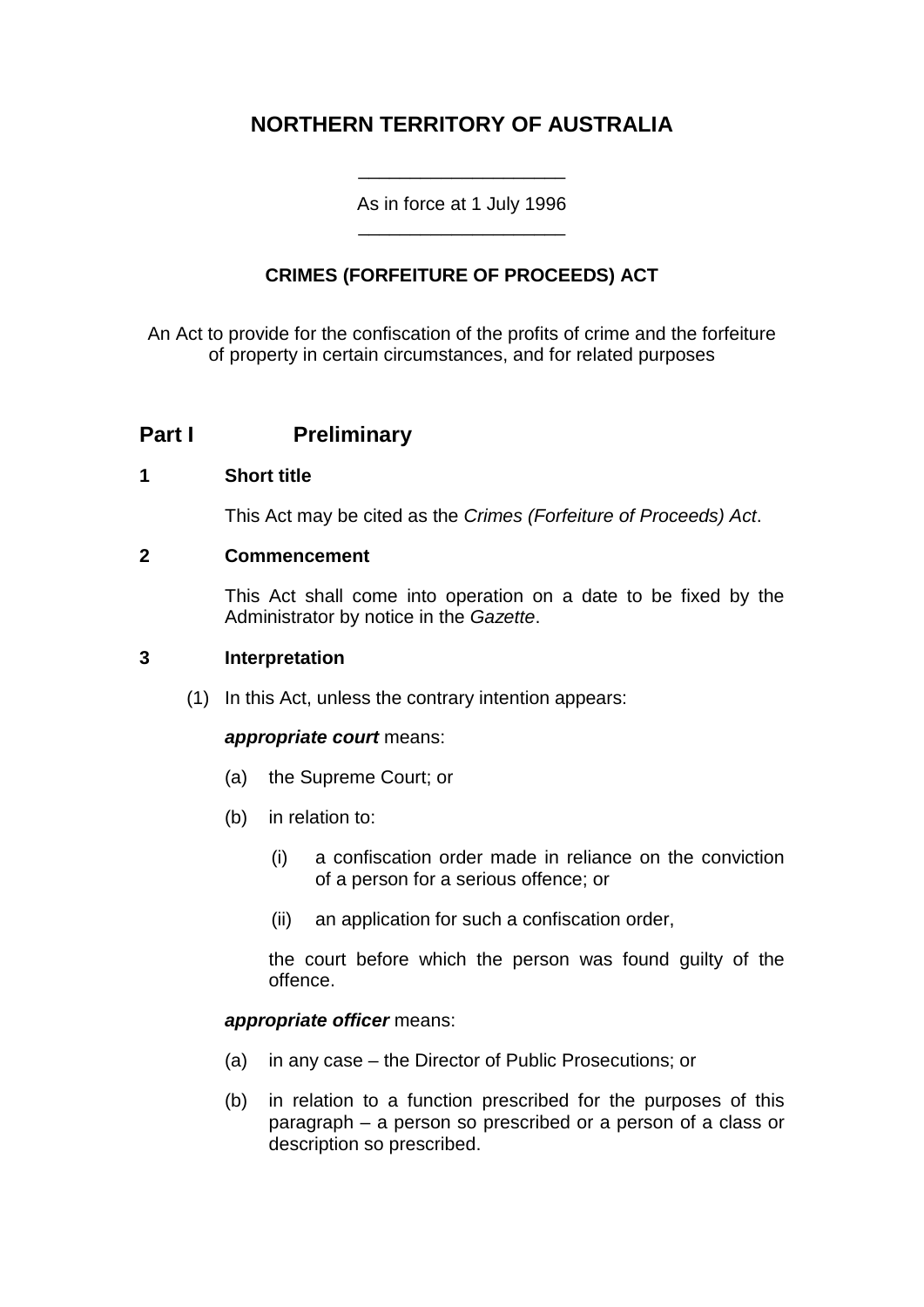*confiscation order* means a forfeiture order or a pecuniary penalty order.

*corresponding law* means a law of the Commonwealth or a State or of another Territory of the Commonwealth that is for the time being prescribed to be a law that corresponds to this Act.

*forfeiture order* means an order made under section 5(1).

*interest*, in relation to property, means:

- (a) a legal or equitable estate or interest in; or
- (b) a right, power or privilege over, or in connection with,

the property.

*interstate forfeiture order* means an order that is made under a corresponding law and is of a kind prescribed to be within this definition.

*interstate pecuniary penalty order* means an order that is made under a corresponding law and is of a kind prescribed to be within this definition.

*interstate restraining order* means an order that is made under a corresponding law and is of a kind prescribed to be within this definition.

*interstate serious offence* means an offence (including a common law offence) against the laws of the Commonwealth or a State or another Territory of the Commonwealth, being an offence in relation to which an interstate forfeiture order or interstate pecuniary penalty order may be made under a corresponding law of that State or Territory.

*narcotic substance* means a dangerous drug within the meaning of the *Misuse of Drugs Act*.

*pecuniary penalty order* means an order made under section 10(1).

*penalty amount* means, in relation to:

- (a) a forfeiture order, the amount specified in relation to the forfeiture order under section 8(2); or
- (b) a pecuniary penalty order, the amount that the person to whom the order relates is, under the order, liable to pay to the Territory.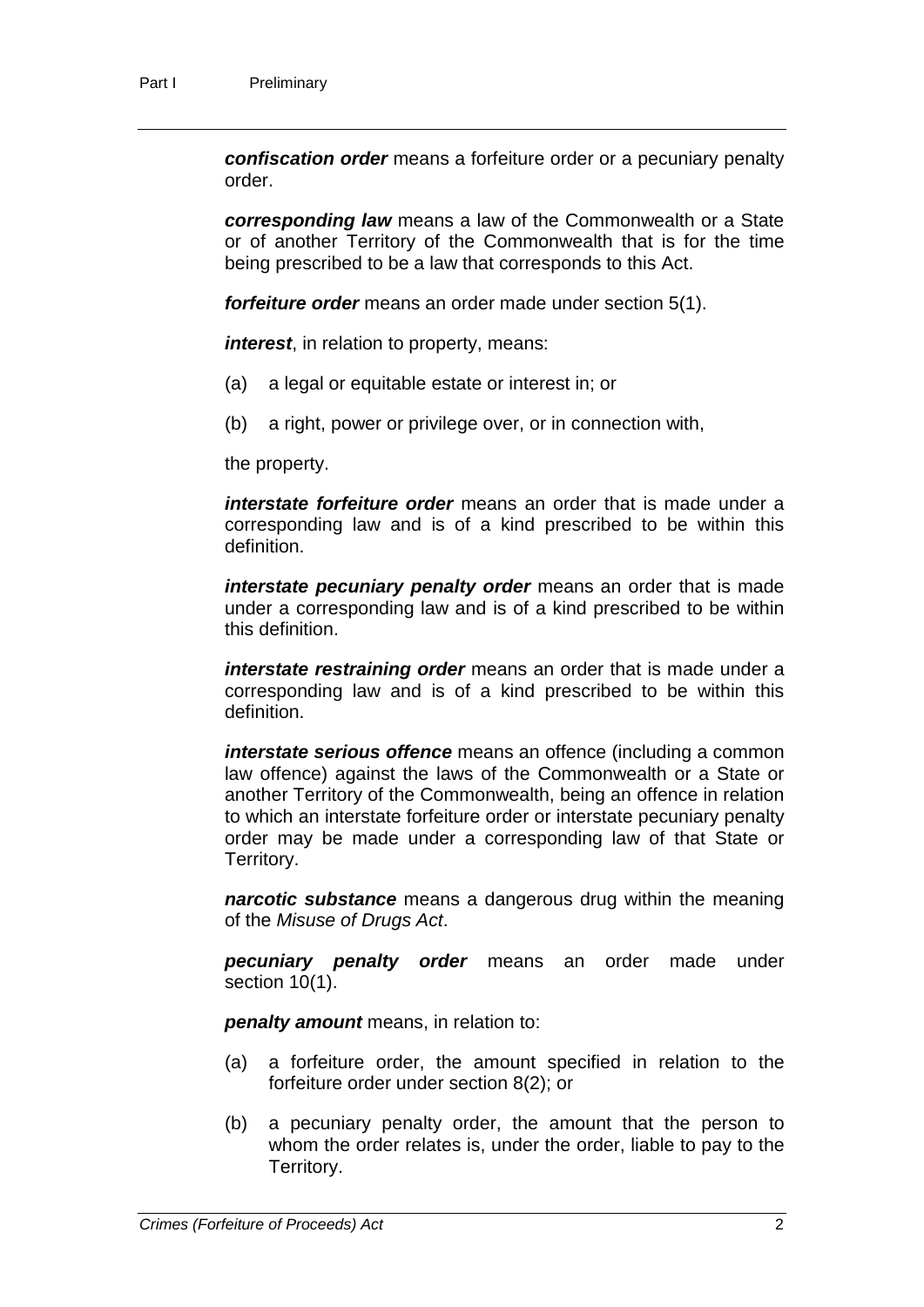*proceeds of an offence* means property derived or realised, directly or indirectly, by a person from an act or omission that constitutes an indictable offence against a law in force in the Territory, the Commonwealth or a State or another Territory of the Commonwealth.

*production order* means an order under section 48.

*property* includes real and personal property, an estate or interest in real or personal property, money, a debt, a cause of action for damages (including damages for personal injury) and any other chose in action, right or interest.

*property-tracking document*, in relation to a serious offence, means a document relevant to:

- (a) identifying, locating or quantifying property of a person who committed the offence;
- (b) identifying or locating any document necessary for the transfer of property of a person who committed the offence;
- (c) identifying, locating or quantifying tainted property in relation to the offence; or
- (d) identifying or locating any document necessary for the transfer of tainted property in relation to the offence.

**Public Trustee** means the Public Trustee appointed under the *Public Trustee Act*.

*relevant period*, in relation to the conviction of a person for a serious offence, means the period of 6 months after, where the person is to be taken to have been found guilty of the offence by reason of:

- (a) subsection  $(2)(a)$  the day on which the person was found guilty of the offence;
- (b) subsection  $(2)(b)$  the day on which the order in relation to the offence was made pursuant to section 392 of the Criminal Code or section 4 of the *Criminal Law (Conditional Release of Offenders) Act*;
- (c) subsection  $(2)(c)$  the day on which the court took the offence into account pursuant to section 396 of the Criminal Code or section 104 of the *Sentencing Act*; or
- (d) subsection  $(2)(d)$  the day on which the person is taken to have absconded under subsection (5).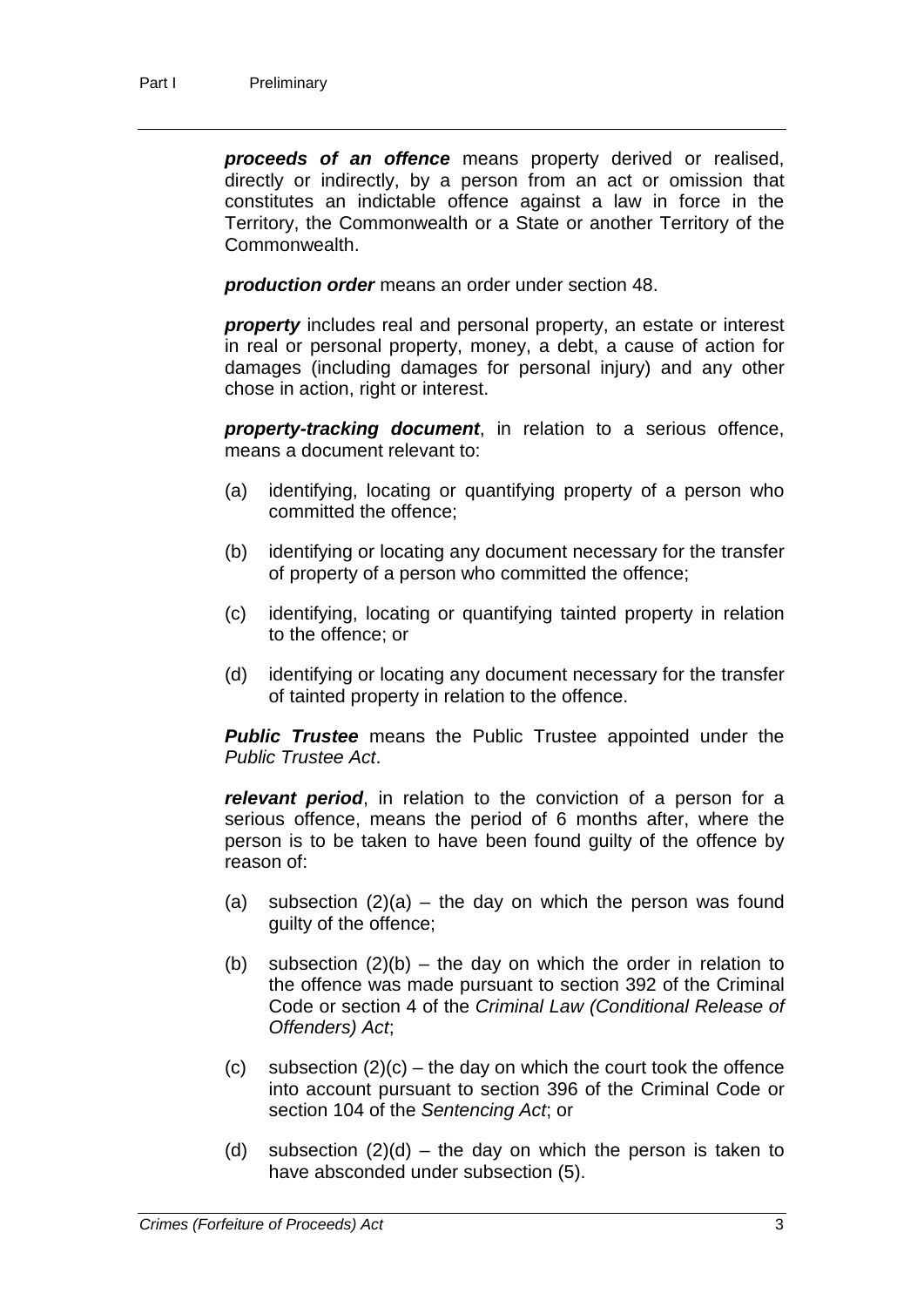*restraining order* means an order made under section 14(2).

*serious offence* means an offence:

- (a) against a law of the Territory, being an offence that may be prosecuted on indictment; or
- (b) prescribed for the purposes of this paragraph or an offence of a kind so prescribed.

*tainted property* means property:

- (a) used in or in connection with; or
- (b) derived or realized, directly or indirectly, by a person as a result of,

the commission of a serious offence.

*unlawful activity* means an act or omission that constitutes an offence against a law in force in the Territory, the Commonwealth or a State or another Territory of the Commonwealth.

- (2) For the purposes of this Act, a person shall be taken to have been convicted of a serious offence if the person has been:
	- (a) found guilty, whether summarily or on indictment, of the offence;
	- (b) charged with the offence and the court hearing the charge has made an order in relation to the offence pursuant to section 392 of the Criminal Code or section 4 of the *Criminal Law (Conditional Release of Offenders) Act*;
	- (c) sentenced for another offence and the court has, in passing sentence on the person, taken the offence into account pursuant to section 396 of the Criminal Code or section 104 of the *Sentencing Act*; or
	- (d) charged with the offence and, at any time before the determination of the charge, the person has absconded.
- (3) Where, by virtue of subsection (2), a person is to be taken to have been convicted of a serious offence, then, for the purposes of this Act:
	- (a) the person shall, in a case to which paragraph (a) or (b) of that subsection applies, be taken to have been so convicted before the court referred to in the relevant paragraph; and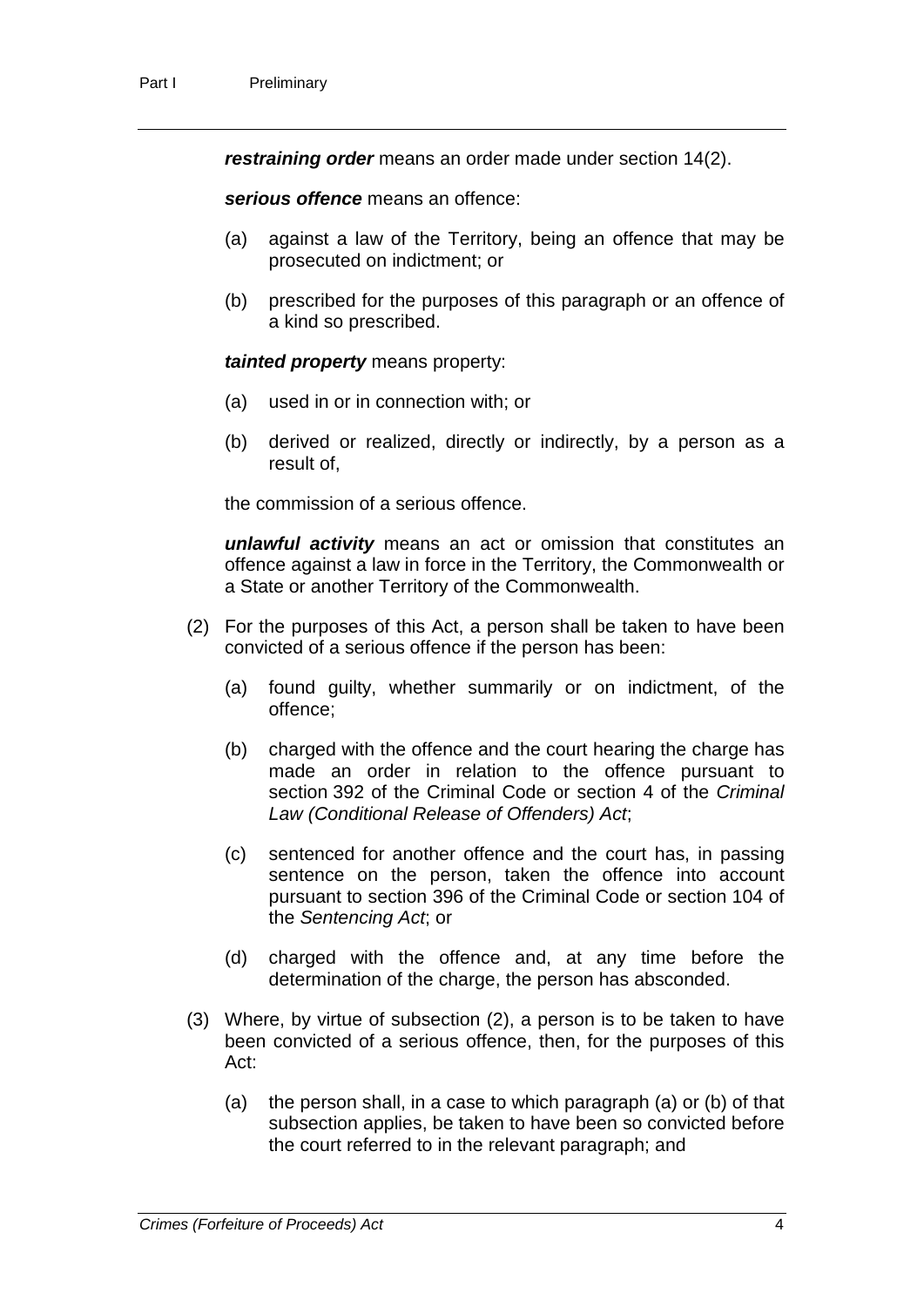- (b) the conviction shall be taken to have been quashed where the person is to be taken to have been convicted of the offence by reason of:
	- (i) subsection  $(2)(a)$  when the finding of guilt is quashed or set aside;
	- (ii) subsection  $(2)(b)$  when the order made under section 392 of the Criminal Code or section 4 of the *Criminal Law (Conditional Release of Offenders) Act* is quashed or set aside;
	- (iii) subsection  $(2)(c)$  when the decision of the court under section 396 of the Criminal Code or section 104 of the *Sentencing Act* is quashed or set aside;
	- (iv) subsection  $(2)(d)$  when, after the person is subsequently brought before a court in respect of the offence with which the person was charged, the person is discharged in respect of the offence or the conviction for the offence is quashed or set aside.
- (4) For the purposes of this Act, where an information has been laid alleging the commission of a serious offence by a person, the person shall be taken to have been charged with the offence (but nothing in this subsection limits any other way in which a person is to be taken to be charged with an offence).
- (5) For the purposes of this Act (other than section 58), a person shall be taken to have absconded if and only if:
	- (a) an information has been laid alleging the commission of a serious offence by the person;
	- (b) a warrant for the arrest of the person has been issued in relation to that information; and
	- (c) reasonable attempts to locate the person pursuant to the warrant have been unsuccessful during the period of 3 months commencing on the day the warrant was issued,

and the person shall be taken to have so absconded on the last day of that period of 3 months.

(6) A reference in this Act, in relation to the conviction of a person for a serious offence, to the commission of the offence, where the person is to be taken to have been convicted of the offence by reason of subsection (2)(d), shall be read as a reference to the alleged commission of the offence by the person.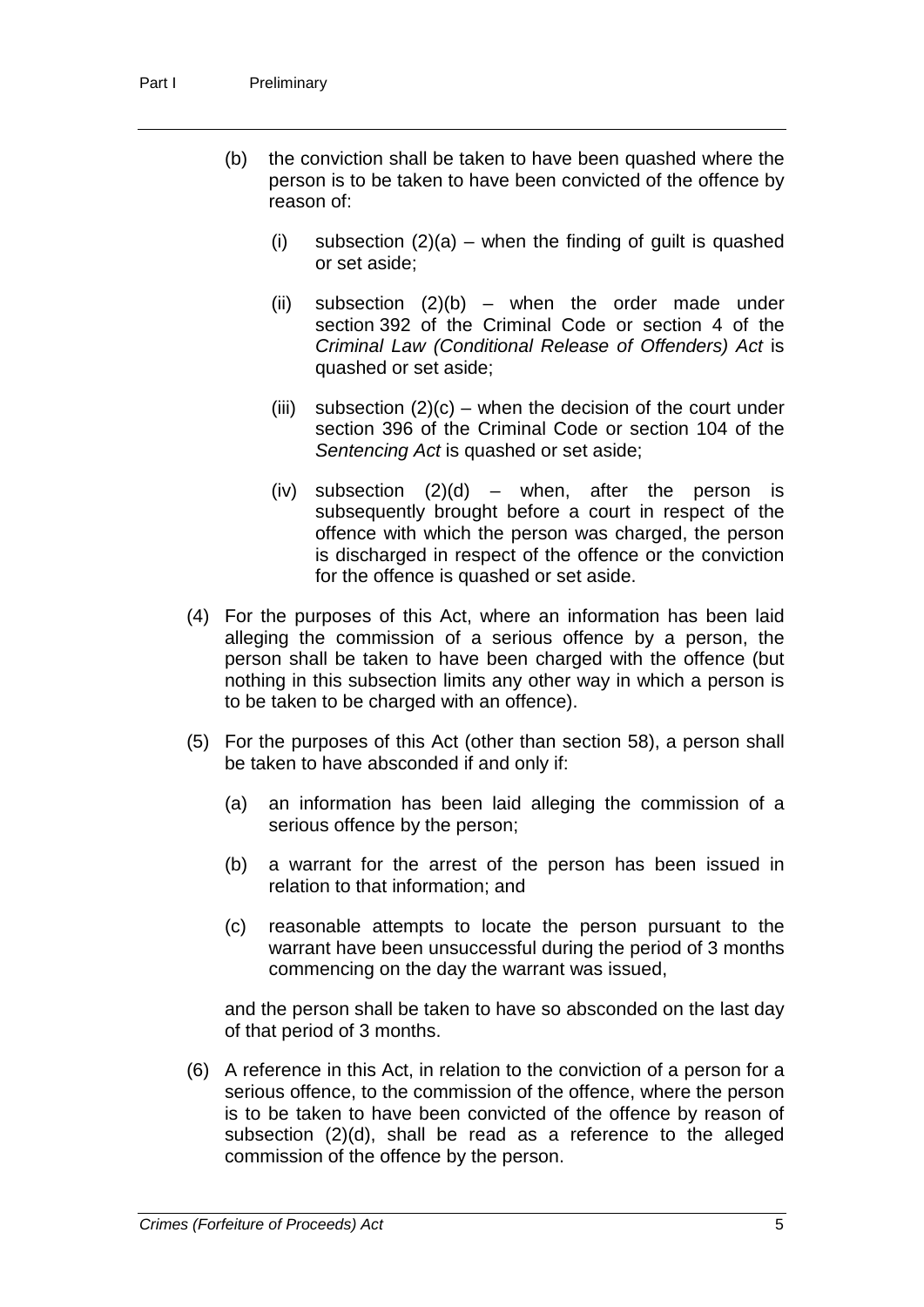- (7) A reference in this Act to:
	- (a) a function includes a reference to a power, authority and duty; and
	- (b) the exercise of a function includes, where the function is a duty, a reference to the performance of the duty.

### **4 Act to bind Crown**

- (1) This Act binds the Crown not only in right of the Territory but, so far as is legislatively possible, the Crown in all its other capacities.
- (2) Nothing in this Act renders the Crown in any of its capacities liable to be prosecuted for an offence.

## **Part II Forfeiture orders**

#### **5 Forfeiture orders**

- (1) Where a person has been convicted of a serious offence, an appropriate officer may, at any time before the expiration of the relevant period, apply to an appropriate court for an order under this section in relation to specified property and if the court:
	- (a) is satisfied that the property is tainted property in relation to the offence; and
	- (b) has taken into consideration (having regard to information before it):
		- (i) the use that is ordinarily or had been intended to be made of the property; and
		- (ii) any hardship that may reasonably be likely to arise (whether on the part of that or any other person) following the making of the order,

it may order that the property is forfeited to the Territory.

- (2) Where an application has been made to an appropriate court under subsection (1):
	- (a) the court may, if it thinks fit, require the appropriate officer making the application to give notice of the application to a person who the court has reason to believe has an interest in the property or part of the property; and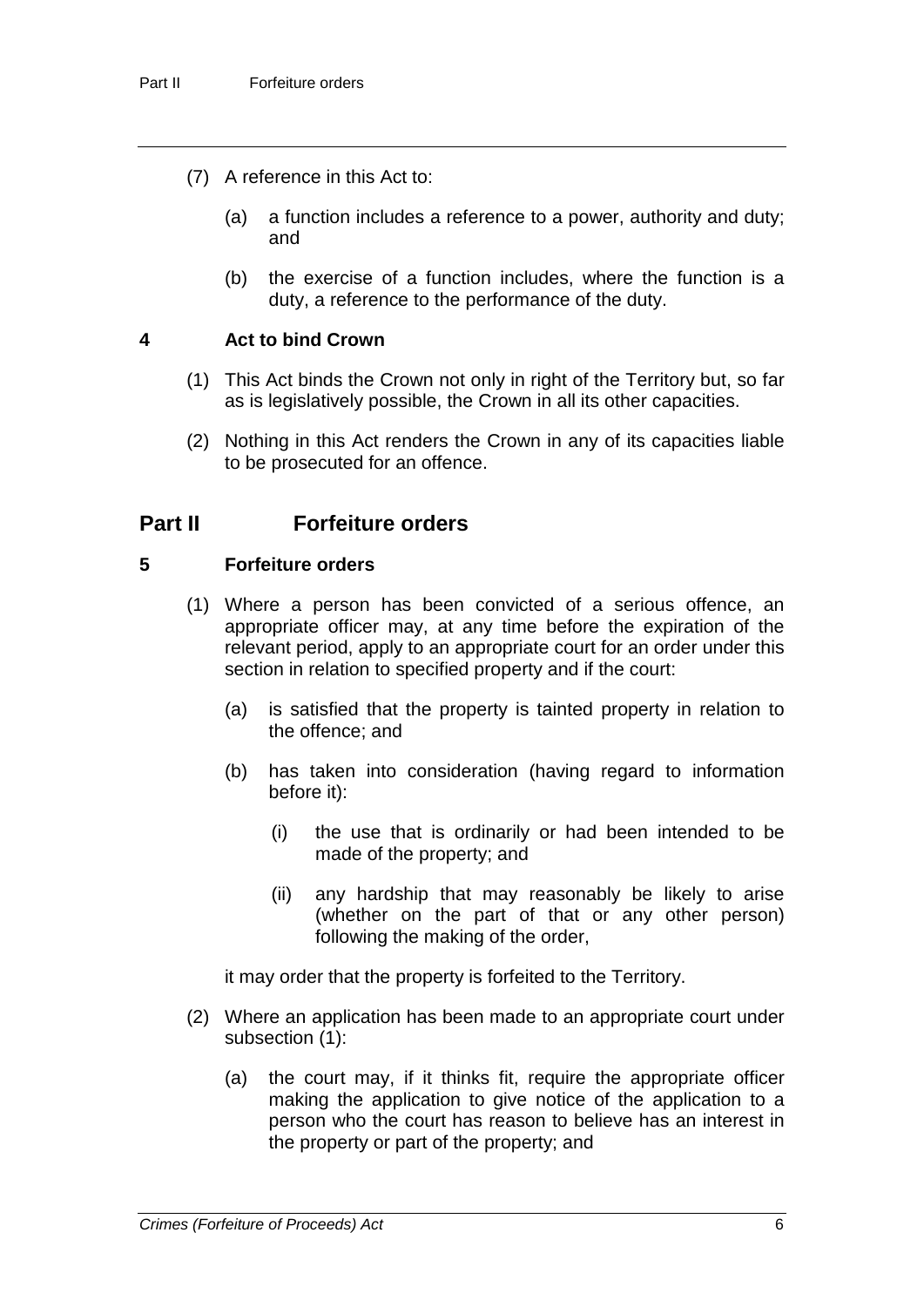- (b) any person who has an interest in the property or part of the property is entitled to appear and to adduce evidence at the hearing of the application.
- (3) Where, at the hearing of an application made under subsection (1), evidence is given that property to which the application relates was in the possession of the person at or immediately after the commission of the serious offence, then:
	- (a) if there is no evidence given tending to show that the property was not used in, or in connection with, the commission of the offence – the court shall presume that the property was used in, or in connection with, the commission of the offence; or
	- (b) in any other case the court shall not make an order under this section in relation to the property unless it is satisfied, on the balance of probabilities, that the property was used in, or in connection with, the commission of that offence.
- (4) A court making a forfeiture order in respect of property may specify in the order the extent of the estate, interest or rights in the property that are affected by the order and, where the order is to apply to land, the court shall do so.

#### **6 Effects of forfeiture order**

- (1) Where property is forfeited to the Territory under a forfeiture order:
	- (a) the property vests in the Territory (or in such Territory authority as is specified in the order) to the extent of the estate, interest or rights (if any) specified in the order;
	- (b) the property vests subject to every charge or encumbrance to which the property was subject immediately before the order was made and, in respect of land under the *Real Property Act*, is subject to every mortgage, lease or other interest recorded in the Register kept under that Act; and
	- (c) if the property is not already in the possession of the Territory, the Territory may take possession of the property.
- (2) Where a court makes a forfeiture order in respect of property:
	- (a) the property shall not, except with the leave of an appropriate court and in accordance with any directions of that court, be disposed of or otherwise dealt with by or on behalf of the Territory before the relevant time; and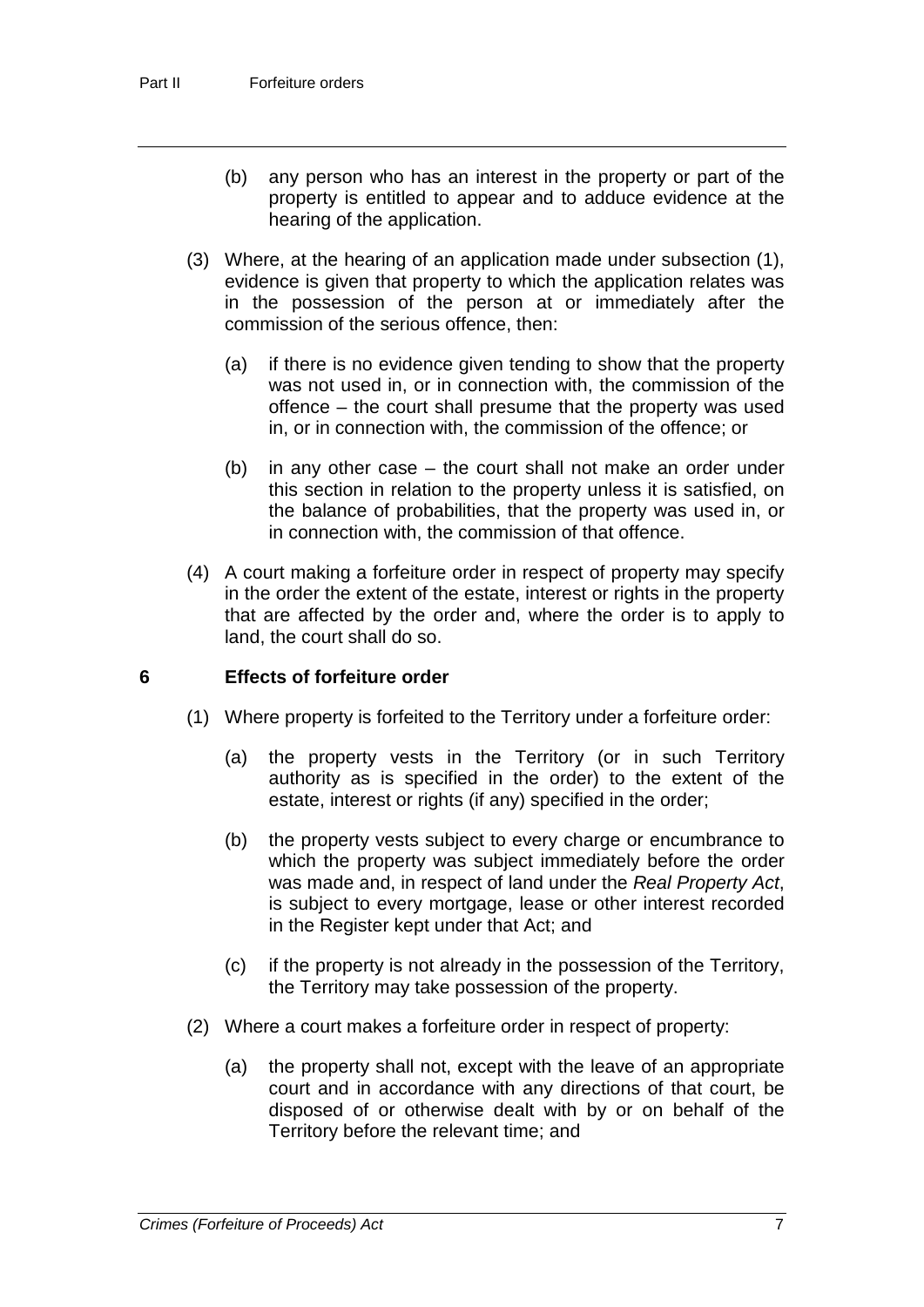- (b) if, at the relevant time, the order has not been discharged, the property may be disposed of or otherwise dealt with in accordance with:
	- (i) the directions, if any, of the Minister or of a person authorized by the Minister for the purposes of this subparagraph; or
	- (ii) any other applicable law.
- (3) In subsection (2) *relevant time* means:
	- (a) where:
		- (i) the period provided for the lodging of an appeal against the forfeiture order has expired without an appeal having been lodged – the expiration of that period; or
		- (ii) an appeal against the forfeiture order has been lodged the time when the appeal lapses or is finally determined, as the case requires; or
	- (b) where:
		- (i) the period provided for the lodging of an appeal against the conviction for the relevant serious offence has expired without an appeal having been lodged – the expiration of that period; or
		- (ii) an appeal against the conviction has been lodged the time when the appeal lapses or is finally determined, as the case requires,

whichever is the later.

#### **7 Effect of forfeiture order on third parties**

- (1) Where a court makes a forfeiture order, a person who claims an interest in the property in respect of which the order was made may, at any time within 6 months after the day on which the order was made, apply to the court for an order under this section in respect of that interest and, if the court is satisfied, on the balance of probabilities, that the person was not in any way involved in the commission of the relevant serious offence, the court shall make an order declaring the nature, extent and value of that person's interest in the property and:
	- (a) if the property is still in the possession of the Territory directing that the property be transferred to that person or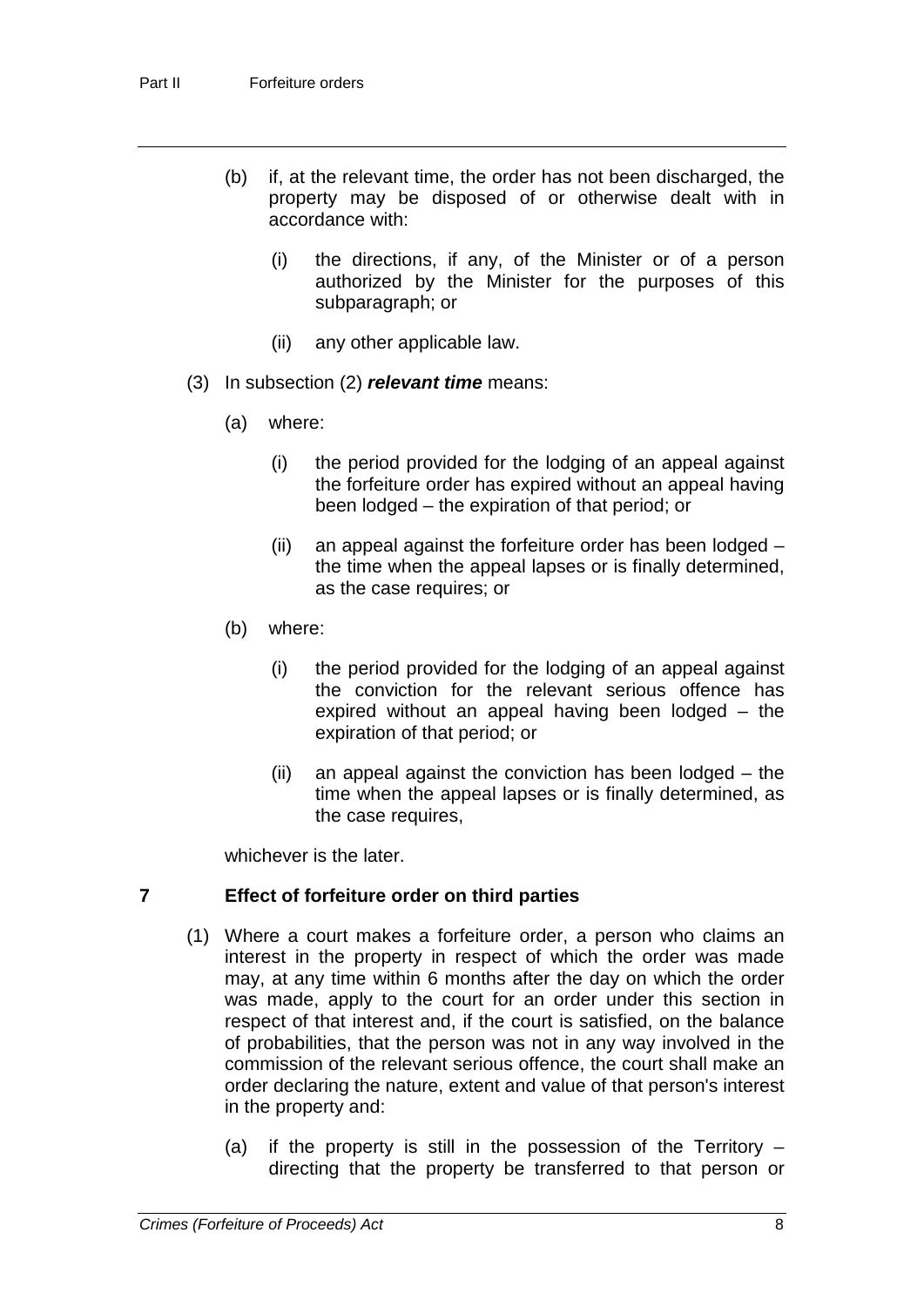declare that there is payable to that person the amount specified in the order as the value of that person's interest in the property; or

- (b) in any other case declaring that there is payable to that person the amount specified in the order as the value of that person's interest in the property.
- (2) In deciding, for the purpose of subsection (1)(a), whether to direct that property be transferred to a person or to declare that an amount is payable to a person, the court shall have regard to:
	- (a) the nature, extent and value of the person's interest in the property;
	- (b) if the court is aware that any other person claims an interest in the property – the nature, extent and value of that claimed interest; and
	- (c) such other matters as the court considers relevant.
- (3) A person who applies to a court for an order under subsection (1) shall give notice, as prescribed by the Regulations or by rules of court, of the making of the application and of the date, time and place fixed for the hearing of the application.
- (4) A court shall not make an order under subsection (1) in respect of the interest of a person who has under:
	- (a) section 5(2)(a) been given notice; or
	- (b) section 5(2)(b) appeared at the hearing,

of the application for the forfeiture order unless it is satisfied that the making of the order is justified on special grounds.

- (5) For the purposes of subsection (4), special grounds are:
	- (a) the applicant was unable to appear at the hearing of the application for the forfeiture order;
	- (b) the applicant did not appear at that hearing for a good reason; or
	- (c) evidence adduced by the applicant in connection with the application under subsection (1) was not available to the applicant at the time of the hearing of the application for the forfeiture order.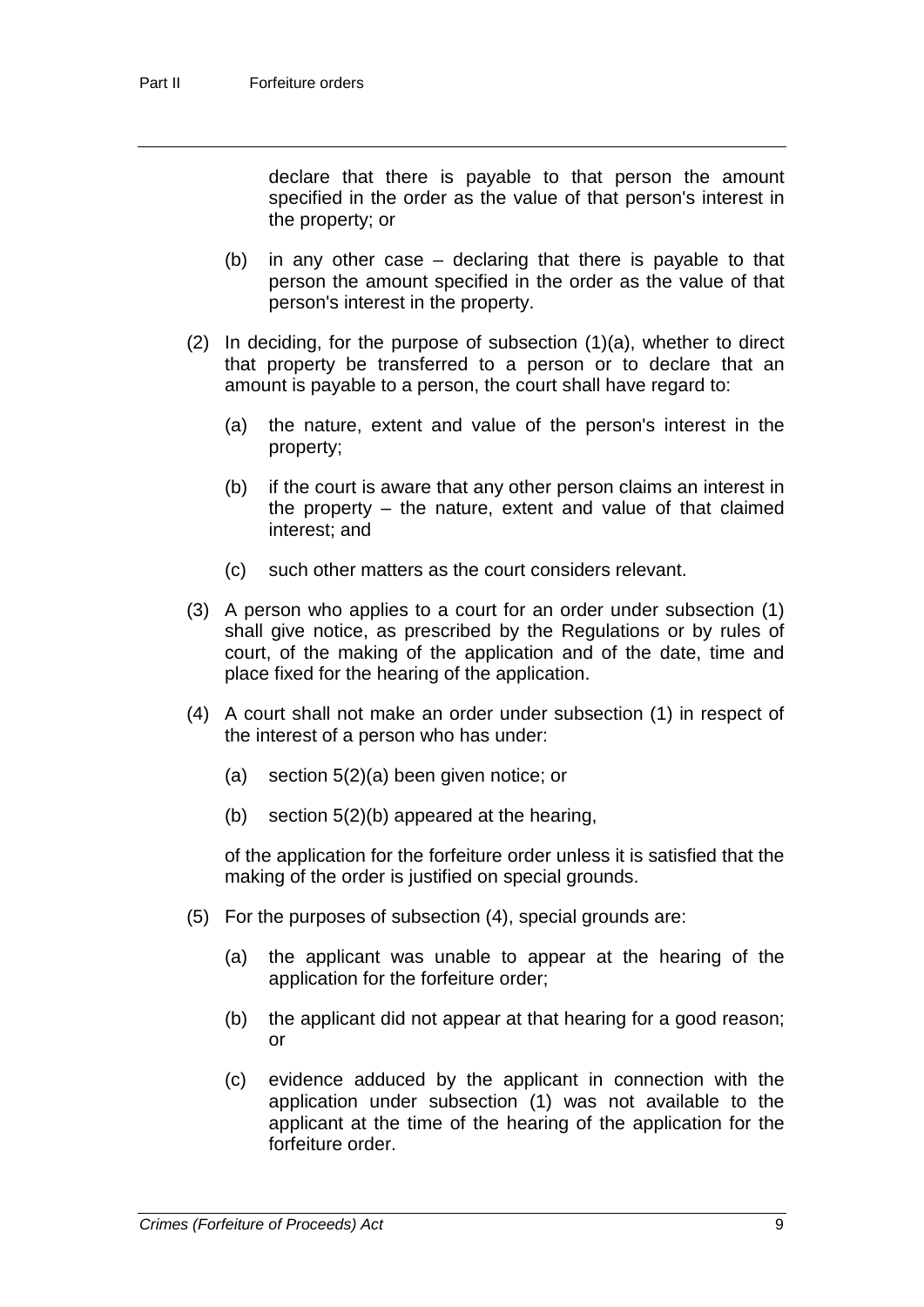(6) A reference in this section to the transfer of property includes, without limiting the meaning of that expression, the transfer of land or an estate or interest in land by a conveyance, transfer or other appropriate transaction.

#### **8 Discharge of forfeiture order**

- (1) A forfeiture order is discharged on the quashing of a conviction of a person of the serious offence upon which the order was made.
- (2) Where a court makes a forfeiture order, it shall, in the order, specify the amount that it considers is the value of the property in respect of which the order is made, and (except in so far as it otherwise directs) the payment of that amount to the Territory operates to discharge the forfeiture order.

#### **9 Effect of discharge of forfeiture order**

- (1) Where a forfeiture order is discharged, the person who had possession of the property in respect of which the order was made before it was forfeited to the Territory may, by application in writing to the Minister, request the return of the property and, on receipt of the application by the Minister:
	- (a) if the property is still in the possession of the Territory, the Minister shall, subject to subsection (2), arrange for it to be returned to the person; or
	- (b) in any other case subject to subsections  $(3)$  and  $(4)$ , there is payable to the person the amount specified in the order as the value of the property.
- (2) Where:
	- (a) a person applies to the Minister under subsection (1) for the return of property forfeited to the Territory; and
	- (b) in pursuance of section 7, an amount has been paid to another person in respect of that other person's interest in the property,

then, notwithstanding subsection (1), the Minister shall inform the first-mentioned person that the property will be returned to that firstmentioned person on payment to the Territory of an amount equal to the amount paid referred to in paragraph (b) and, where that amount is paid to the Territory, the Minister shall arrange for the property to be returned to that first-mentioned person.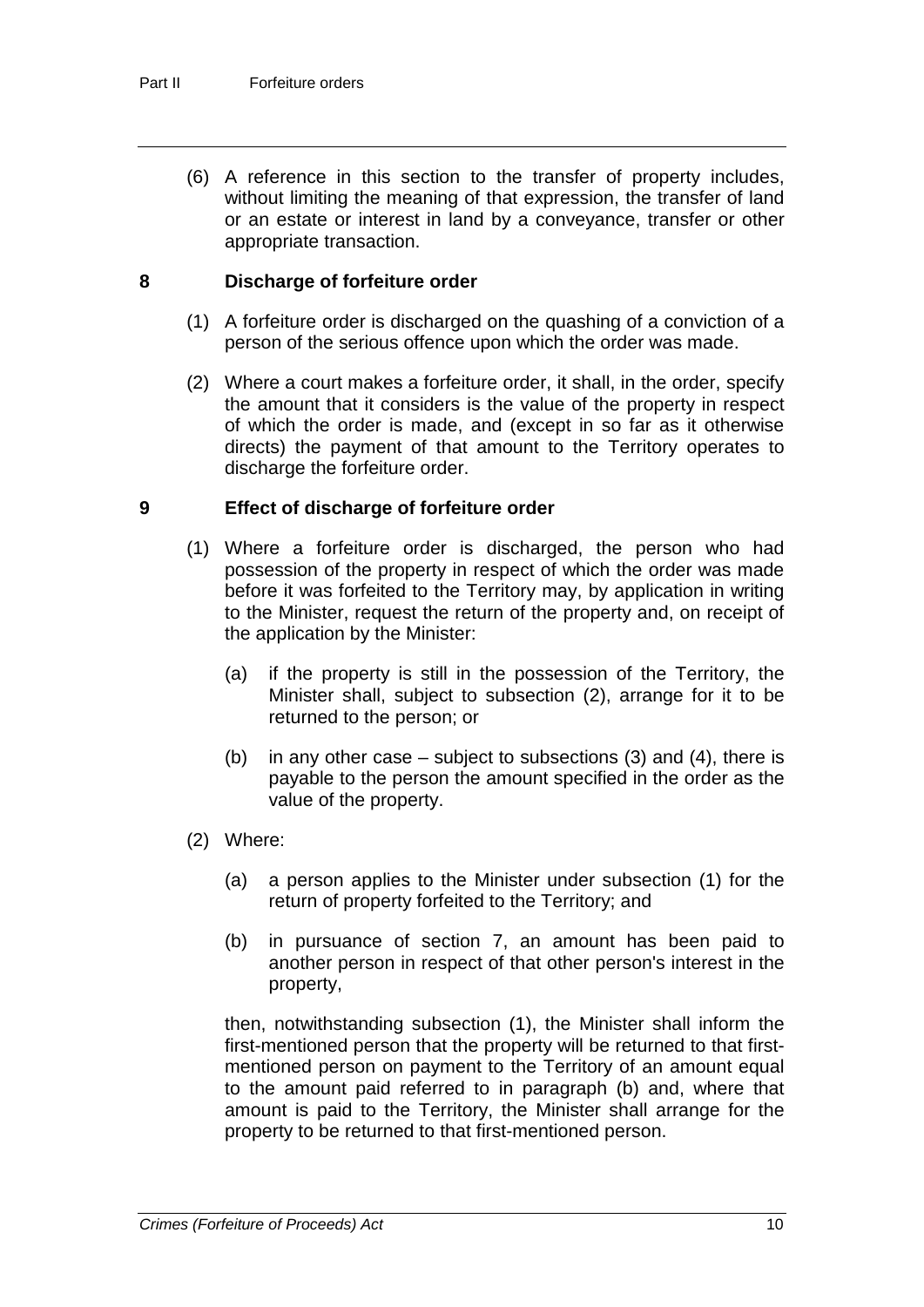- (3) Where:
	- (a) a person applies to the Minister under subsection (1) for the return of property that is not in the possession of the Territory; and
	- (b) in pursuance of section 7, an amount has been paid to another person in respect of that other person's interest in the property,

then, notwithstanding subsection (1), there is payable to the firstmentioned person the amount specified in the forfeiture order as the value of the property, reduced by an amount equal to the amount paid referred to in paragraph (b).

- (4) A reference in this section to:
	- (a) the return of property includes, without limiting the meaning of that expression, the return of land or an estate or interest in land by a conveyance, transfer or other appropriate transaction; and
	- (b) a person who had possession of property includes a reference to any person who is entitled to the property.

## **Part III Pecuniary penalty orders**

#### **10 Pecuniary penalty orders**

- (1) Where a person has been convicted of a serious offence:
	- (a) an appropriate officer may, at any time before the expiration of the relevant period, apply to an appropriate court for a pecuniary penalty order under this section in respect of the offence; and
	- (b) on the making of an application under paragraph (a), the court may:
		- (i) assess, in accordance with section 11, the value of the benefits derived by the person by reason of having committed the offence; and
		- (ii) order the person to pay to the Territory a pecuniary penalty equal to the value as so assessed.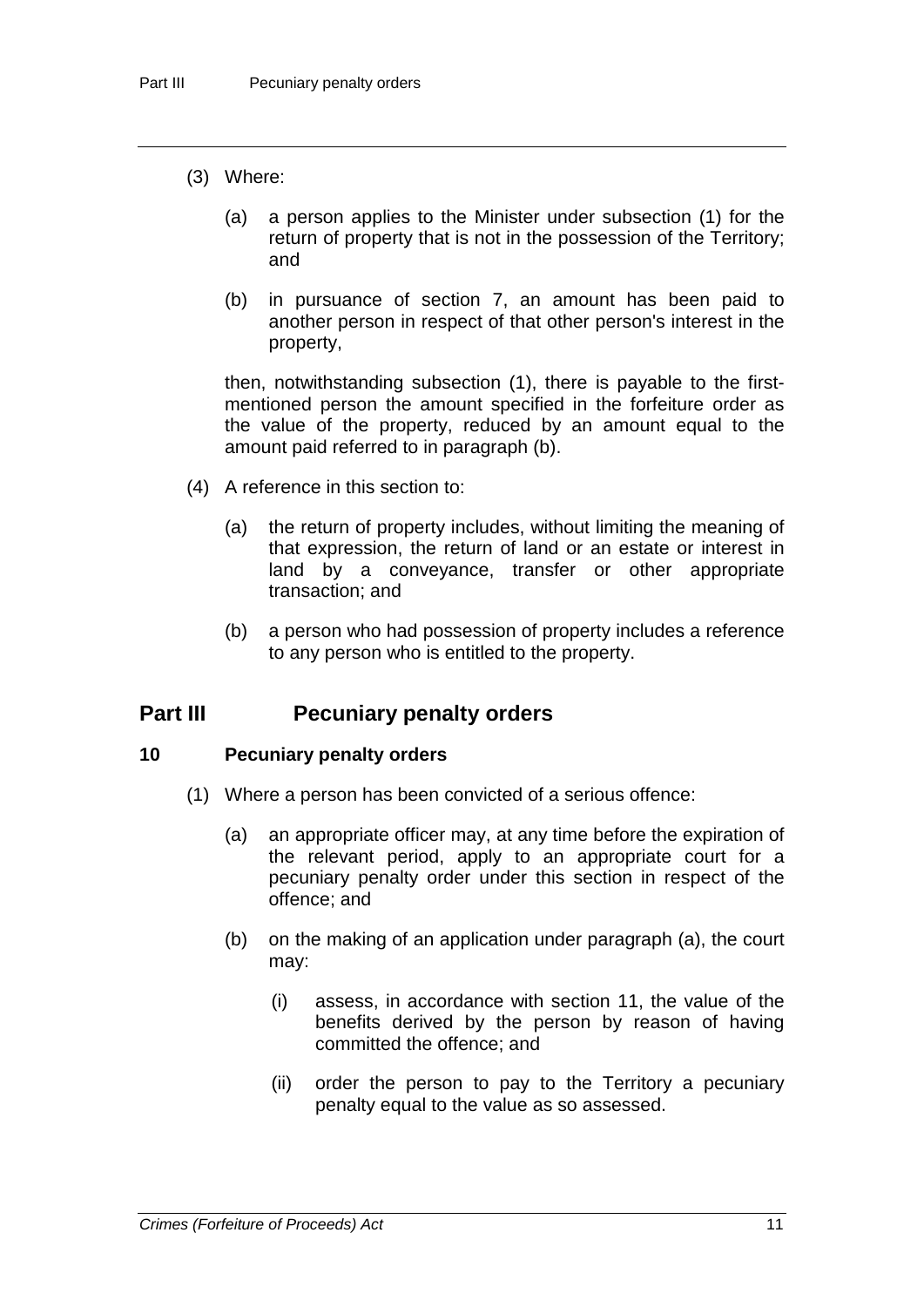- (2) An amount payable by a person to the Territory under a pecuniary penalty order shall, for all purposes, be deemed to be a civil debt due by the person to the Territory.
- (3) A pecuniary penalty order may be enforced as if it were an order made by the court in civil proceedings instituted by the Territory against the person to recover a debt due by the person to the Territory.
- (4) An application may be made under this section in respect of one or more serious offences.

#### **11 Assessment of pecuniary penalty**

- (1) A reference in this Part to:
	- (a) the defendant, in relation to an application under section 10(1) for an order that a person pay a pecuniary penalty to the Territory, shall be read as a reference to that person; and
	- (b) the offence period, in relation to an application under section 10(1) made in reliance on the conviction of a person for 2 or more serious offences, is a reference to the period commencing when the earliest of those offences was committed and ending when the latest of those offences was committed.
- (2) For the purposes of an application under section 10(1), the value of the benefits derived by the defendant by reason of having committed a serious offence or serious offences shall be assessed by the court having regard to information before the court concerning all or any of the following matters:
	- (a) the money, or the value of the property other than money, that came into the possession or under the control of:
		- (i) the defendant; or
		- (ii) any other person at the request or by the direction of the defendant,

by reason of the defendant having committed the offence or any of the offences;

- (b) the value of any benefit, other than a benefit of the kind referred to in paragraph (a), that was provided for:
	- (i) the defendant; or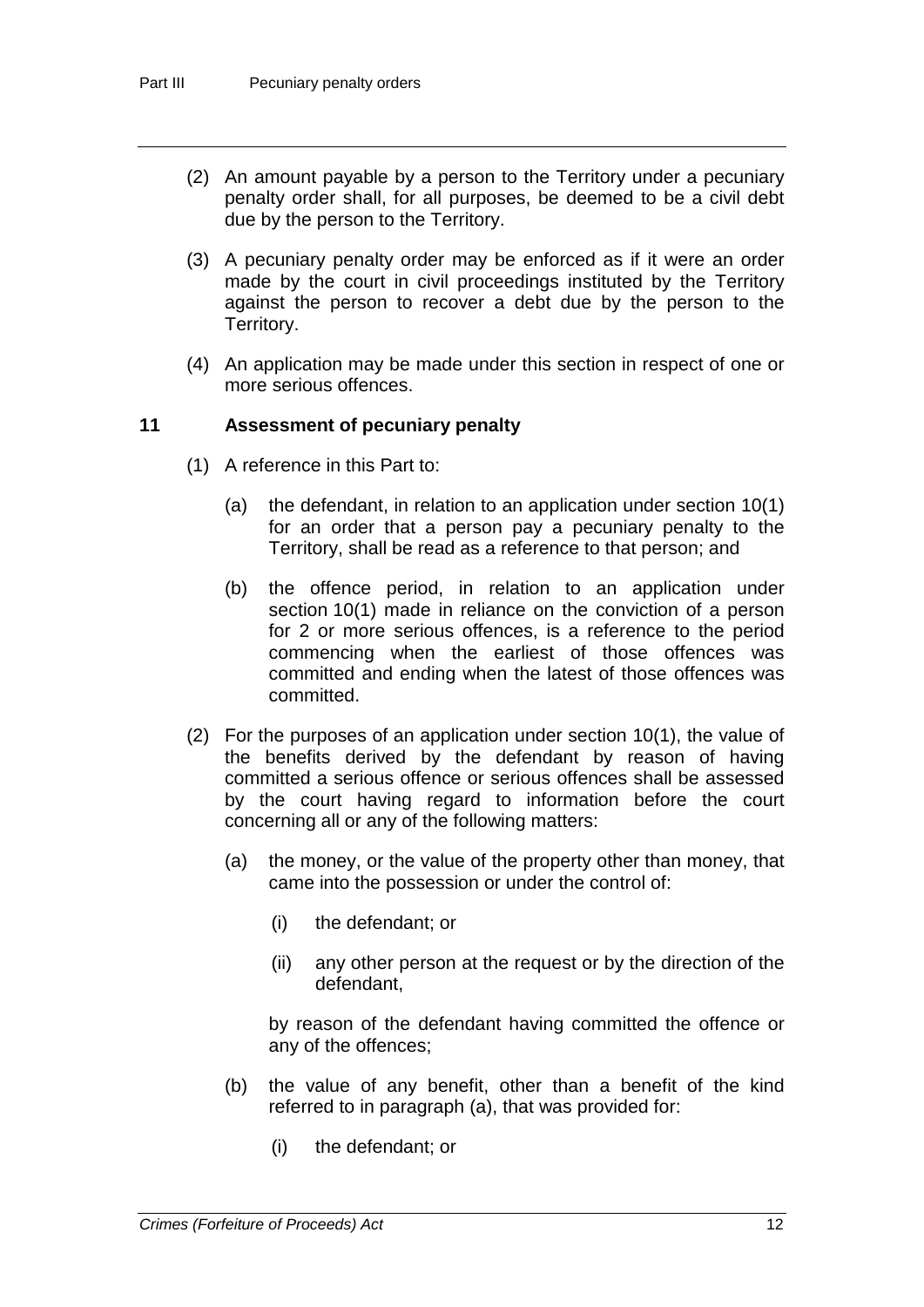(ii) any other person at the request or by the direction of the defendant,

by reason of the defendant having committed the offence or any of the offences;

- (c) the extent of the defendant's involvement in the commission of the offence or offences; or
- (d) the value of the defendant's property where the application relates to:
	- (i) a single serious offence before and after the commission of the offence; or
	- (ii) 2 or more serious offences before and after the offence period.
- (3) Where, at the hearing of an application under section 10(1), evidence is given that the value of the defendant's property after the defendant committed the serious offence, or after the end of the offence period, as the case may be, exceeded the value of the defendant's property before the defendant committed the serious offence or before the commencement of the offence period, as the case may be, then, for the purposes of section 10(1), the court shall, subject to subsection (4), treat the value of the benefits derived by the defendant by reason of having committed the offence or offences as being not less than the amount of the excess.
- (4) Where, after evidence has been given at the hearing of an application under section 10(1) that the value of the defendant's property after the defendant committed the serious offence, or after the end of the offence period, as the case may be, exceeded the value of the defendant's property before the defendant committed the serious offence or before the commencement of the offence period, as the case may be, the defendant satisfies the court that the whole or a part of the excess was due to causes unrelated to the commission of the offence or offences, as the case may be, if the defendant so satisfies the court in respect of:
	- (a) the whole of the excess subsection (3) does not apply to the excess; or
	- (b) a part of the excess subsection (3) applies to the excess as if it were reduced by the amount of that part.
- (5) In assessing, for the purposes of an application under section 10(1), the value of benefits derived by the defendant by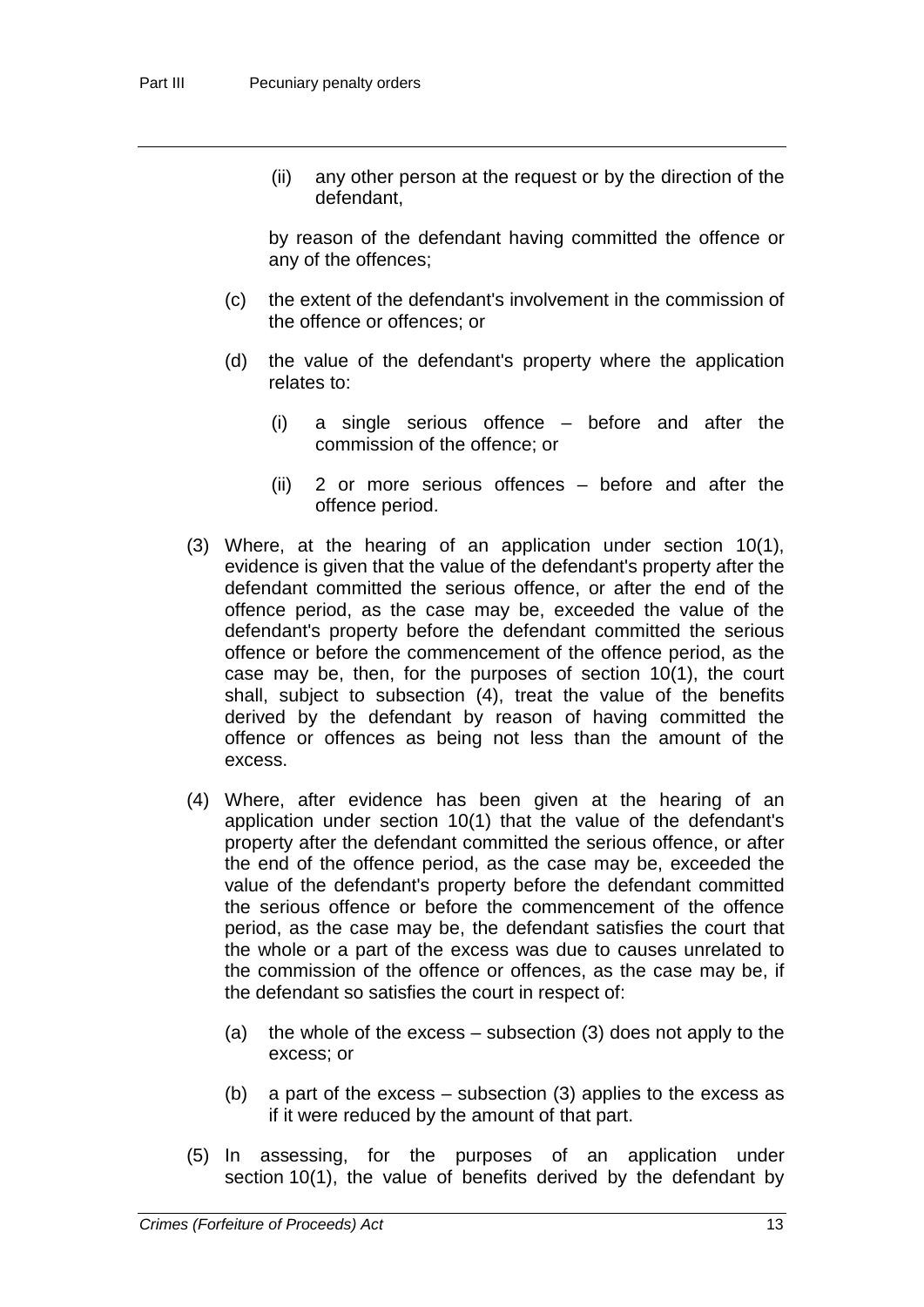reason of having committed the serious offence or offences, any expenses or outgoings of the defendant in connection with the commission of the offence or offences shall be disregarded.

- (6) At a hearing of an application under section 10(1), a member of the Police Force who is experienced in the investigation of offences referred to in paragraph (b) of the definition of serious offence in section 3 may testify, to the best of the member's information, knowledge and belief:
	- (a) with respect to the amount that was the market value of a narcotic substance at a particular time or during a particular period; or
	- (b) with respect to the amount, or the range of amounts, that was the amount, or range of amounts, ordinarily paid at a particular time, or during a particular period for the doing of an act or thing in relation to a narcotic substance,

notwithstanding any rule of law or practice relating to hearsay evidence, and the testimony is prima facie evidence of the matters testified to.

(7) This section applies to and in relation to property that comes into the possession or under the control of a person, either within or outside the Territory, and to benefits that are provided for a person either within or outside the Territory.

### **12 Court may lift corporate veil, &c.**

- (1) In assessing, for the purposes of an application under section 10(1), the value of benefits derived by the defendant by reason of having committed the serious offence or offences, an appropriate court may treat as property of the defendant any property that, in the opinion of the court, is subject to the effective control of the defendant whether or not the defendant has:
	- (a) any legal or equitable estate or interest in; or
	- (b) any right, power or privilege in connection with,

the property.

- (2) Without limiting the generality of subsection (1), an appropriate court may have regard to:
	- (a) shareholdings in, debentures over or director ships of any company that has an interest (whether direct or indirect) in the property;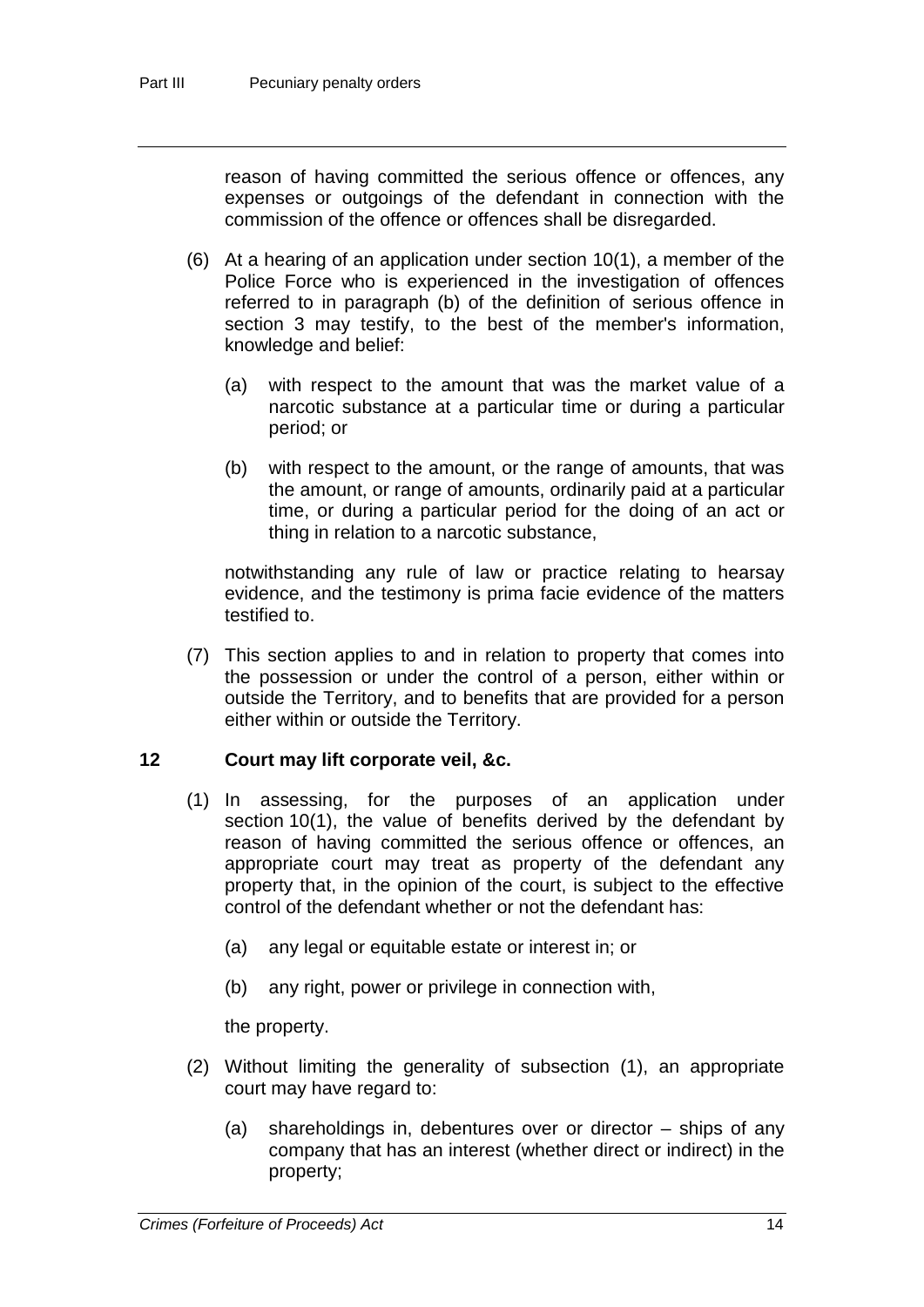- (b) any trust that has a relationship to the property; and
- (c) family, domestic and business relationships between persons having an interest in the property, or in companies of the kind referred to in paragraph (a) or trusts of the kind referred to in paragraph (b) and any other persons.
- (3) Where an appropriate court, for the purposes of making a pecuniary penalty order against a defendant, treats particular property as the defendant's property pursuant to subsection (1), the court may, on application by an appropriate officer, make an order declaring that the property is available to satisfy the order.
- (4) Where an appropriate court declares that property is available to satisfy a pecuniary penalty order:
	- (a) the order may be enforced against the property as if the property were property of the defendant against whom the order is made; and
	- (b) a restraining order may be made in respect of the property as if the property were property of the defendant against whom the order is made.
- (5) Where an appropriate officer makes an application for an order under subsection (3) that property is available to satisfy a pecuniary penalty order against a defendant:
	- (a) the appropriate officer shall give written notice of the application to the defendant and to any person who the appropriate officer has reason to believe may have an interest in the property; and
	- (b) the defendant and any person who claims an interest in the property may appear and adduce evidence at the hearing of the application.

## **Part IV Restraining orders**

#### **13 Definition**

In this Part, unless the contrary intention appears, *defendant* means a person charged or about to be charged with, or convicted of, a serious offence.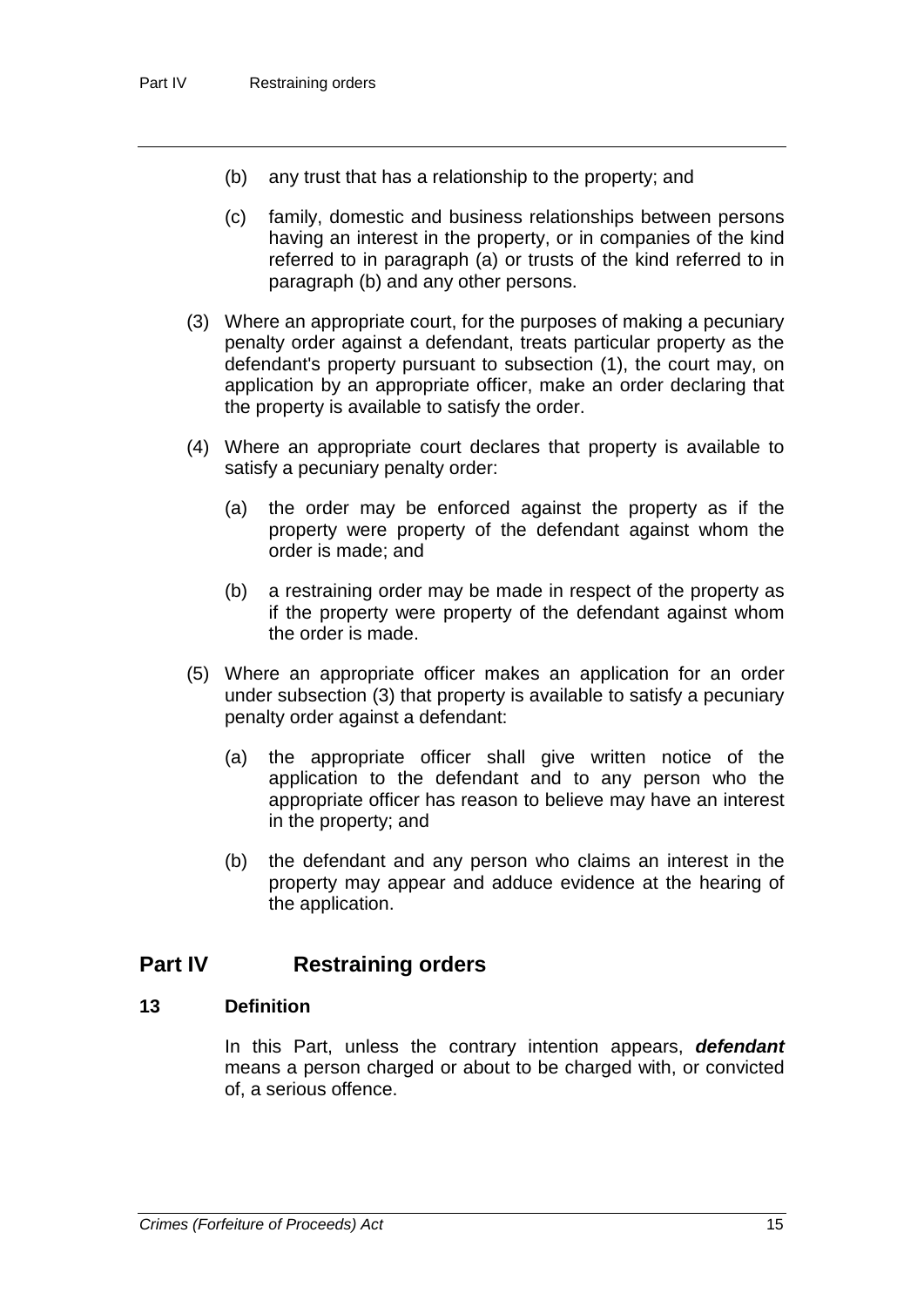#### **14 Restraining orders**

- (1) An appropriate officer may apply to the Supreme Court, ex parte, for an order under this section in respect of:
	- (a) specified property of a defendant;
	- (b) all the property of a defendant (including property acquired after the making of the order);
	- (c) all the property of a defendant (including property acquired after the making of the order) other than specified property; or
	- (d) specified property of a person other than a defendant.
- (2) Where an appropriate officer applies for an order under this section, the Supreme Court may, subject to section 15, by order:
	- (a) direct that the property, or such part of the property as is specified in the order, is not to be disposed of, or otherwise dealt with, by the defendant or by any other person, except in such manner and in such circumstances (if any) as are specified in the order; or
	- (b) if the Court considers that the circumstances so require direct the Public Trustee to take control of the property, or such part of the property as is specified in the order.
- (3) A restraining order may be made subject to such conditions as the Supreme Court thinks fit and, without limiting the generality of this subsection, may make provision for meeting out of the property or a specified part of the property all or any of the following:
	- (a) the person's reasonable living expenses (including the reasonable living expenses of the person's dependants (if any)) and reasonable business expenses;
	- (b) the person's reasonable expenses in defending a criminal charge; or
	- (c) a specified debt incurred by the person in good faith (being a debt to which neither paragraph (a) nor (b) applies).
- (4) The Supreme Court shall not make provision of a kind referred to in subsection (3) unless it is satisfied that the defendant cannot meet the expense or debt concerned out of property that is not subject to a restraining order.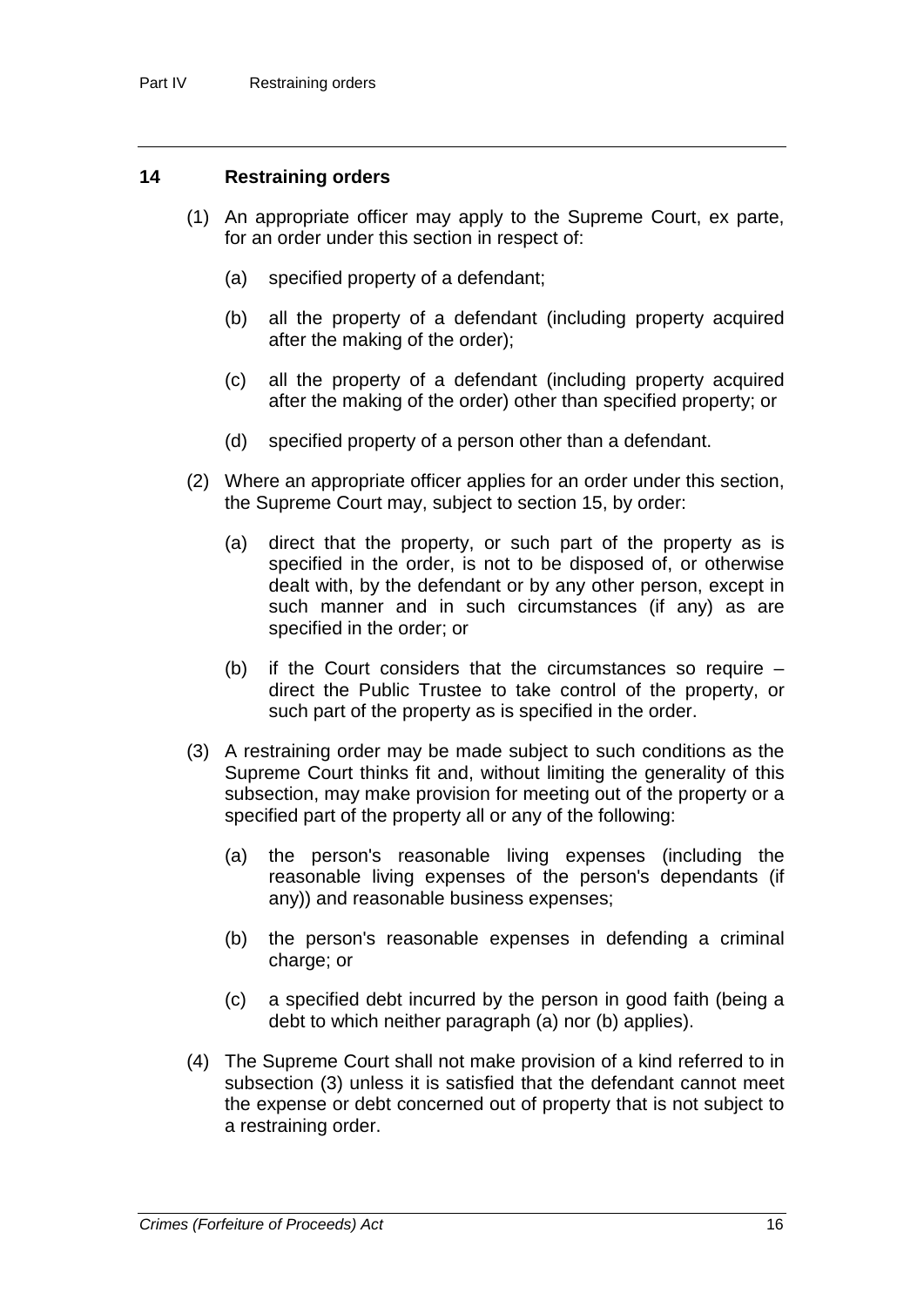- (5) Where the Public Trustee is given a direction under subsection (2)(b) in relation to property, the Public Trustee may do anything that is reasonably necessary for the purpose of preserving the property including, without limiting the generality of this:
	- (a) becoming a party to any civil proceedings affecting the property;
	- (b) ensuring that the property is insured; and
	- (c) if the property consists, in whole or in part, of a business employing, or terminating the employment of, persons in the business.
- (6) Where an appropriate officer applies to the Supreme Court for an order under subsection (2), a witness shall not be required to answer a question or to produce a document if the Court is satisfied that the answering of the question or the production of the document may prejudice the investigation of, or the prosecution of a person for, an offence.

#### **15 Grounds for making restraining order**

- (1) The Supreme Court shall, subject to subsections (2), (3), (4), (5), (6) and (9), make a restraining order unless it is satisfied that it is not in the public interest to make such an order.
- (2) Where a defendant has not been convicted of a serious offence, the Supreme Court shall not make a restraining order unless:
	- (a) the application for the order is supported by an affidavit of a member of the Police Force stating that the member believes that the defendant committed the offence; and
	- (b) the Court is satisfied, having regard to the matters contained in the affidavit, that there are reasonable grounds for holding that belief.
- (3) Where an application is made under section 14(1) in reliance on the proposed charging of a defendant with a serious offence, the Supreme Court shall not make a restraining order unless it is satisfied that the defendant is likely to be charged with the offence or a related offence within 48 hours of the making of the application.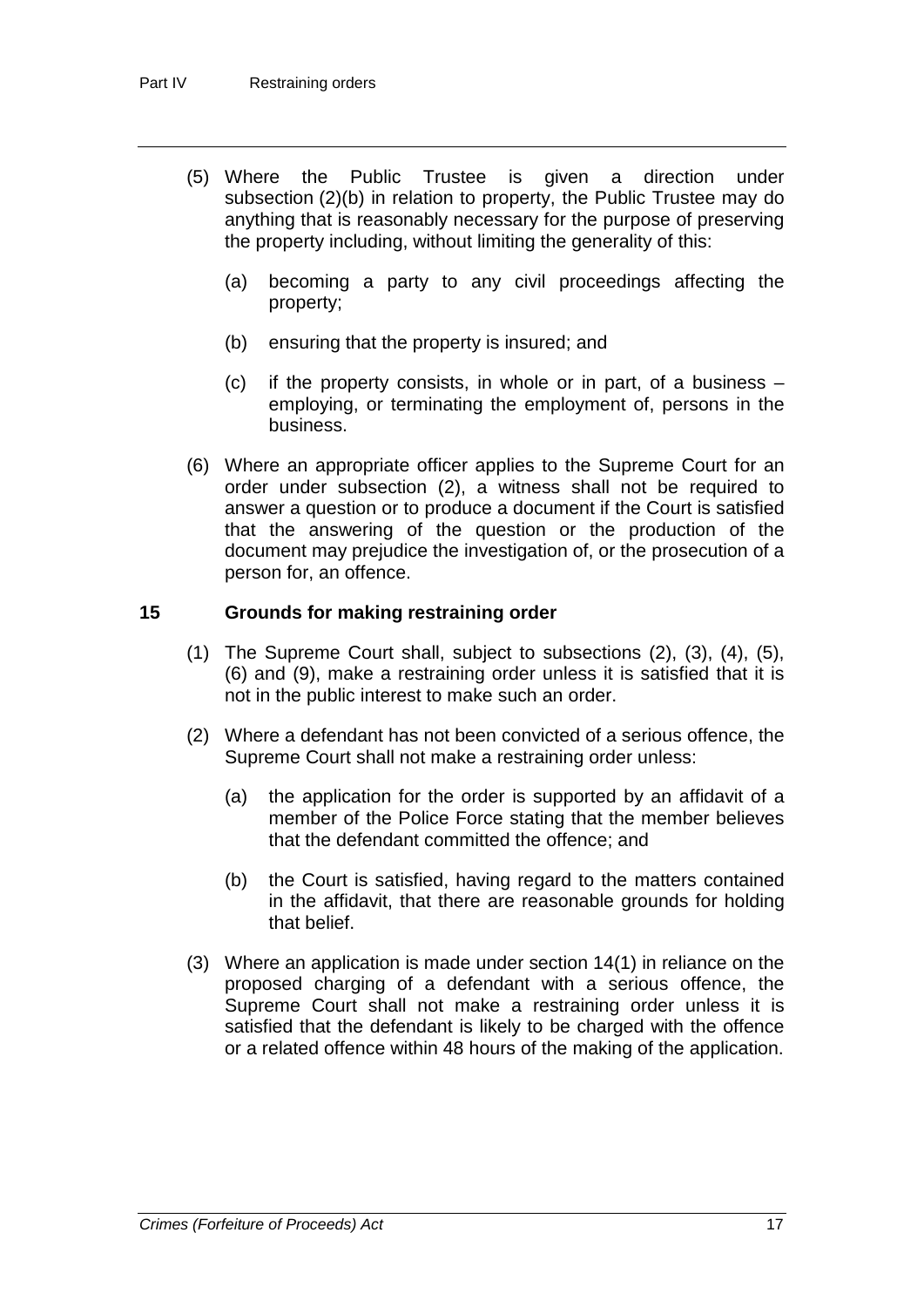- (4) Where an application under section 14(1) seeks a restraining order against specified property of a defendant, the Supreme Court shall not make the restraining order against the property unless:
	- (a) the application is supported by an affidavit of a member of the Police Force stating that the member believes that:
		- (i) the property is tainted property in relation to the serious offence to which the application relates; or
		- (ii) the defendant derived a benefit, directly or indirectly, from the commission of the offence; and
	- (b) the Court is satisfied, having regard to the matters contained in the affidavit, that there are reasonable grounds for holding that belief.
- (5) Where an application under section 14(1) seeks a restraining order against all the property of a defendant or against all the property of a defendant other than specified property, the Supreme Court shall not make a restraining order against the property unless:
	- (a) the application is supported by an affidavit of a member of the Police Force stating that the member believes that the defendant derived a benefit, directly or indirectly, from the commission of the serious offence to which the application relates; and
	- (b) the Court is satisfied, having regard to the matters contained in the affidavit, that there are reasonable grounds for holding that belief.
- (6) Where an application under section 14(1) seeks a restraining order against specified property of a person other than the defendant, the Supreme Court shall not make a restraining order against the property unless:
	- (a) the application is supported by an affidavit of a member of the Police Force stating that:
		- (i) the member believes that the property is tainted property in relation to the serious offence to which the application relates; or
		- (ii) the member believes that:
			- (A) the property is subject to the effective control of the defendant; and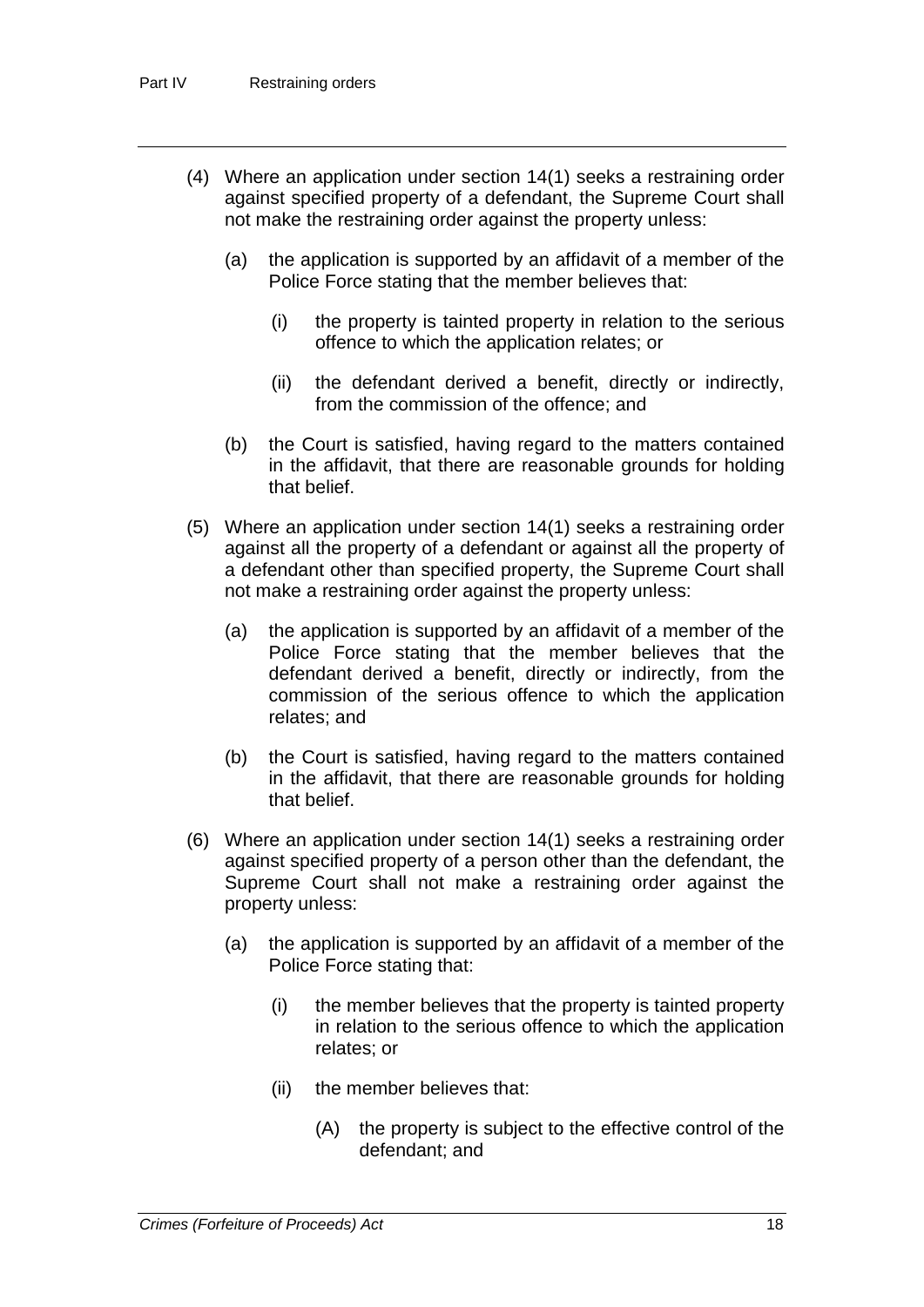- (B) the defendant derived a benefit, directly or indirectly, from the commission of the serious offence to which the application relates; and
- (b) the Court is satisfied, having regard to the matters contained in the affidavit, that there are reasonable grounds for holding that belief.
- (7) In determining whether there are reasonable grounds to believe that property is in the effective control of a defendant the Supreme Court may have regard to the matters referred to in section 12(2).
- (8) The Supreme Court may make a restraining order in respect of property whether or not there is any risk of the property being disposed of, or otherwise dealt with, in such manner as would defeat the operation of this Act.
- (9) The Supreme Court may refuse to make a restraining order if the Territory refuses or fails to give to the Court such undertakings as the Court thinks appropriate with respect to the payment of damages or costs, or both, in relation to the making and operation of the order.
- (10) For the purposes of an application under subsection (1), an appropriate officer may, on behalf of the Territory, give to the Supreme Court such undertakings with respect to the payment of damages or costs, or both, as are required by the Court.
- (11) An affidavit made by a member of the Police Force for the purposes of this section that states that the member believes a particular matter shall set out the grounds on which the member holds that belief.

#### **16 Notice of application for restraining order**

- (1) Subject to subsection (2), an appropriate officer shall give written notice of an application for a restraining order against property to:
	- (a) the owner of the property; and
	- (b) any other person the Supreme Court has reason to believe may have an interest in the property.
- (2) The Supreme Court may make a restraining order where notice of the application has not been given in accordance with subsection (1), if the Court is satisfied that:
	- (a) there are circumstances of urgency requiring the making of such an order; or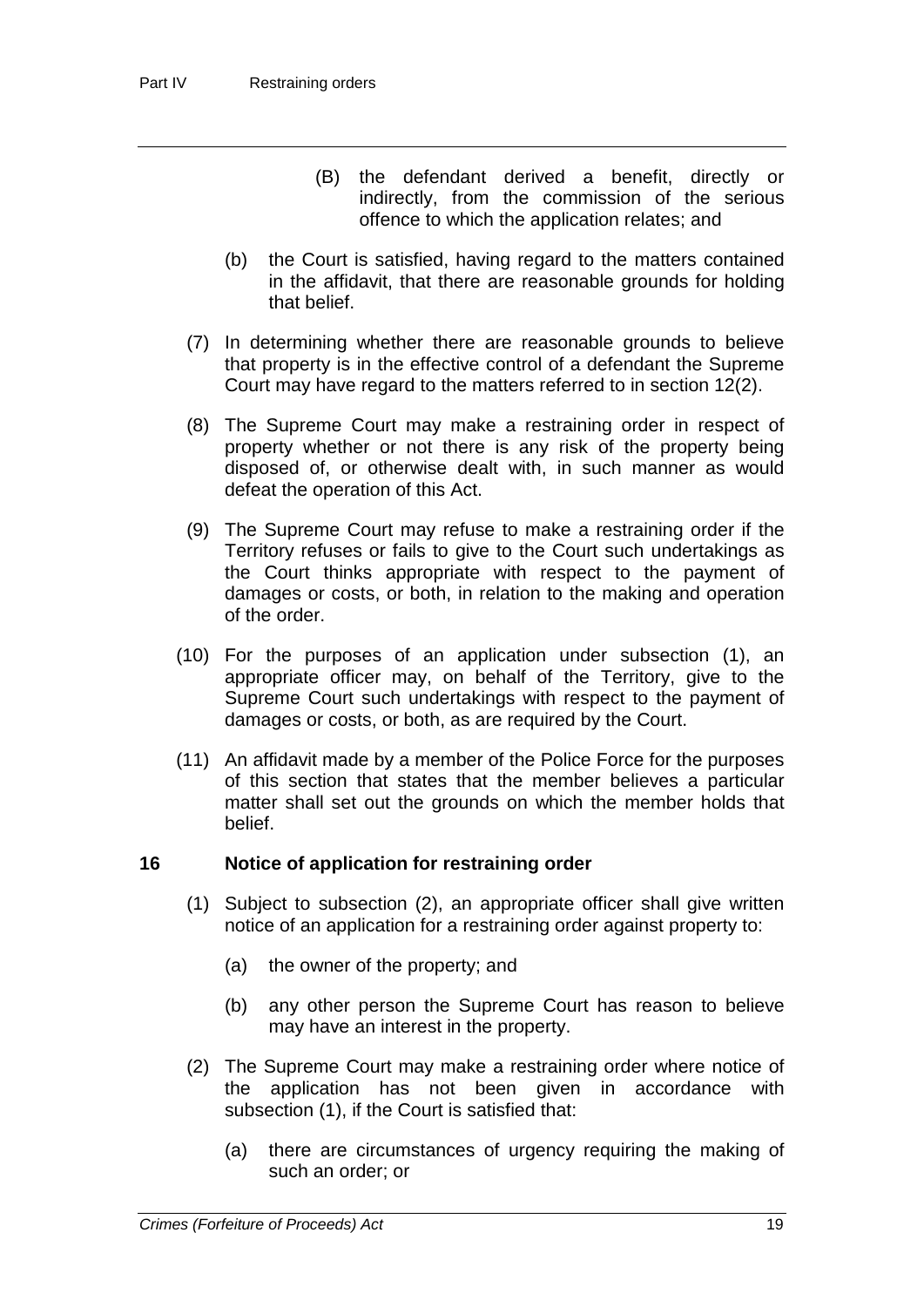(b) it would be contrary to the public interest to give notice of the application,

but, subject to subsection (3), a restraining order made by virtue of this subsection shall cease to have effect at the end of such period (not exceeding 14 days) as is specified by the Court in the restraining order.

- (3) The Supreme Court may, on application made by an appropriate officer before the end of the period referred to in subsection (2), extend the period of operation of a restraining order granted by virtue of that subsection if the Court is satisfied that there are circumstances justifying the extension.
- (4) An appropriate officer shall give written notice of an application under subsection (3) for the extension of the period of operation of a restraining order to:
	- (a) the owner of the property against which the restraining order was made; and
	- (b) any other person the Supreme Court has reason to believe may have an interest in the property.
- (5) The Supreme Court may, at any time before the final determination of an application for:
	- (a) a restraining order; or
	- (b) an extension of the period of operation of a restraining order,

direct an appropriate officer to give or publish notice of the application to a specified person or class of persons, in the manner and within the time that the Court considers appropriate.

#### **17 Persons who may appear and adduce evidence**

- (1) Where:
	- (a) an appropriate officer applies for a restraining order against property; and
	- (b) notice of the application is given in accordance with section 16(1),

any person who claims an interest in the property may appear and adduce evidence at the hearing of the application.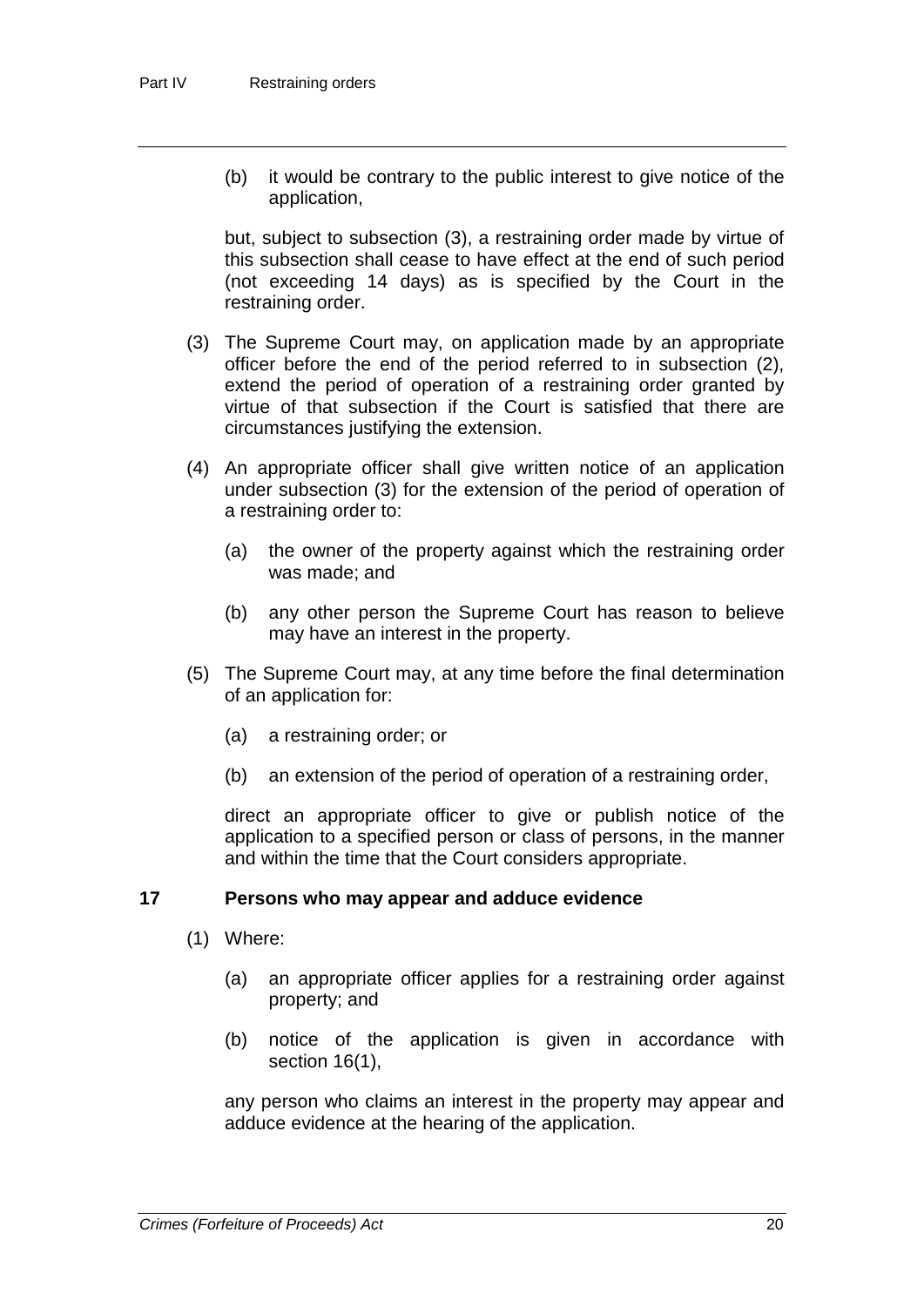(2) Where an appropriate officer applies for the extension of the period of operation of a restraining order that has been made in respect of property, any person who claims an interest in the property may appear and adduce evidence at the hearing of the application.

#### **18 Notice of restraining orders**

- (1) Subject to subsection (2), where a restraining order is made against a person's property, an appropriate officer shall give the person written notice of the order.
- (2) Where:
	- (a) the Supreme Court makes a restraining order; and
	- (b) the Court is satisfied that it would be in the public interest to delay giving notice of the order to a person,

the Court may order that giving the person notice of the restraining order be delayed for such period as is specified in the order and the appropriate officer shall give the person notice of the restraining order as soon as practicable after the end of the period specified.

#### **19 Court may make further orders**

- (1) Where the Supreme Court makes a restraining order, it may, at the time when it makes the restraining order or at any later time, make any ancillary orders that it considers appropriate and, without limiting the generality of this section, it may make one or more of the following orders:
	- (a) an order varying the property to which the restraining order relates;
	- (b) an order varying any condition to which the restraining order is subject;
	- (c) an order for the examination on oath of:
		- (i) a person (in this section called the *owner*) whose property is subject to the restraining order; or
		- (ii) another person,

before the Court or the Master of the Court concerning the affairs of the owner, including the nature and location of any property of the owner;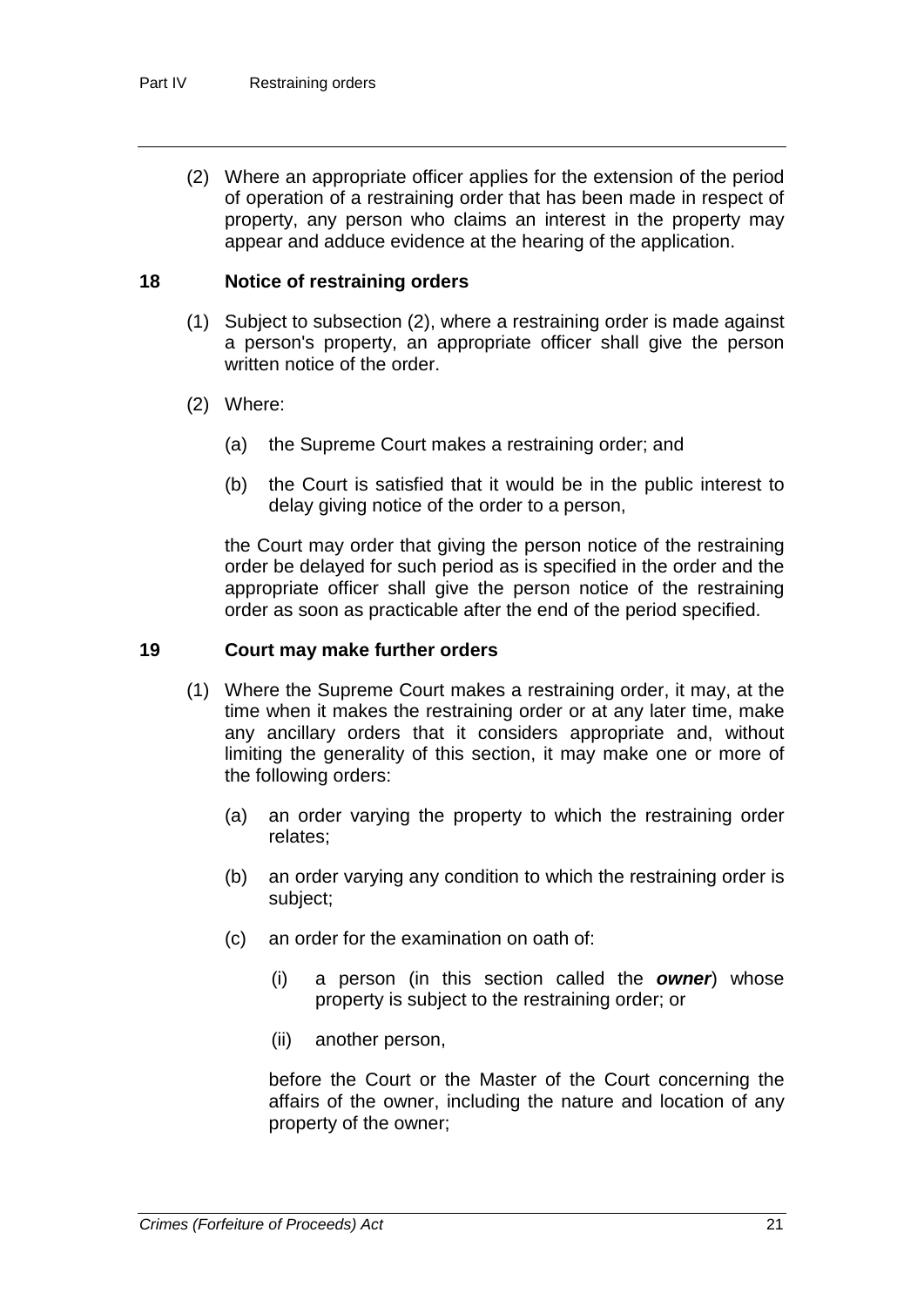- (d) an order with respect to the carrying out of any undertaking with respect to the payment of damages or costs given by the Territory in connection with the making of the restraining order;
- (e) where the restraining order directed the Public Trustee to take custody and control of property:
	- (i) an order regulating the manner in which the Public Trustee may exercise any powers or perform any duties under the restraining order;
	- (ii) an order determining any question relating to the property to which the restraining order relates, including any question relating to:
		- (A) the liabilities of the owner; or
		- (B) the exercise of the powers, or the performance of the duties, of the Public Trustee,

with respect to the property to which the restraining order relates; or

- (iii) an order directing:
	- (A) the owner; or
	- (B) if the owner is a body corporate a director of the body corporate specified by the Court,

to furnish to the Public Trustee, within a period specified in the order, a statement, verified by the oath of the person making the statement, setting out such particulars of the property, or dealings with the property, of the owner as the Court thinks proper.

- (2) Without limiting the generality of subsection (1), where the Supreme Court makes, or has made, a restraining order, the Court may, at the time it makes the restraining order or at any later time, whether on application made to it or on its own motion, make an order authorizing another court:
	- (a) to make an order setting aside the restraining order in respect of the whole or a part of the property; or
	- (b) to make other orders in relation to the operation of the restraining order,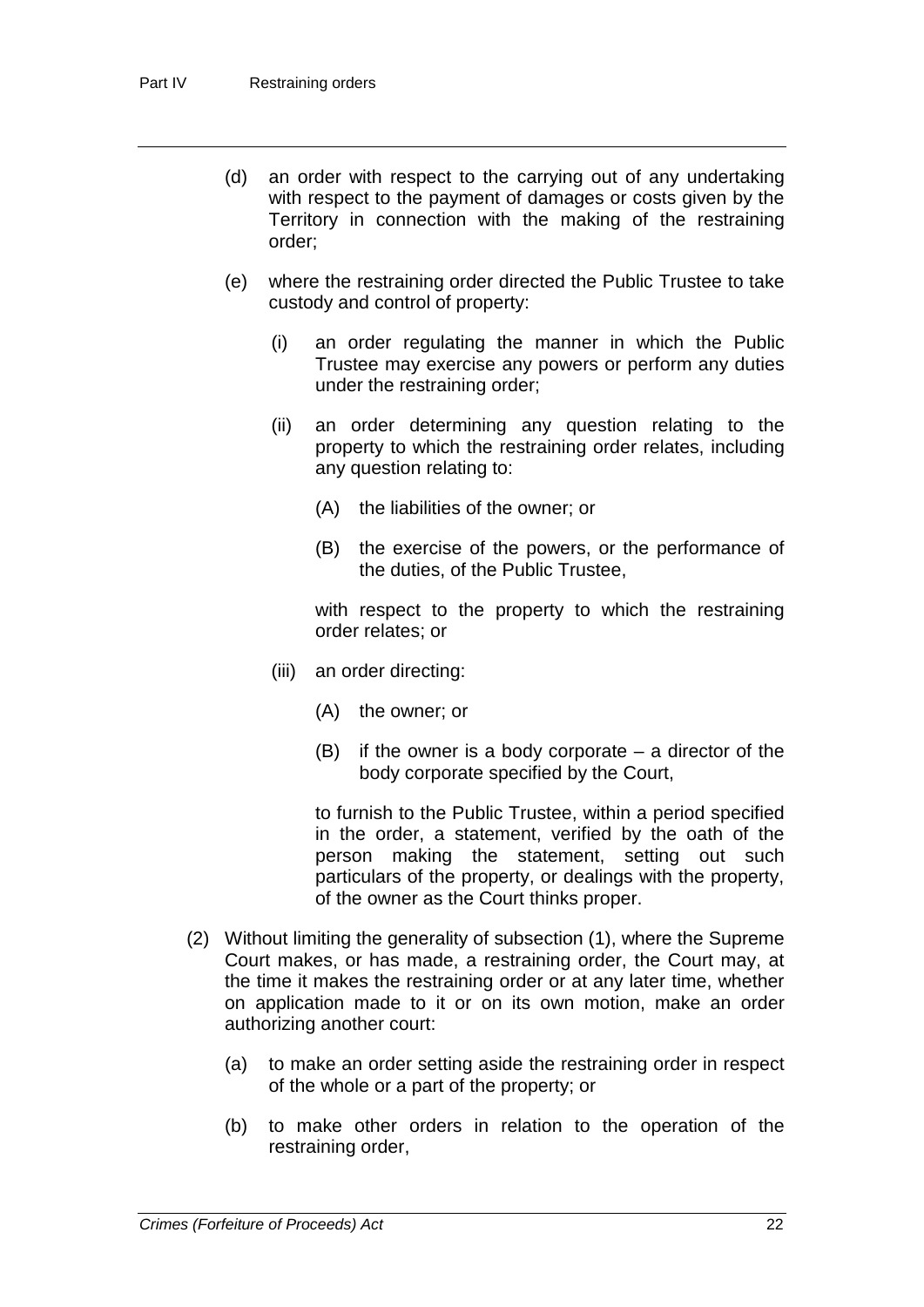to the extent and in the circumstances specified in the order of the Supreme Court.

- (3) An order under subsection (1) may be made on application by:
	- (a) an appropriate officer;
	- (b) the owner;
	- (c) where the restraining order directed the Public Trustee to take custody and control of property – the Public Trustee; or
	- (d) with the leave of the Supreme Court any other person.
- (4) Where the Supreme Court makes a restraining order against property and a person having an interest in the property applies to the Court for a variation of the order to exclude the person's interest from the order, the Court shall grant the application if:
	- (a) where the applicant is not the defendant:
		- (i) if the restraining order was made against the property by virtue of section  $15(6)$ (ii) – the Court is satisfied that the interest is not tainted property and that:
			- (A) a pecuniary penalty order cannot be made against the defendant; or
			- (B) the applicant's interest in the property is not subject to the effective control of the defendant; or
		- $(ii)$  in any other case the Court is satisfied that the interest is not tainted property;
	- (b) where the applicant is the defendant the Court is satisfied that:
		- (i) the interest is not tainted property; and
		- (ii) a pecuniary penalty order cannot be made against the defendant;
	- (c) in any case the Court is satisfied that it is in the public interest to do so having regard to all the circumstances, including:
		- (i) any financial hardship or other consequence of the interest remaining subject to the order;
		- (ii) the seriousness of the offence; and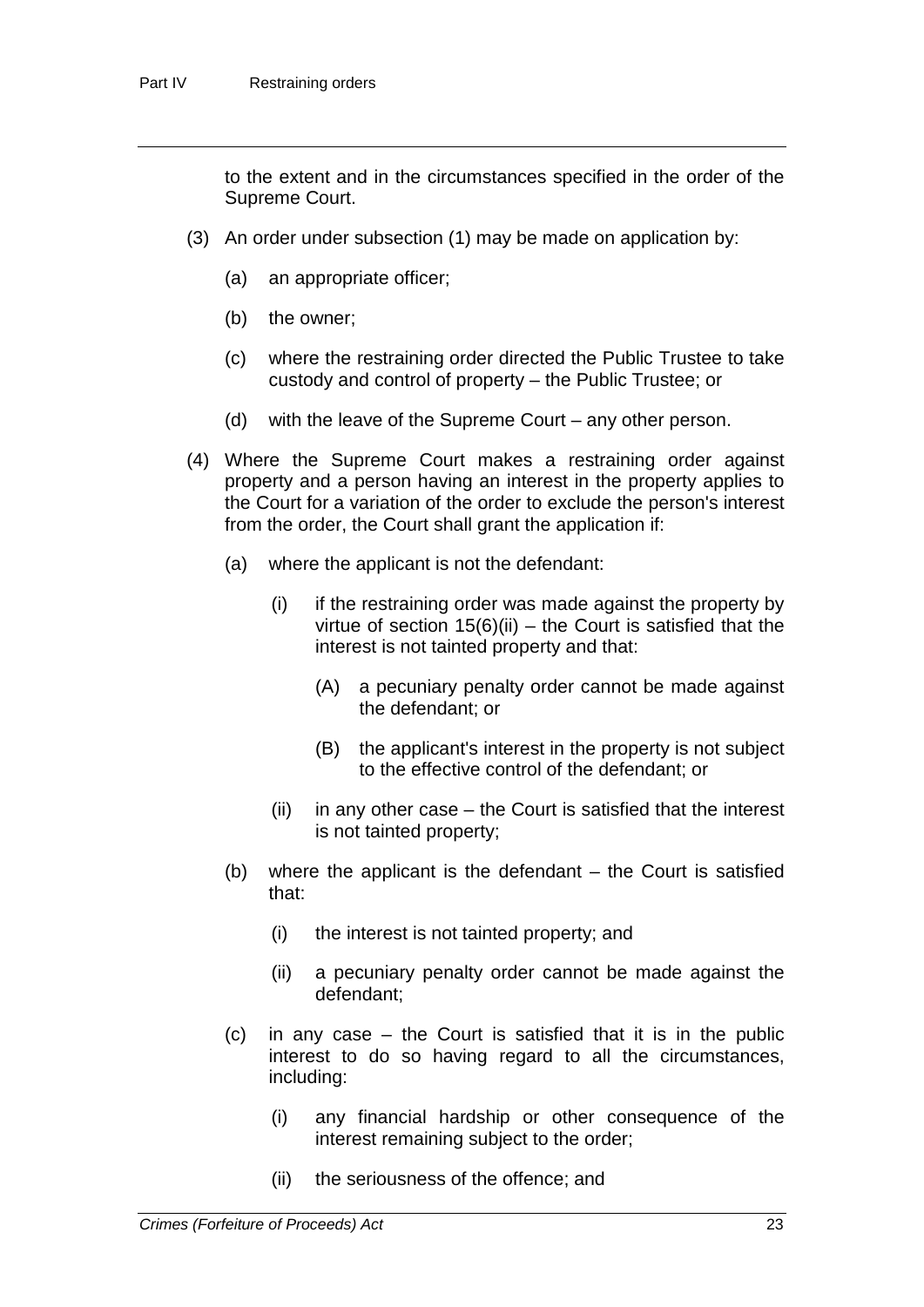- (iii) the likelihood that the interest will be:
	- (A) subject to a forfeiture order; or
	- (B) required to satisfy a pecuniary penalty order.
- (5) Where a person is examined before the Supreme Court or the Master of the Court pursuant to an order under subsection (1), the person is not excused from answering a question when required to do so by the Court or the Master, as the case may be, on the ground that the answer to the question might tend to incriminate the person or make the person liable to a forfeiture or penalty.
- (6) Where a person is examined before the Supreme Court or the Master of the Court pursuant to an order under subsection (1), a statement or disclosure made by the person in answer to a question put in the course of the examination, and any information, document or thing obtained as a direct or indirect consequence of the statement or disclosure, is not admissible against the person in any criminal proceedings except a proceeding for giving false testimony in the course of the examination.
- (7) For the purposes of subsection (6), proceedings on an application for a restraining order or confiscation order are not criminal proceedings.
- (8) Where an appropriate officer applies to the Supreme Court for an order under subsection (1), a witness shall not be required to answer a question or to produce a document if the Court is satisfied that the answering of the question or the production of the document may prejudice the investigation of, or the prosecution of a person for, an offence.

#### **20 Public Trustee to discharge confiscation order**

- (1) Where:
	- (a) the Public Trustee has, pursuant to a restraining order, taken control of particular property, or of all the property, of a defendant; and
	- (b) a confiscation order has been made in reliance on the conviction of the defendant,

an appropriate court may, on application by the Public Trustee, make an order (in this section referred to as the *later order*) directing the Public Trustee to pay to the Territory, out of that property, an amount equal to the penalty amount.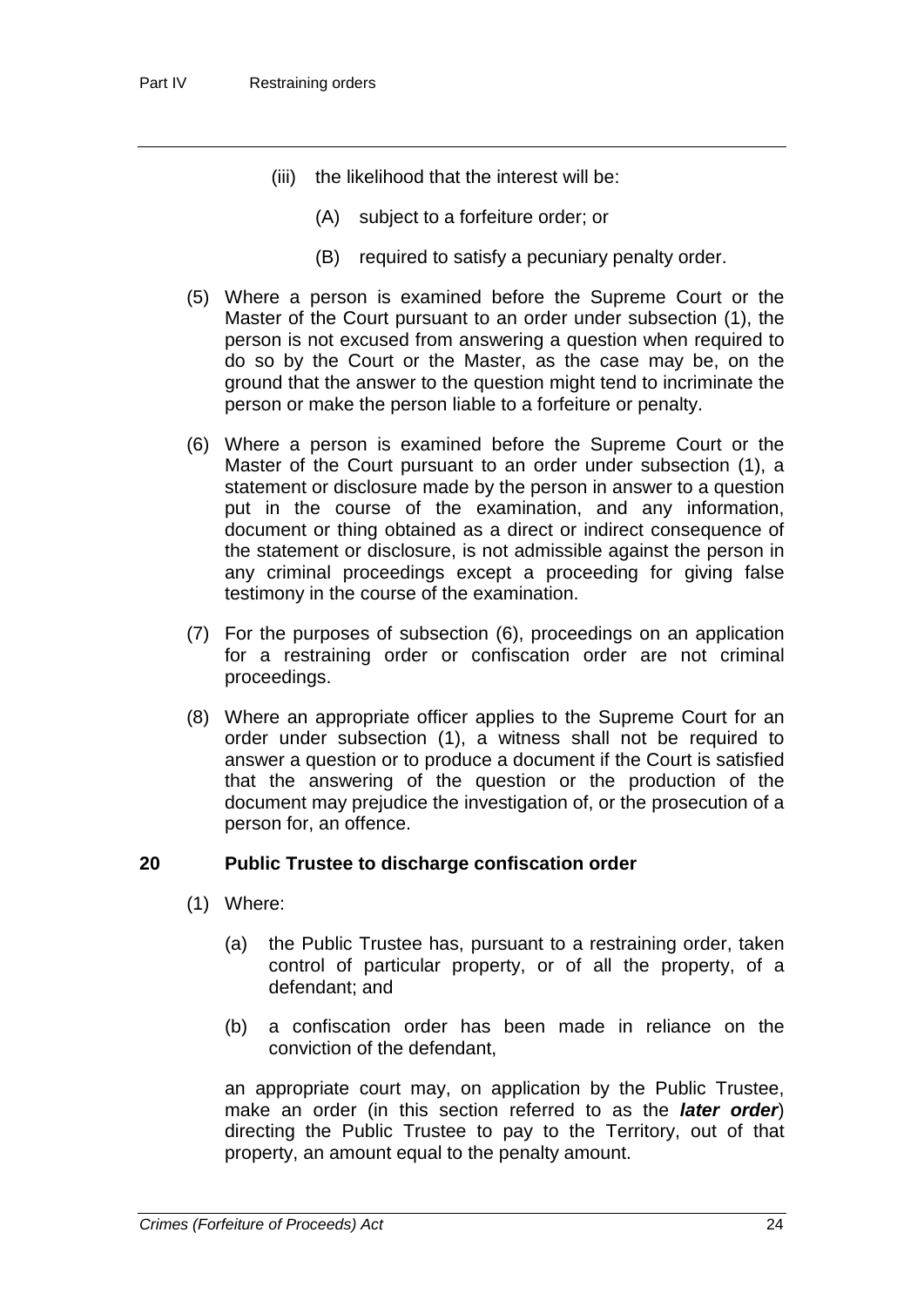- (2) For the purpose of enabling the Public Trustee to comply with the later order, an appropriate court may, by that order or by a subsequent order:
	- (a) direct the Public Trustee to sell or otherwise dispose of such of the property that is under the control of the Public Trustee as the court specifies; and
	- (b) appoint an officer of the court or any other person to execute any deed or instrument in the name of the person who owns or has an interest in the property and to do all acts and things necessary to give validity and operation to the deed or instrument.
- (3) The execution of a deed or instrument by the person appointed under subsection (2)(b) has the same force and validity as if it had been executed by the person who owned or had an estate, interest or right in the property.
- (4) As soon as practicable after the making of the later order, the Public Trustee shall:
	- (a) apply the money which has come into the Public Trustee's possession or under the Public Trustee's control by reason of the sale or disposition of any of the property specified in the later order, or the subsequent order, or otherwise in the course of performing the Public Trustee's duties in respect of the property to which the restraining order relates, in payment of the fees payable in connection with, and the expenses incurred by the Public Trustee in or in connection with, the performance of the duties imposed on the Public Trustee under the restraining order, including the expenses incurred by the Public Trustee in or in connection with the sale or disposition of any of the property to which the restraining order relates; and
	- (b) subject to subsection (5), pay the remainder of the money referred to in paragraph (a), after the payments referred to in that paragraph have been made, to the Territory.
- (5) Where the money to which subsection (4)(b) applies exceeds the penalty amount, the Public Trustee shall pay:
	- (a) to the Territory, out of that money, an amount equal to the penalty amount; and
	- (b) the balance of that money to the person out of whose property the money came.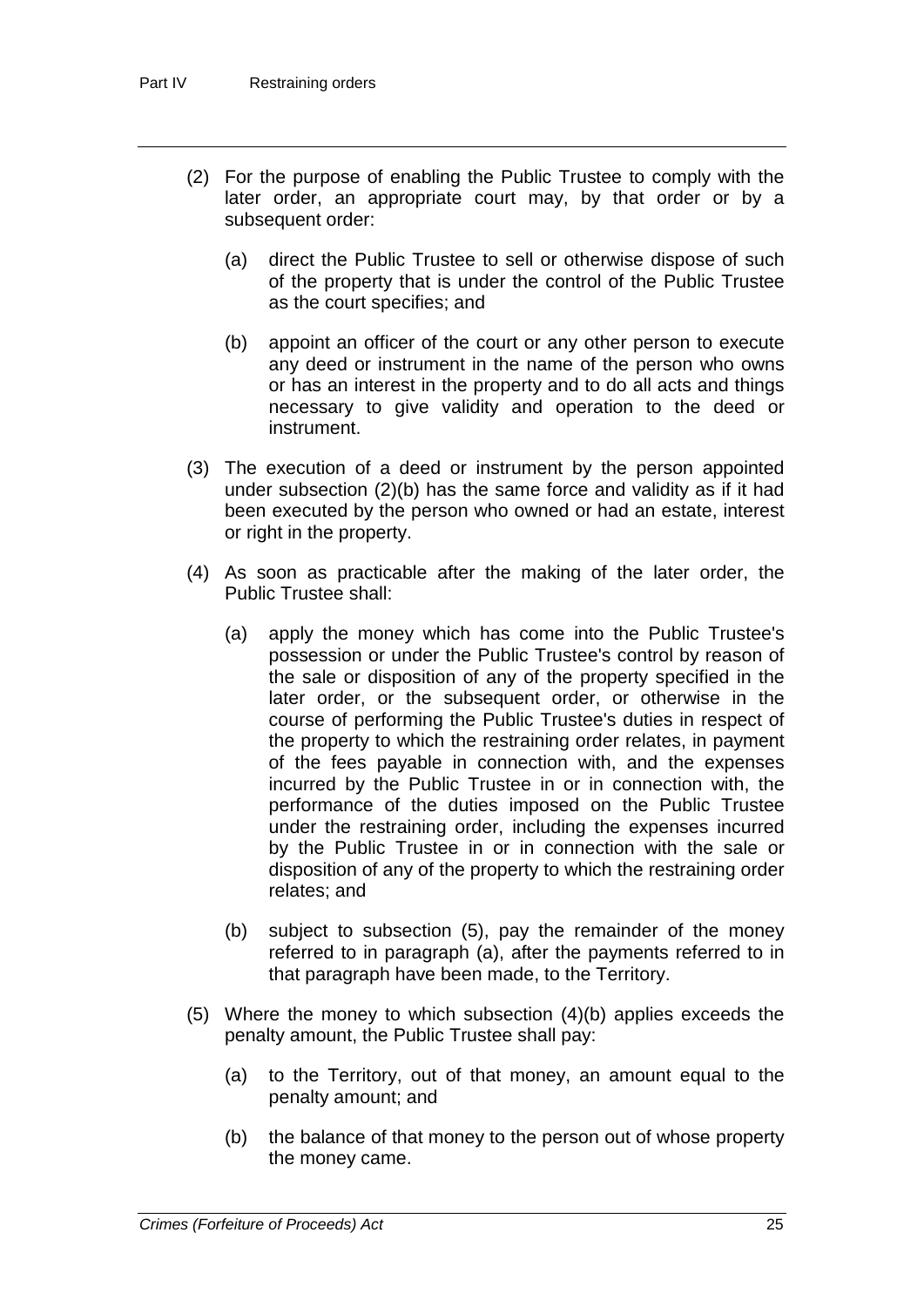(6) Where the Public Trustee pays, in accordance with the later order, money to the Territory in respect of the liability of a person under a confiscation order, the liability of the person under the confiscation order shall, to the extent of the payment, be deemed to be discharged.

#### **21 Charge on property subject to restraining order**

- (1) Where:
	- (a) a restraining order is made in reliance on the charging or proposed charging of a defendant with a serious offence; and
	- (b) on the subsequent conviction of the defendant for the offence, a court makes a pecuniary penalty order against the person,

then, on the making of the pecuniary penalty order, there is created, by force of this section, a charge on all the property to which the restraining order applies to secure the payment to the Territory of the penalty amount.

- (2) Where a charge is created by subsection (1) on property of a person the charge ceases to have effect in respect of the property on:
	- (a) the discharge of the pecuniary penalty order on the hearing of an appeal against the making of the order;
	- (b) payment by the person to the Territory of the penalty amount;
	- (c) the sale or other disposition of the property:
		- (i) pursuant to an order made by the Supreme Court under section 20;
		- (ii) by the owner of the property with the consent of the Supreme Court; or
		- (iii) where the restraining order directs the Public Trustee to take control of the property  $-$  by the owner of the property with the consent of the Public Trustee; or
	- (d) the sale of the property to a bona fide purchaser for value who, at the time of purchase, has no notice of the charge,

whichever first occurs.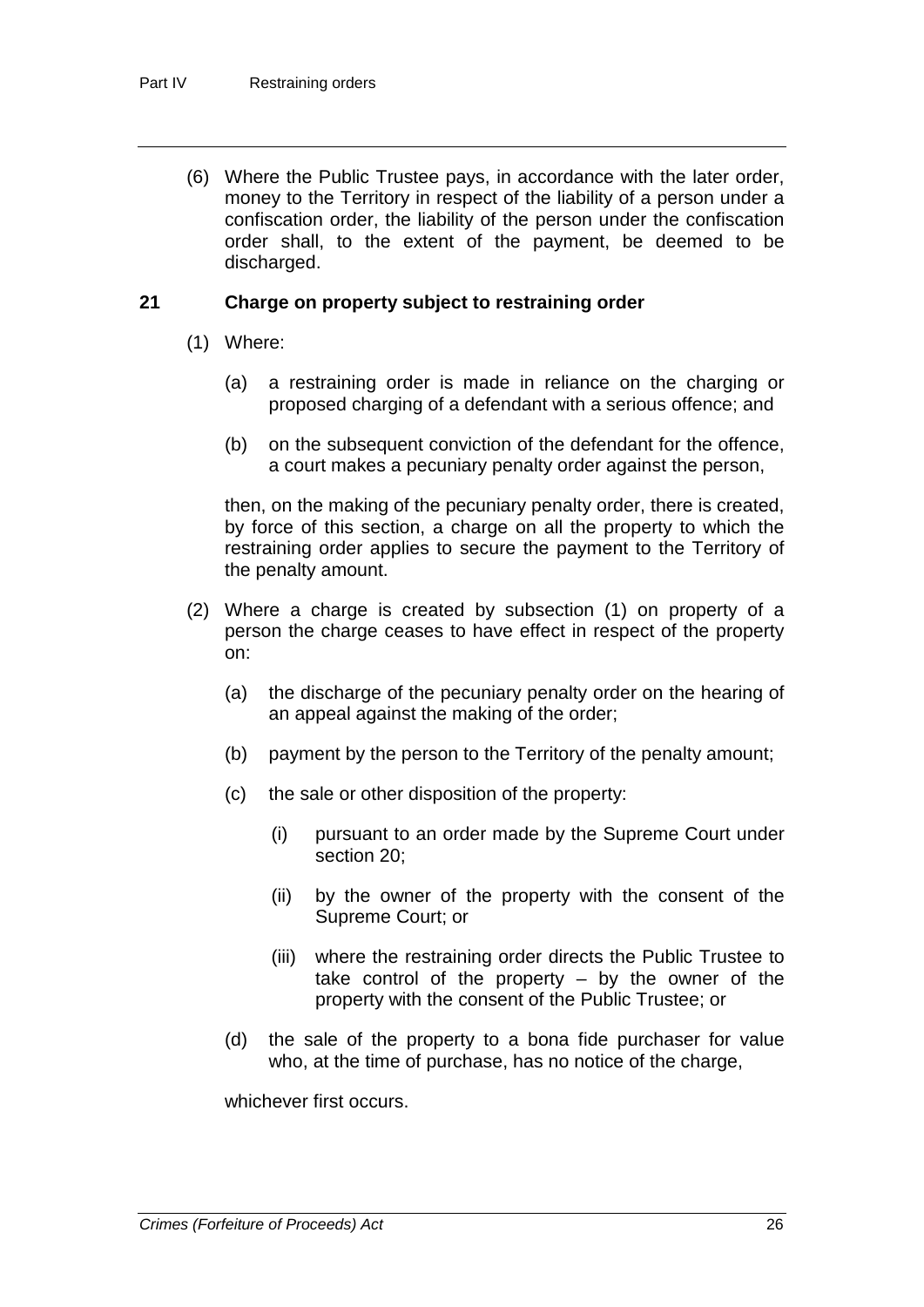- (3) A charge created by subsection (1):
	- (a) is subject to every charge or encumbrance to which the property was subject immediately before the pecuniary penalty order was made and, in the case of land under the *Real Property Act*, is subject to every mortgage, lease or other interest recorded in the Register kept under that Act;
	- (b) has priority over all other encumbrances whatever; and
	- (c) subject to subsection (2), is not affected by any change of ownership of the property.
- (4) Where a charge is created by subsection (1) on property of a particular kind and the provisions of any law of the Territory provide for the registration of title to, or charges over, property of that kind, the Public Trustee or an appropriate officer may or, in the case of land, shall cause the charge so created to be registered under the provisions of that law and, if the charge is so registered, a person who purchases or otherwise acquires the property after the registration of the charge shall, for the purposes of subsection (2), be deemed to have notice of the charge.
- (5) Where a charge under this section relates to land under the *Real Property Act* the charge has no effect until it is registered under that Act.

#### **22 Registration of restraining orders**

- (1) Where a restraining order applies to property of a particular kind and the provisions of any law of the Territory provide for the registration of title to, or charges over, property of that kind, the authority responsible for administering those provisions shall, on application by an appropriate officer, record on the register kept pursuant to those provisions the prescribed particulars of the restraining order and, if those particulars are so recorded, a person who subsequently deals with the property shall, for the purposes of section 23, be deemed to have notice of the restraining order.
- (2) Where a restraining order applies to land under the *Real Property Act* a caveat may be lodged under that Act in relation to the order.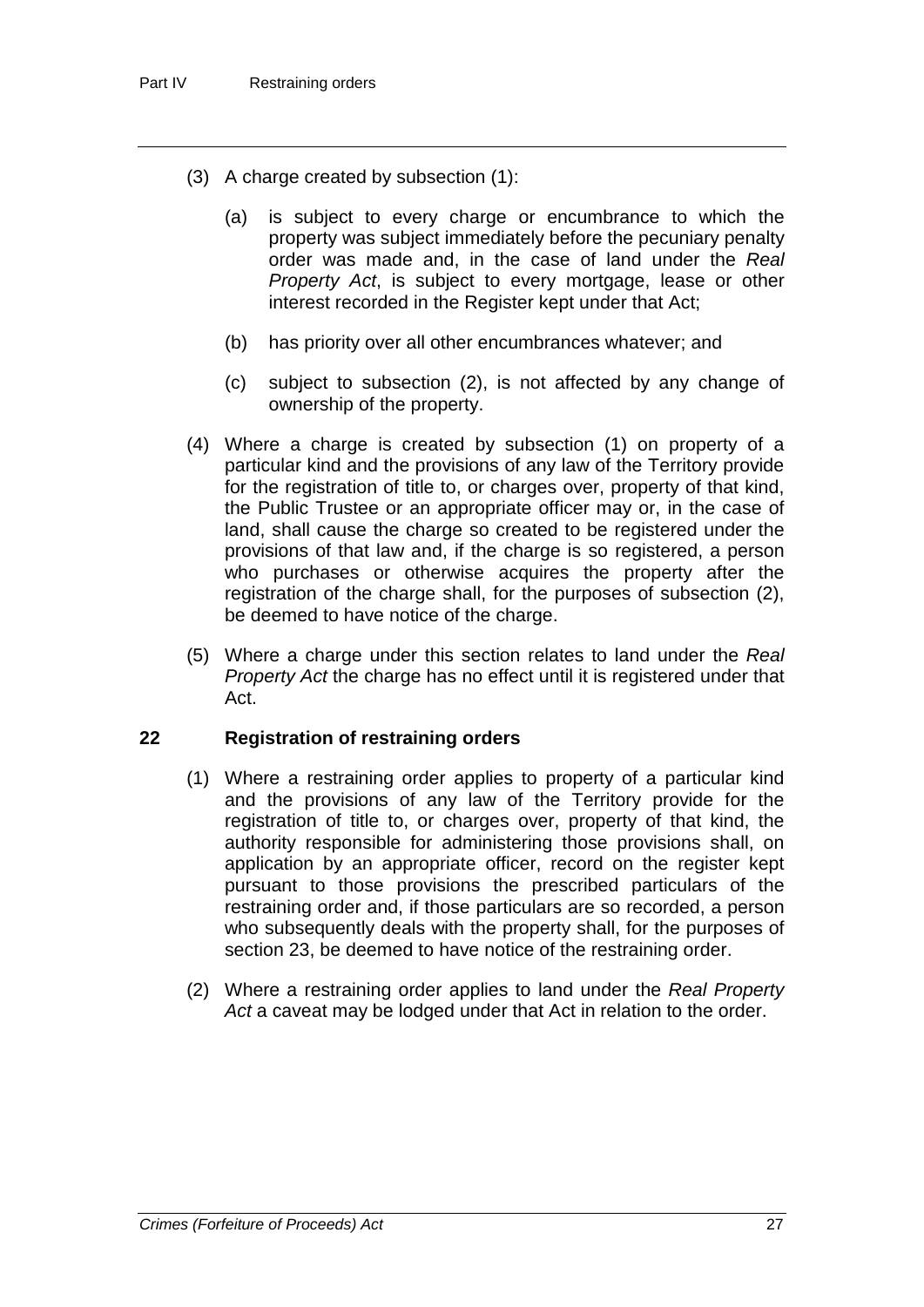#### **23 Contravention of restraining orders**

- (1) A person who knowingly contravenes a restraining order by disposing of, or otherwise dealing with, property that is subject to the restraining order is guilty of an offence.
	- Penalty: Where the offender is a natural person \$10,000 or imprisonment for 5 years.

Where the offender is a body corporate – \$50,000.

- (2) Where:
	- (a) a restraining order is made against property;
	- (b) the property is disposed of, or otherwise dealt with, in contravention of the restraining order; and
	- (c) the disposition or dealing was either not for sufficient consideration or not in favour of a person who acted in good faith,

an appropriate officer may apply to the Supreme Court for an order that the disposition or dealing be set aside.

- (3) Where an appropriate officer makes an application under subsection (2) in relation to a disposition or dealing, the Supreme Court may make an order:
	- (a) setting the disposition or dealing aside as from the day on which the disposition or dealing took place; or
	- (b) setting the disposition or dealing aside as from the day of the order under this subsection and declaring the respective rights of any persons who acquired interests in the property on or after the day on which the disposition or dealing took place and before the day of the order under this subsection.

#### **24 Hindering or obstructing Public Trustee**

(1) A person shall not hinder or obstruct the Public Trustee in the performance of the Public Trustee's obligations under a restraining order.

Penalty: \$2,000 or imprisonment for 6 months.

(2) In this section, *Public Trustee* includes the deputies, officers, servants and agents of the Public Trustee.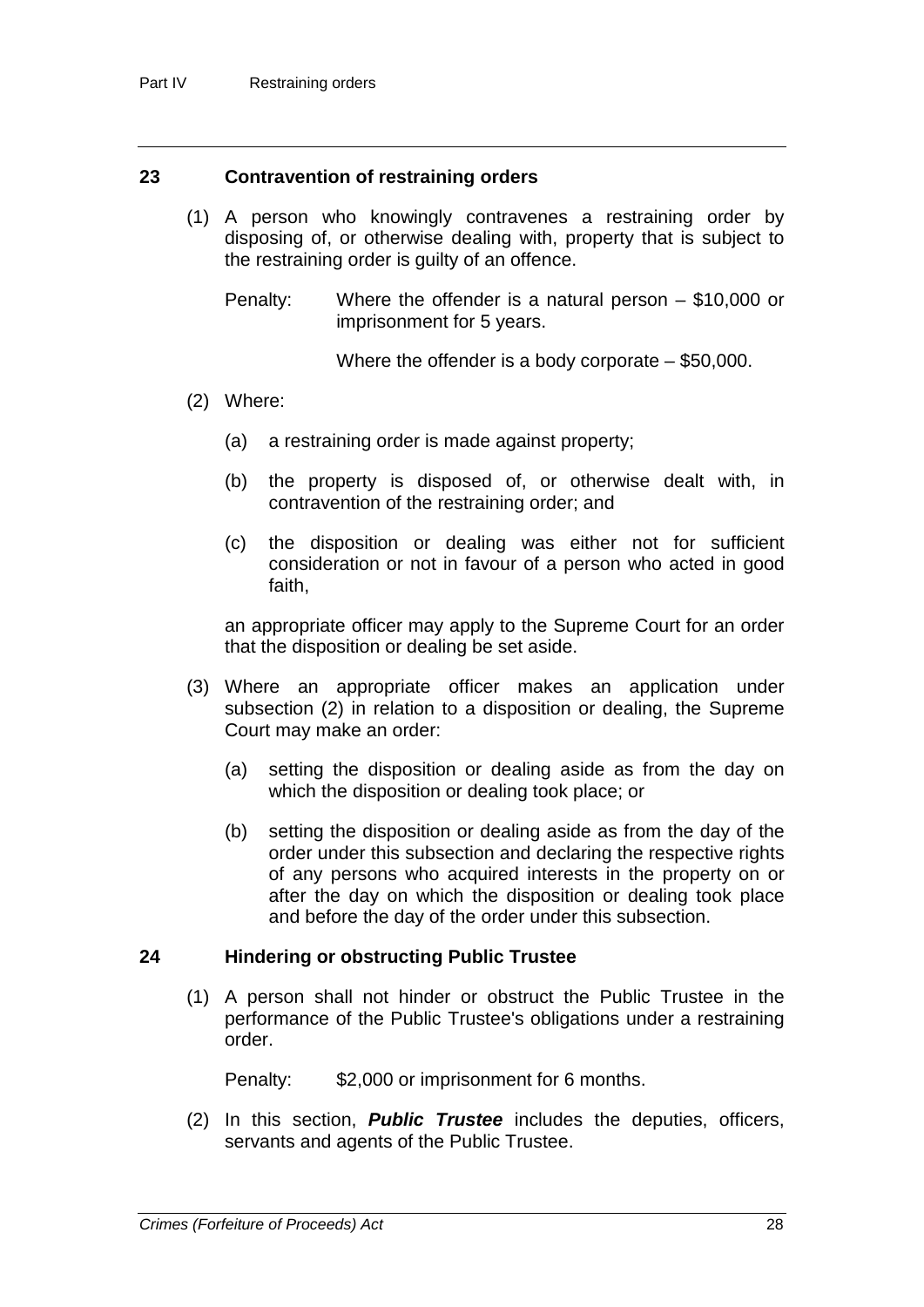#### **25 Protection of Public Trustee from liability in certain cases**

- (1) Section 97 of the *Public Trustee Act* applies to and in respect of the functions of the Public Trustee under this Act in the same way as it applies to and in respect of the functions of the Public Trustee under that section, but nothing in this section shall be read as limiting the operation of that section.
- (2) The Public Trustee is not personally liable for any rates, land tax or local government or other statutory charges imposed by or under a law of the Territory on or in respect of property of which the Public Trustee has been directed by a restraining order to take control, being rates, land tax or local government or other statutory charges that fall due on or after the date of the restraining order, except to the extent, if any, of the rents and profits received by the Public Trustee in respect of that property on or after the date of the restraining order.
- (3) Where the Public Trustee, having been directed by a restraining order to take control of a business carried on by a person, carries on that business, the Public Trustee is not personally liable for any payment in respect of long service leave for which the person was liable or for any payment in respect of long service leave to which a person employed by the Public Trustee in the Public Trustee's capacity of manager of the business, or the legal personal representative of such a person, becomes entitled after the date of the restraining order.
- (4) In this section *Public Trustee* includes the deputies, officers, servants and agents of the Public Trustee.

#### **26 Fees payable to Public Trustee**

- (1) Where the Public Trustee takes control of property in accordance with a restraining order, the Public Trustee is entitled to receive, in respect of the exercise and the performance of the powers and duties of the Public Trustee in relation to the property, a fee determined in accordance with subsection (2).
- (2) The fee the Public Trustee is entitled to receive under subsection (1) is:
	- (a) 2% of the gross capital value of any property transferred in specie;
	- (b) 4% of the gross capital value of any realized property; and
	- (c) 4% of the gross income obtained from any property.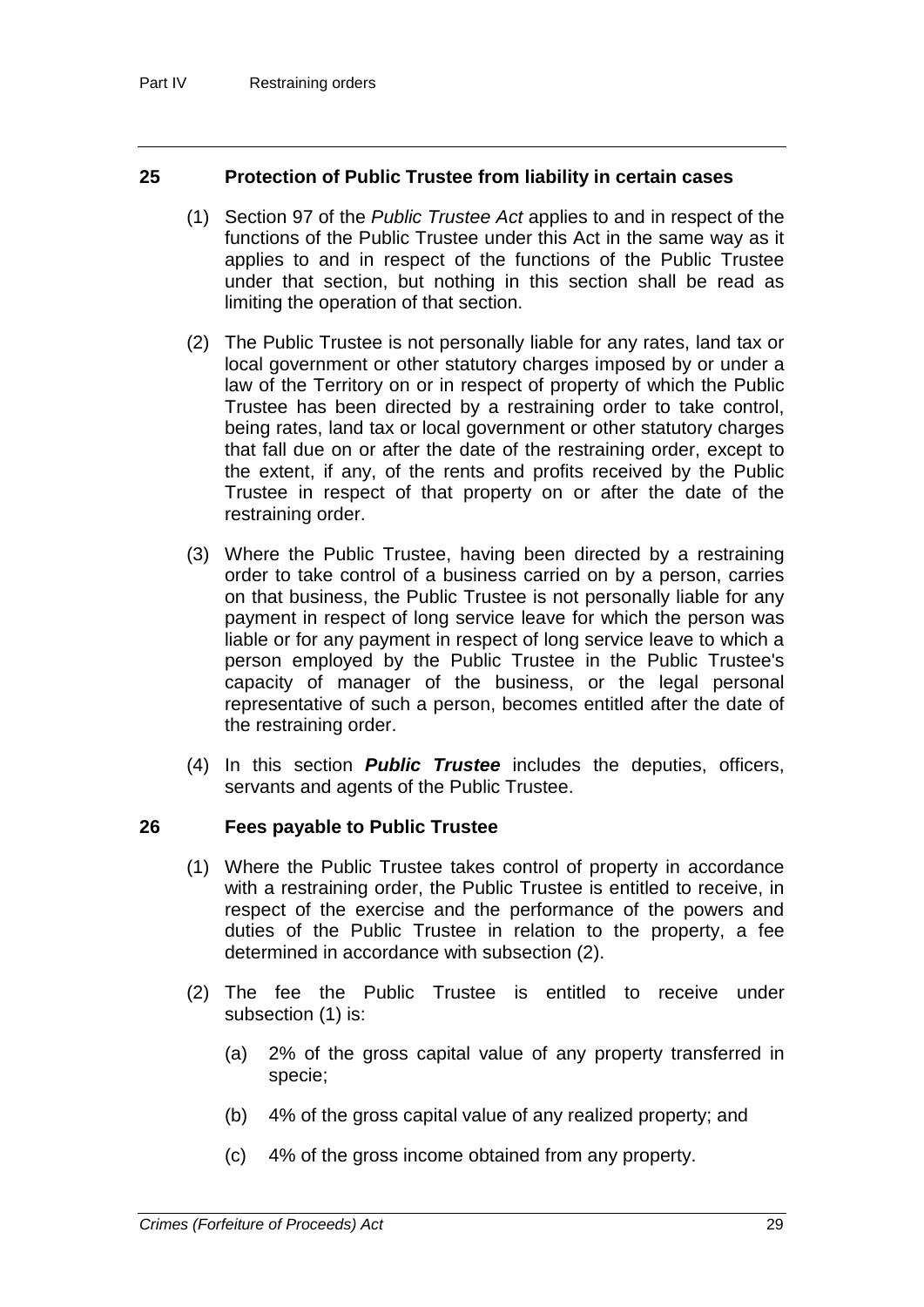#### **27 Court may revoke restraining orders**

Where, on application made in reliance on the charging, or the proposed charging, of a person with a serious offence, the Supreme Court has made a restraining order, the Court may, on application made to it by the person, revoke the order if the person gives:

- (a) security satisfactory to the Court for the payment of any pecuniary penalty that may be imposed on the person under this Act in respect of the person's conviction for the offence; or
- (b) undertakings satisfactory to the Court concerning the person's property.

#### **28 Time when restraining order ceases to be in force**

- (1) Subject to this section and to any order made by a court pursuant to this section, a restraining order made in reliance on the charging, or proposed charging, of a person with a serious offence ceases to be in force:
	- (a) if the restraining order was made in reliance on the proposed charging of a person and, at the expiration of the period of 48 hours after the making of the restraining order, the person has not been charged with the offence – at the expiration of that period; or
	- (b) in any other case  $-$  at the expiration of 6 months after the making of the restraining order or, if an order or orders has or have been made under section 19 in relation to the restraining order, at the expiration of 6 months after the making of the order, or of the last of the orders, under section 19.
- (2) Where, by virtue of subsection (1)(b), a restraining order made in reliance on the charging, or proposed charging, of a person with a serious offence would cease to be in force at the expiration of a particular period, an appropriate officer may apply to the Supreme Court for an order under subsection (3).
- (3) Where, on application under subsection (2), the Supreme Court is satisfied that:
	- (a) a forfeiture order may still be made in respect of the property or part of the property; or
	- (b) a pecuniary penalty order may still be made against the person,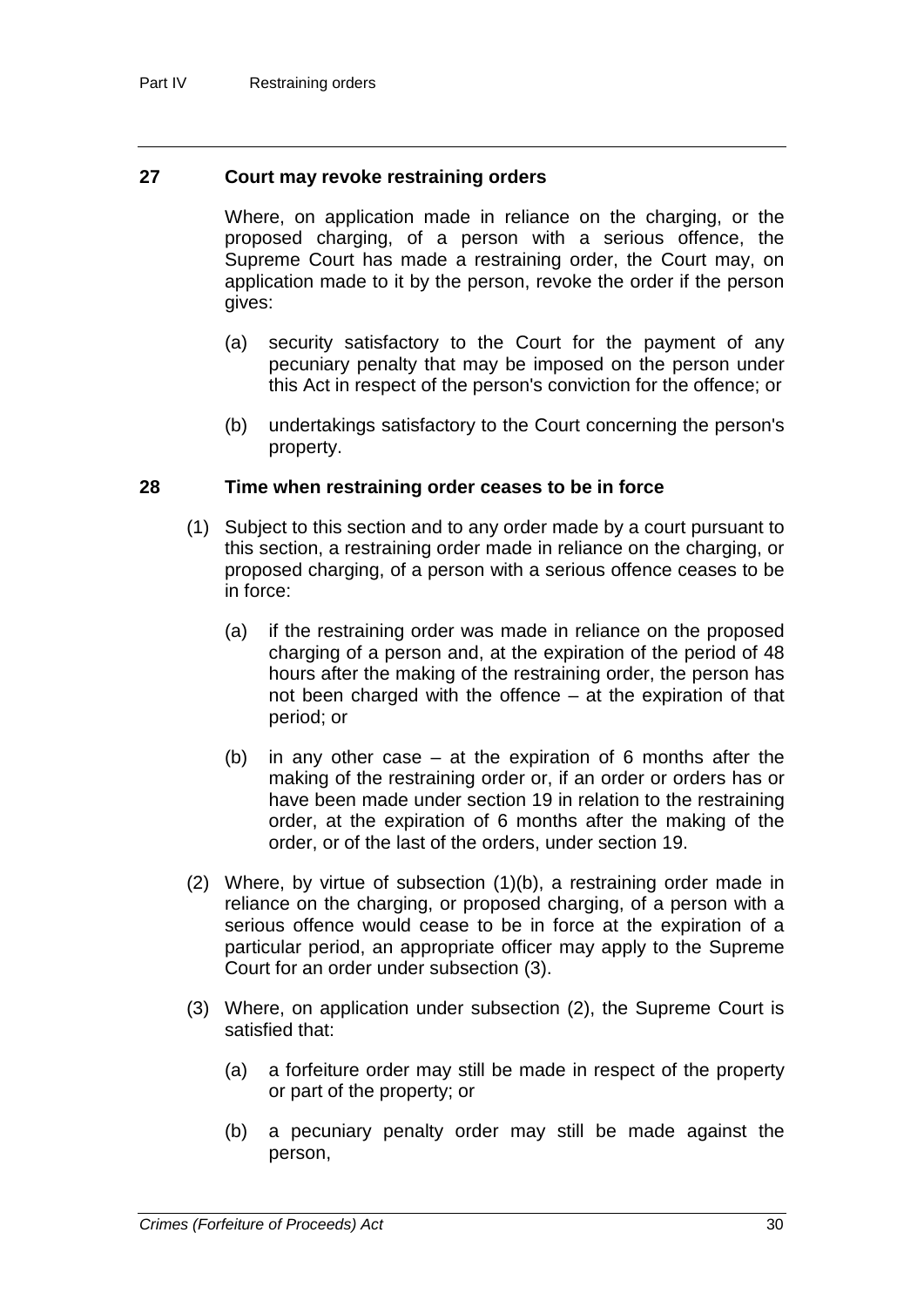the Supreme Court may:

- (c) by order, extend the period during which the restraining order remains in force; and
- (d) make such other order or orders as it thinks fit in relation to the operation of the restraining order.
- (4) Where the Supreme Court makes an order under subsection (3), then, notwithstanding subsection (1), the restraining order does not cease to be in force except as provided by the order under subsection (3) or by an order subsequently made pursuant to this section.
- (5) Where, while a restraining order made in reliance on the charging, or proposed charging, of a person with a serious offence is in force, a court makes a forfeiture order in respect of the property or makes a pecuniary penalty order against the person, the Supreme Court may:
	- (a) if it considers it appropriate, make an order setting aside the restraining order in respect of the whole or a specified part of the property in respect of which the order was made; and
	- (b) make such other order or orders as it thinks fit in relation to the operation of the restraining order.
- (6) Where, while a restraining order made in reliance on the charging, or proposed charging, of a person with a serious offence is in force, a court (other than the Supreme Court) makes a forfeiture order in respect of the property or makes a pecuniary penalty order against the person, the court may:
	- (a) if it considers it appropriate, make an order setting aside the restraining order in respect of the whole or a specified part of the property in respect of which the order was made; and
	- (b) make such other order or orders as it thinks fit in relation to the operation of the restraining order,

but the court may make an order under this subsection only if, and to the extent and in the circumstances, it is authorized to do so by an order of the Supreme Court under section 19(2).

(7) Where, while a restraining order made in reliance on the charging, or proposed charging, of a person with a serious offence is in force, a court refuses to make a forfeiture order in respect of the property or refuses to make a pecuniary penalty order against the person, the Supreme Court may: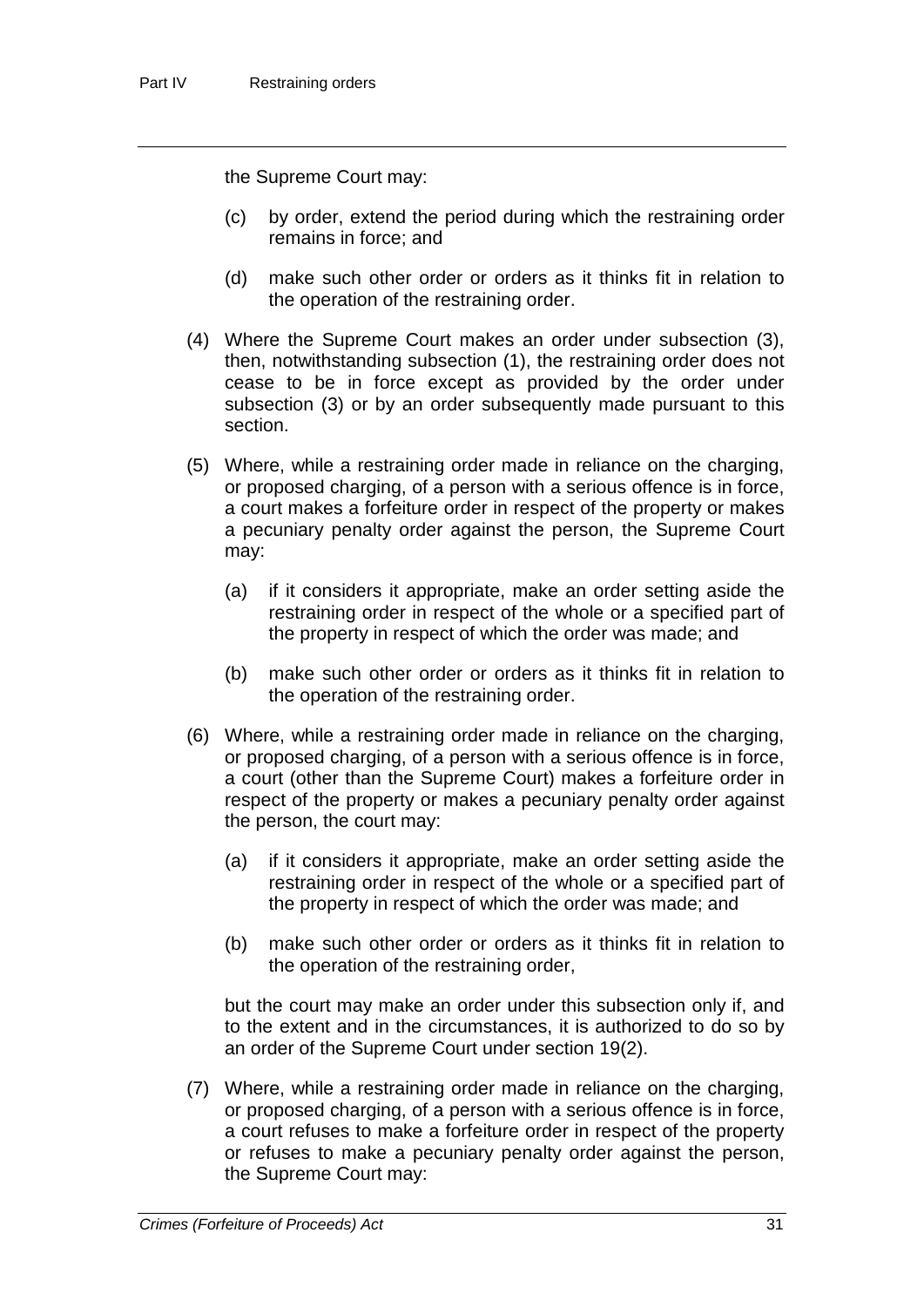- (a) if it considers it appropriate, make an order in relation to the period for which the restraining order is to remain in force; and
- (b) make such other order or orders as it thinks fit in relation to the operation of the restraining order.
- (8) An order under subsection (5), (6) or (7) may be made so as:
	- (a) to set aside the restraining order wholly or in part; and
	- (b) to take effect:
		- (i) on the making of the first-mentioned order;
		- (ii) at a specified time;
		- (iii) where relevant, on the payment of a penalty amount to the Territory; or
		- (iv) on the happening of some other specified event,

and, when the first-mentioned order takes effect, the restraining order ceases to be in force to the extent to which it is set aside.

#### **29 Notice of applications under this Part**

- (1) A person who makes an application under section 19 in relation to a restraining order shall give notice of that application, as prescribed by the Regulations or by rules of court, to each other person who is entitled, by virtue of section 19(3), to make an application under section 19 in relation to the restraining order.
- (2) A person who makes an application under section 27 or section 28(2) in relation to a restraining order shall give notice of that application, as prescribed by the Regulations or by rules of court.

#### **30 Certificate by Public Trustee**

Where a restraining order is made directing the Public Trustee to take control of property, a certificate under the hand of the Public Trustee and sealed with the Public Trustee's seal:

- (a) certifying that the restraining order has been made and is in force; and
- (b) stating the terms of the restraining order,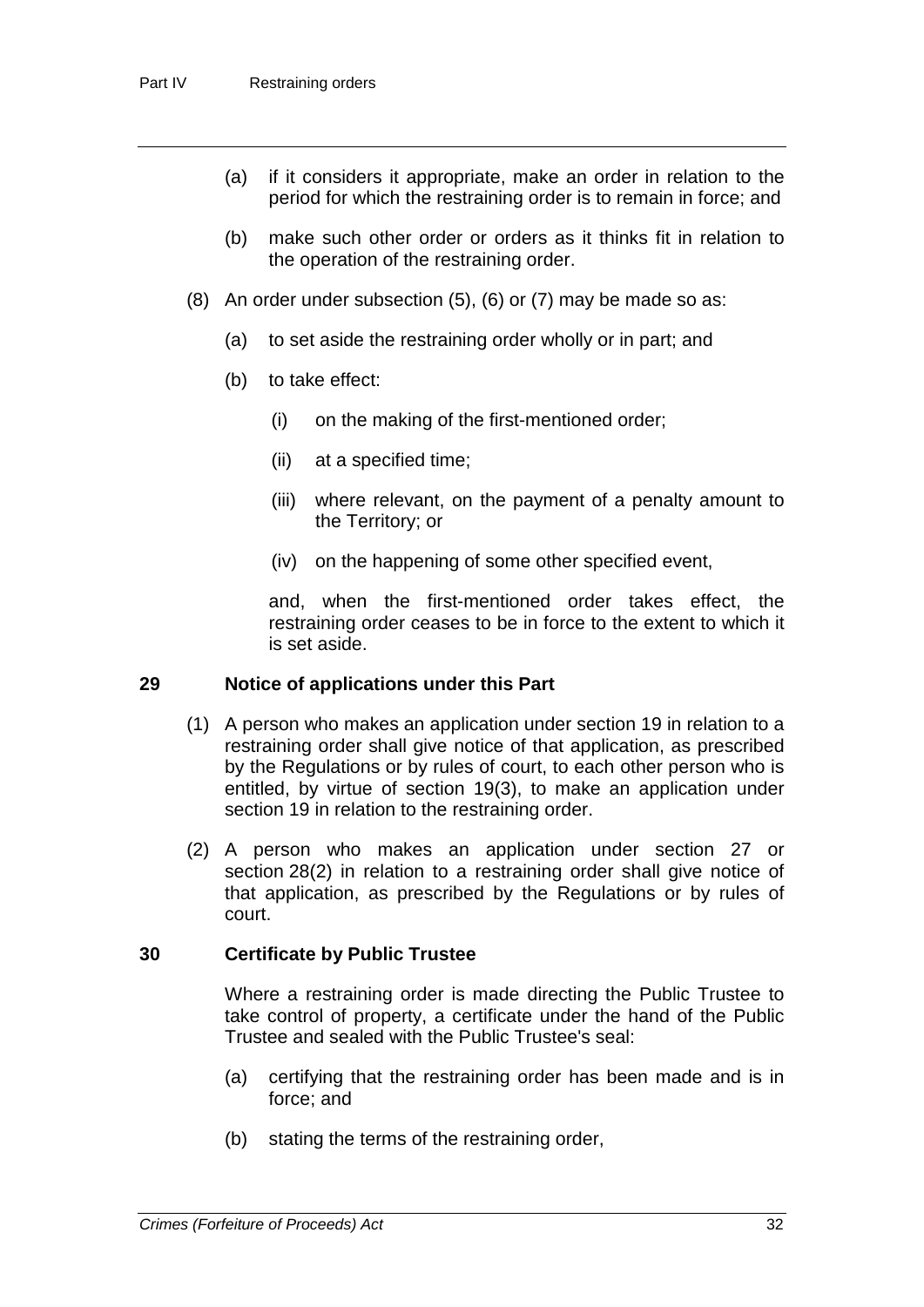shall be accepted by all courts, officers and other persons, whether acting under any Act or not, as evidence of the matters so certified and stated, and of the Public Trustee's right to act pursuant to the restraining order, without production of any other proof.

## **Part V Interstate orders**

#### **31 Registration of interstate orders**

- (1) If an interstate restraining order or interstate forfeiture order expressly applies to property in the Territory it may be registered under this Act.
- (2) An interstate restraining order or interstate forfeiture order shall be regarded as registered under this Act when a copy of the order (being a copy sealed by the court that made the order) is registered in accordance with the rules of the Supreme Court.
- (3) Any amendments made to an interstate restraining order or interstate forfeiture order (before or after registration) may be registered in the manner prescribed in subsection (2), and any such amendments do not, for the purposes of this Act, have effect until they are registered.
- (4) An application for registration under this section may be made by the person on whose application the order was, or amendments were, made, by an appropriate officer or by a person effected by the order or amendments.

#### **32 Effect of registration of interstate restraining order**

- (1) A registered interstate restraining order may be enforced in the Territory as if it were a restraining order.
- (2) This Act (other than sections 7, 14, 16(1), 21, 27, 28 and 29(2)) applies to a registered interstate restraining order as it applies to a restraining order.

#### **33 Effect of registration of interstate forfeiture order**

- (1) A registered interstate forfeiture order may be enforced in the Territory as if it were a forfeiture order.
- (2) This Act (other than section 60) applies to a registered interstate forfeiture order as it applies to a forfeiture order.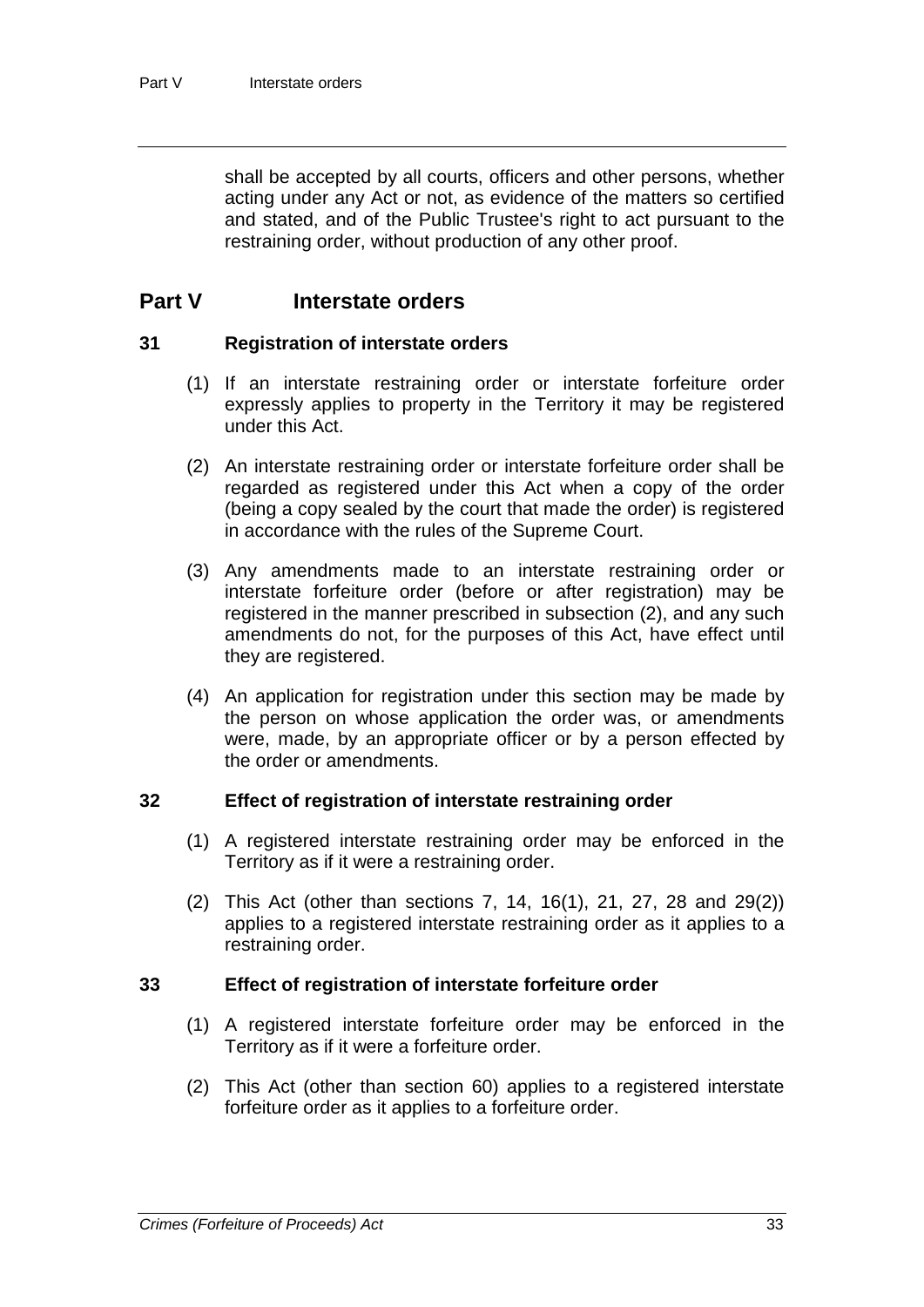- (3) A registered interstate forfeiture order does not operate so as to vest property (or any estate, interest or right in property) otherwise than in the Crown in right of the Territory.
- (4) A registered interstate forfeiture order does not operate so as to vest property in the Crown in right of Territory if the order has already operated to vest the property in the Crown in some other capacity or in some other person or entity.

#### **34 Revocation or variation of registered orders**

A court of the Territory may not revoke or vary a registered interstate restraining order or registered interstate forfeiture order, or limit the manner in which such an order applies.

#### **35 Duration of registration**

Where an interstate forfeiture order or interstate restraining order is registered under this Act and the order ceases to be in force in the State in which it was made, the registered order continues to be enforceable in the Territory (as if the order were still in force in the State in which it was made) until the registration is cancelled under section 36.

#### **36 Cancellation of registration**

- (1) The registration of an interstate restraining order or interstate forfeiture order may be cancelled by the Supreme Court where:
	- (a) registration was improperly obtained; or
	- (b) the order ceases to be in force in the State in which it was made.
- (2) An application for cancellation of the registration of an order may be made by the person on whose application the order was made, an appropriate officer or a person affected by the order.

#### **37 Charge on property subject to registered interstate restraining order**

- (1) Where:
	- (a) an interstate restraining order is made in reliance on a person's conviction of an interstate serious offence or in reliance on the charging, or proposed charging, of a person with an interstate serious offence;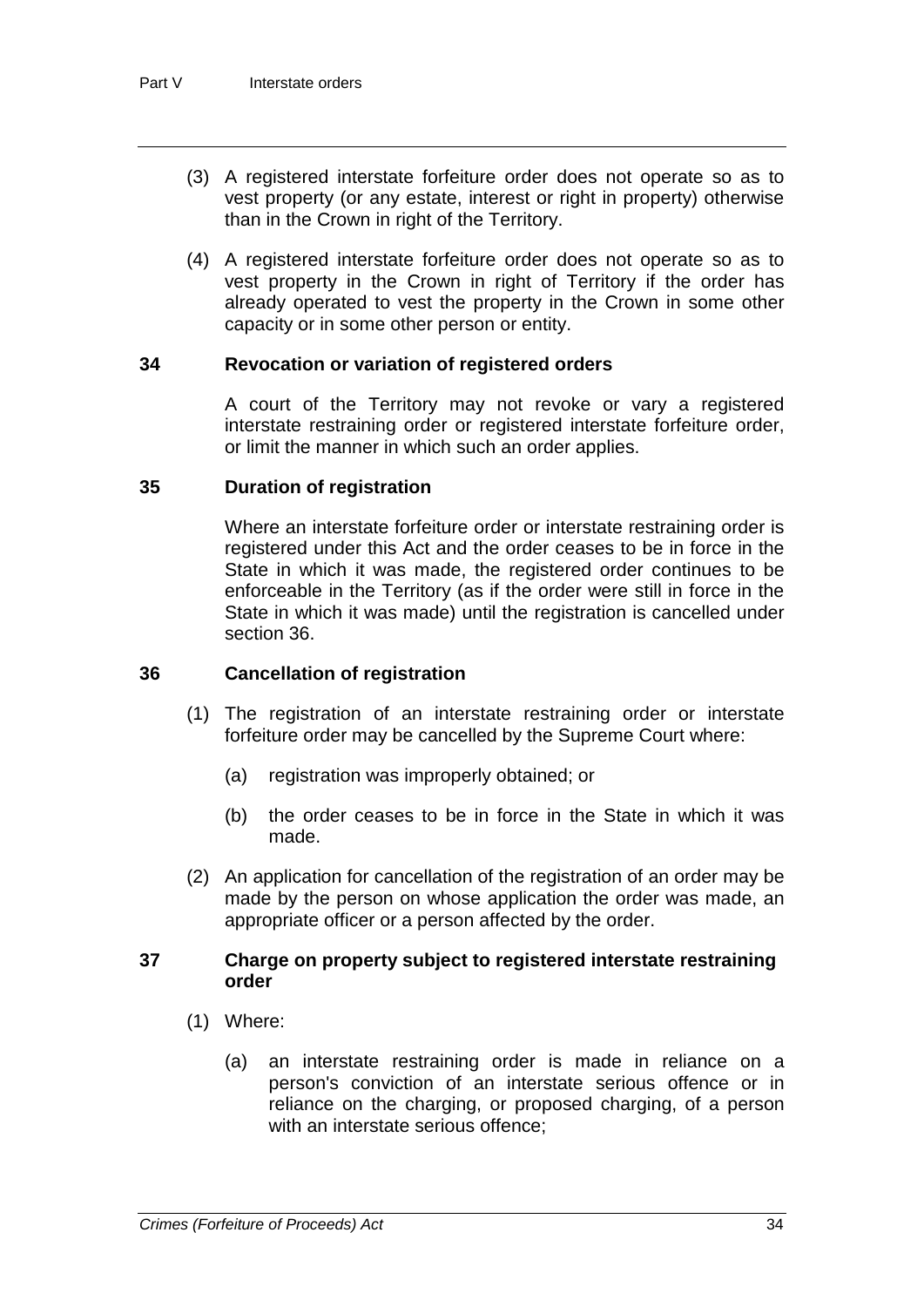- (b) an interstate pecuniary penalty order is made against the person in reliance on the person's conviction of that offence;
- (c) the interstate restraining order is registered under this Act; and
- (d) the interstate pecuniary penalty order is registered in a court of the Territory under the *Service and Execution of Process Act 1992* of the Commonwealth,

then, on the registration referred to in paragraph (c) or (d) (whichever last occurs), a charge is created on the property in respect of which the order was made to secure payment of the amount due under the interstate pecuniary penalty order.

- (2) Where a charge is created by subsection (1) it ceases to have effect on:
	- (a) the quashing of the conviction in reliance on which the interstate pecuniary penalty order was made;
	- (b) the discharge of the interstate pecuniary penalty order by a court hearing an appeal against the making of the order;
	- (c) the payment of the amount due under the interstate pecuniary penalty order;
	- (d) the person referred to in the order becoming bankrupt;
	- (e) the sale or other disposition of the property:
		- (i) under an order made by a court under the corresponding law of the State in which the interstate pecuniary penalty order was made;
		- (ii) by the owner of the property with the consent of the court that made the interstate pecuniary penalty order; or
		- (iii) where the interstate restraining order directed a person to take control of the property – by the owner of the property with the consent of that person; or
	- (f) the sale of the property to a purchaser in good faith for value who, at the time of purchase, has no notice of the charge,

whichever first occurs.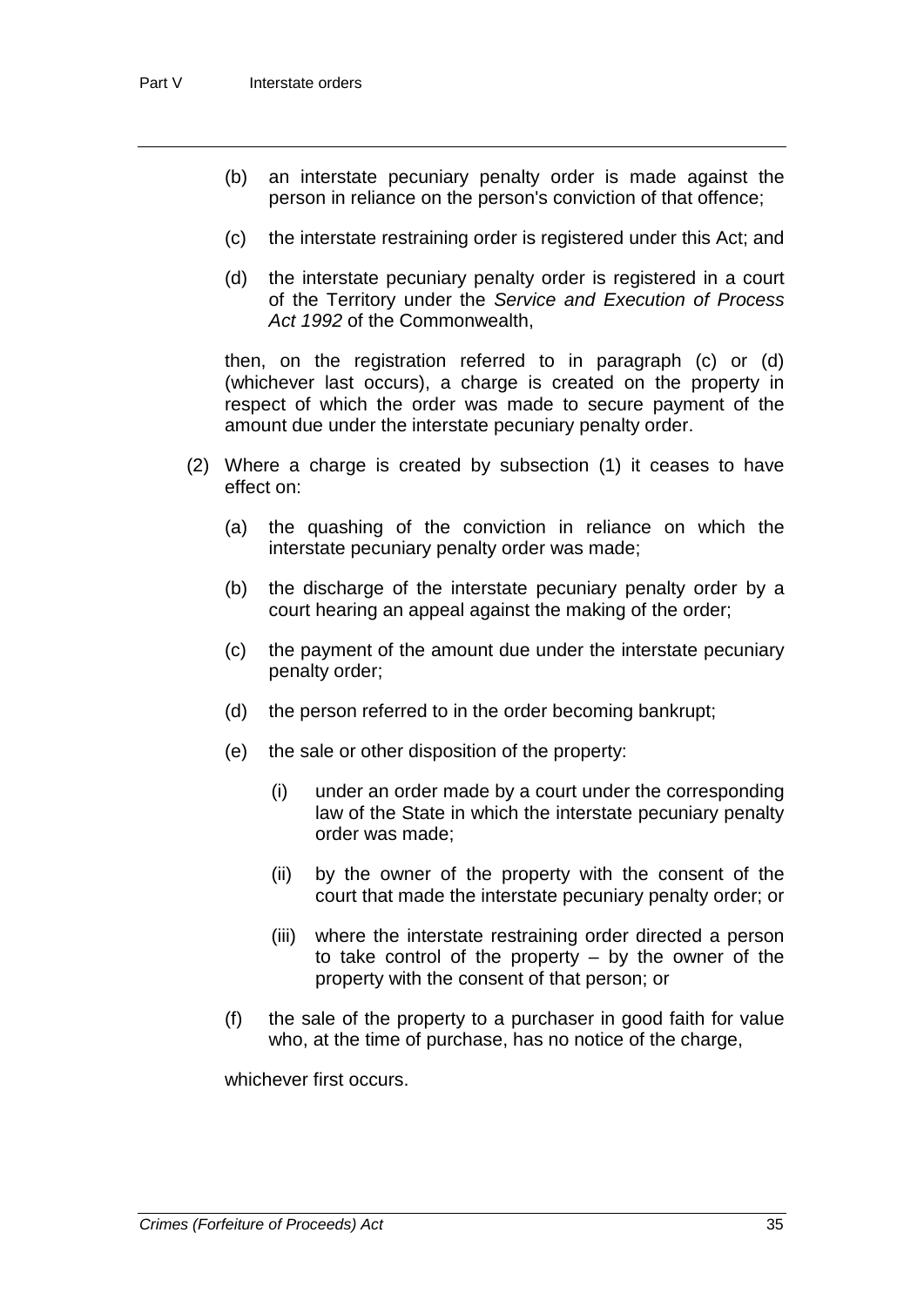- (3) A charge created by subsection (1):
	- (a) is subject to every encumbrance on the property that came into existence before the charge and that would, apart from this subsection, have priority over the charge;
	- (b) has priority over all other encumbrances; and
	- (c) subject to subsection (2), is not affected by any change of ownership of the property.
- (4) Where a charge is created by subsection (1) on property of a particular kind and a law of the Territory provides for the registration of title to, or charges over, property of that kind:
	- (a) the Public Trustee or the Solicitor for the Northern Territory may cause the charge so created to be registered under that law; and
	- (b) if the charge is so registered, a person who purchases or otherwise acquires an interest in the property after the registration of the charge shall, for the purposes of subsection (2)(f), be deemed to have notice of the charge at the time of the purchase or acquisition.
- (5) Where a charge created by subsection (1) relates to land under the *Real Property Act*, the charge has no effect until registered under that Act.

#### **38 Powers of Public Trustee in relation to interstate restraining orders**

Where an interstate restraining order:

- (a) is registered under this Act; and
- (b) directs a government official to take control of property,

the Public Trustee may, in accordance with an agreement between the Public Trustee and the government official, exercise the same powers in relation to the property that the government official would have been able to exercise if the property were located in that State.

#### **39 Interim registration of facsimile copies**

(1) A facsimile copy of a sealed copy of an interstate restraining order or interstate forfeiture order or any amendments made to such an order, shall be regarded, for the purposes of this Act, as the same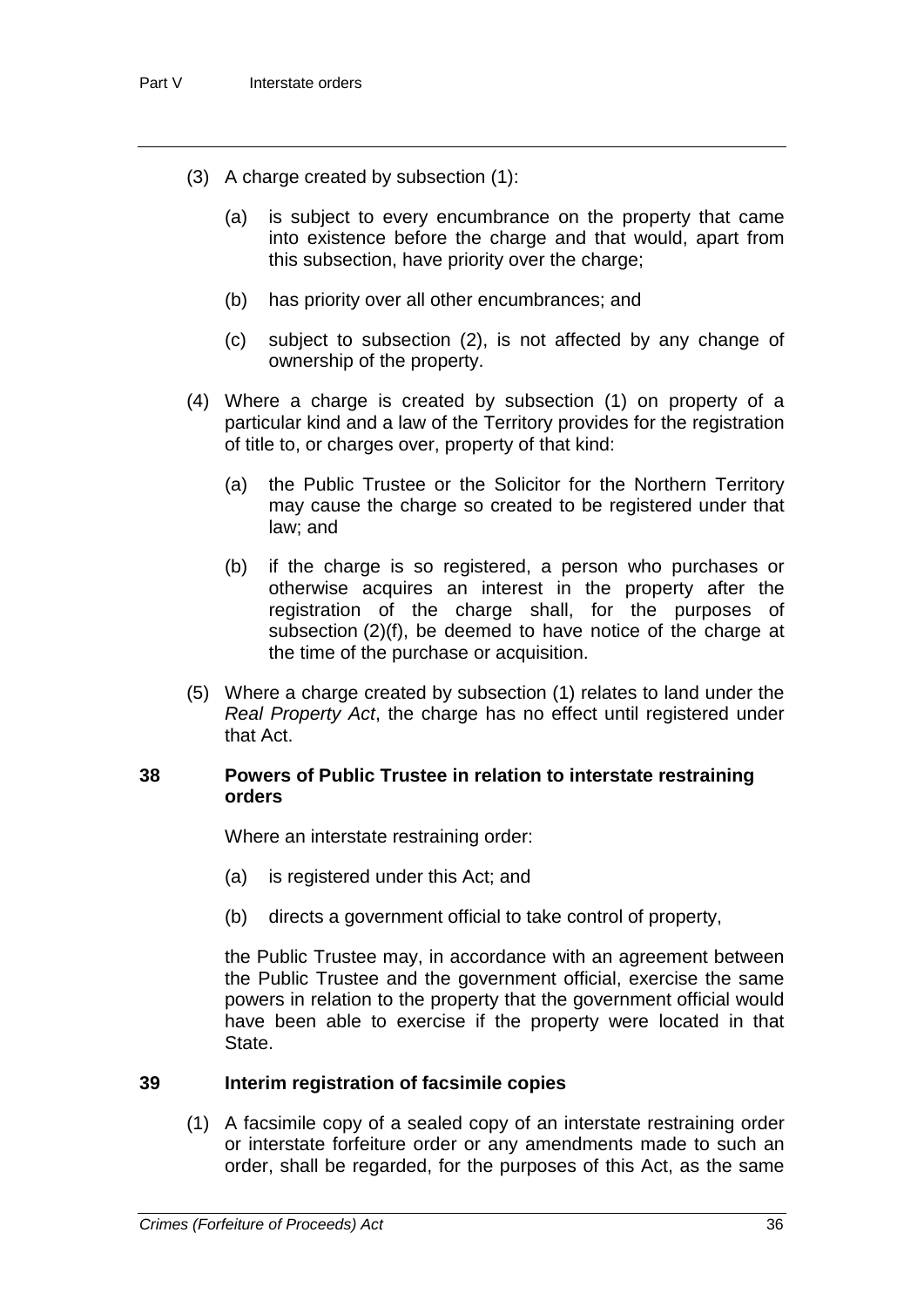as the sealed copy, if the facsimile copy is certified in accordance with the Rules of the Supreme Court.

- (2) Registration under this Act effected by means of a facsimile copy ceases to have effect at the end of 5 days after the date, commencing on the day of registration unless a sealed copy, that is not a facsimile copy, has been registered by that time.
- (3) Registration under this Act of a sealed copy before the end of the period referred to in subsection (2) has effect as from the day of registration of the facsimile copy.
- (4) In this section *facsimile copy* means a copy obtained by facsimile transmission.

## **Part VI Search warrants**

#### **40 Interpretation**

(1) In this Part, unless the contrary intention appears:

*forfeiture order* includes an interstate forfeiture order.

*premises* includes any structure, building, aircraft, vehicle, vessel or place (whether built on or not) and any part thereof.

*relevant serious offence*, in relation to property that is tainted property, means the serious offence by reason of the commission of which the property is tainted property.

*search warrant* means a search warrant issued under section 42.

*serious offence* includes an interstate serious offence.

*tainted property* includes property:

- (a) used in or in connection with; or
- (b) derived or realized, directly or indirectly, by any person, as a result of,

the commission of an interstate serious offence.

(2) For the purposes of this Part, whether a person has been charged with or convicted of an interstate serious offence shall be determined in accordance with the corresponding law of the jurisdiction concerned.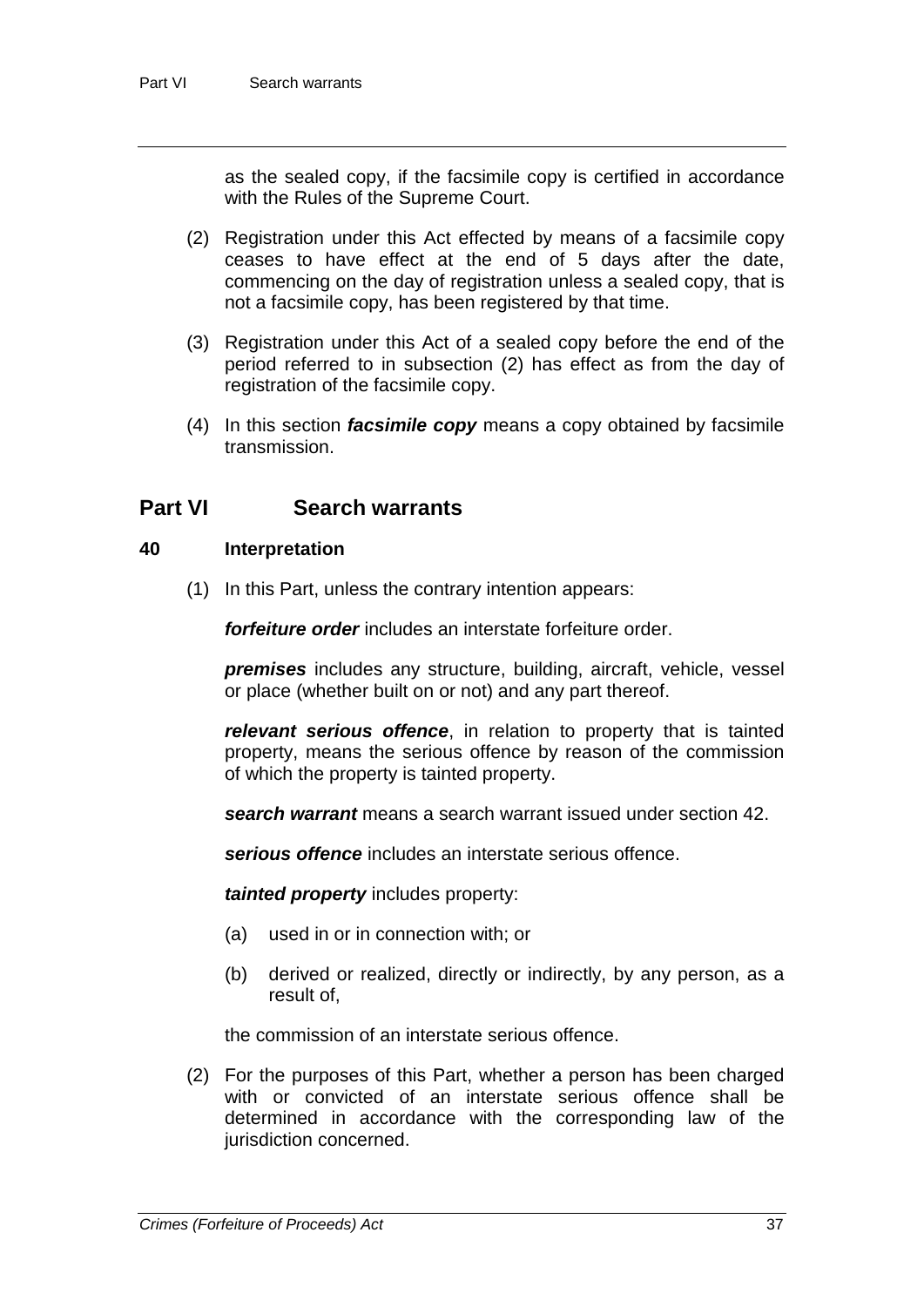#### **41 Powers to search for, and seize, tainted property**

- (1) A member of the Police Force may:
	- (a) search a person for tainted property; and
	- (b) seize any property found in the course of the search that the member believes, on reasonable grounds, to be tainted property,

but only if the search or seizure is made:

- (c) with the consent of the person;
- (d) under a warrant issued under section 42; or
- (e) under section 44.
- (2) A member of the Police Force may:
	- (a) enter on land, or on or into premises;
	- (b) search the land or premises for tainted property; and
	- (c) seize any property found in the course of the search that the member believes, on reasonable grounds, to be tainted property,

but only if the entry, search or seizure is made:

- (d) with the consent of the occupier of the land or premises;
- (e) under a warrant issued under section 42; or
- (f) under section 44.
- (3) Where a member of the Police Force searches a person under this Part, the member may also search:
	- (a) the clothing that is being worn by the person; and
	- (b) any property in, or apparently in, the person's immediate control.
- (4) Nothing in this Part shall be taken to authorize a member of the Police Force to carry out a search by way of an examination of a body cavity of a person.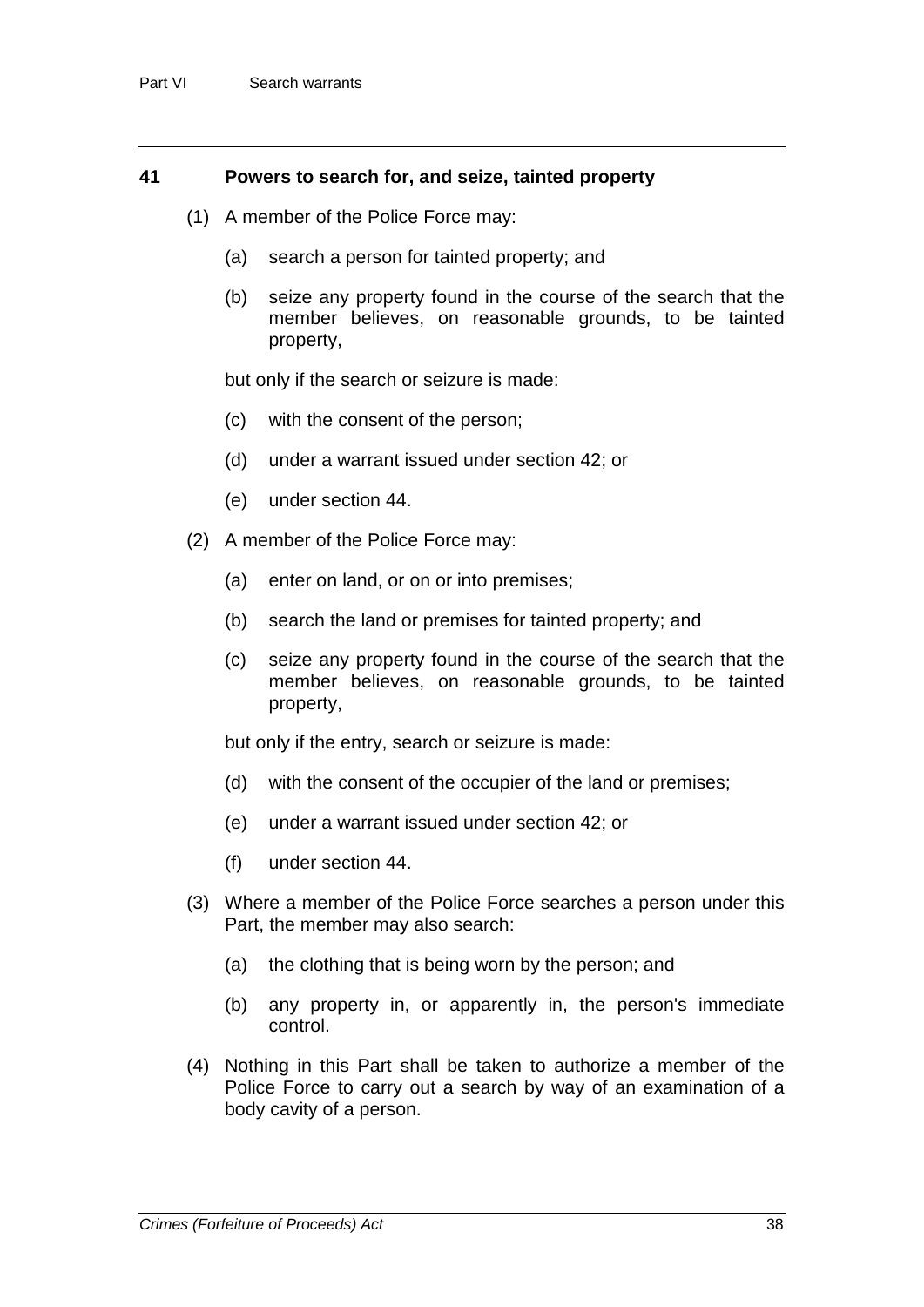#### **42 Search warrants in relation to tainted property**

- (1) Where a member of the Police Force has reasonable grounds for suspecting that there is, or may be within the following 7 days, tainted property of a particular kind:
	- (a) on a person;
	- (b) in the clothing that is being worn by a person; or
	- (c) otherwise in a person's immediate control,

the member may:

- (d) lay before a magistrate an information on oath setting out those grounds; and
- (e) apply for the issue of a warrant to search the person for tainted property of that kind.
- (2) Where an application is made under subsection (1) for a warrant to search a person, the magistrate may, subject to subsection (6), issue a warrant authorizing a member of the Police Force (whether or not named in the warrant) with such assistance, and by such force, as is necessary and reasonable:
	- (a) to search the person for tainted property of that kind; and
	- (b) to seize property found in the course of the search that the member believes, on reasonable grounds, to be tainted property of that kind.
- (3) Where a member of the Police Force has reasonable grounds for suspecting that there is, or may be within the following 7 days, on any land, or on or in any premises, tainted property of a particular kind, the member may:
	- (a) lay before a magistrate an information on oath setting out those grounds; and
	- (b) apply for the issue of a warrant to search the land or premises for tainted property of that kind.
- (4) Where an application is made under subsection (3) for a warrant to search land or premises, the magistrate may, subject to subsection (6), issue a warrant authorizing a member of the Police Force (whether or not named in the warrant) with such assistance, and by such force, as is necessary and reasonable:
	- (a) to enter on the land, or on or into the premises;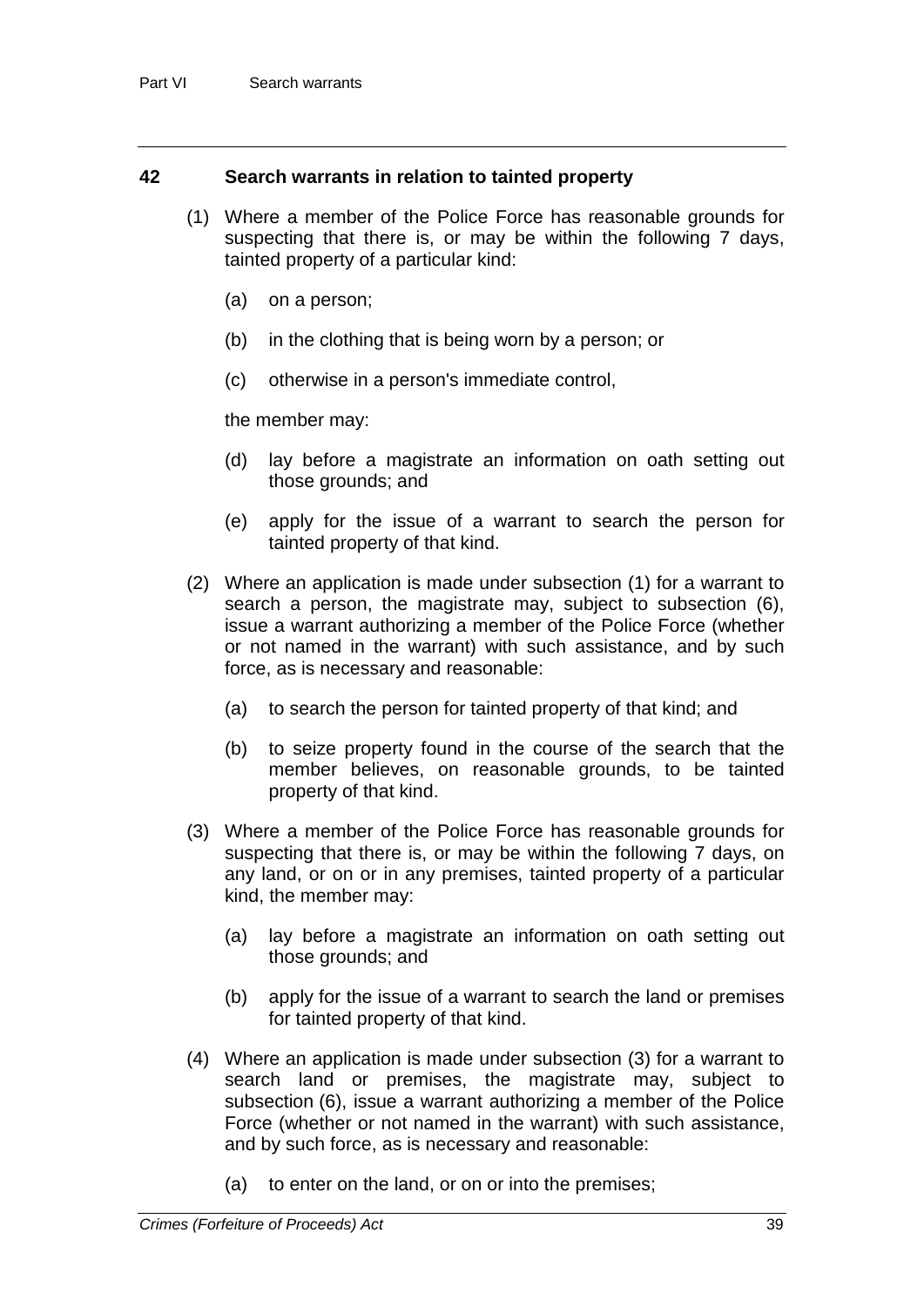- (b) to search the land or premises for tainted property of that kind; and
- (c) to seize property found in the course of the search that the member believes on reasonable grounds to be tainted property of that kind.
- (5) A warrant may be issued under subsection (2) or (4) in relation to tainted property whether or not an information has been laid in respect of the relevant serious offence.
- (6) A magistrate shall not issue a warrant under subsection (2) or (4) unless:
	- (a) the informant or some other person has given to the magistrate, either orally or by affidavit, any further information that the magistrate requires concerning the grounds on which the issue of the warrant is sought;
	- (b) where an information has not been laid in respect of the relevant offence at the time when the application for the warrant is made – the magistrate is satisfied that:
		- (i) the property is tainted property; and
		- (ii) an information will be laid in respect of the relevant serious offence within 48 hours; and
	- (c) the magistrate is satisfied that there are reasonable grounds for issuing the warrant.
- (7) There shall be included in a warrant issued under this section:
	- (a) a statement of the purpose for which the warrant is issued, including a reference to the nature of the relevant serious offence;
	- (b) a description of the kind of property authorized to be seized; and
	- (c) a date, not being a date later than 21 days after the date of the issue of the warrant, upon which the warrant ceases to have effect.
- (8) There shall also be stated in a warrant issued under subsection (4) whether entry is authorized to be made at any time of the day or night or during specified hours of the day or night.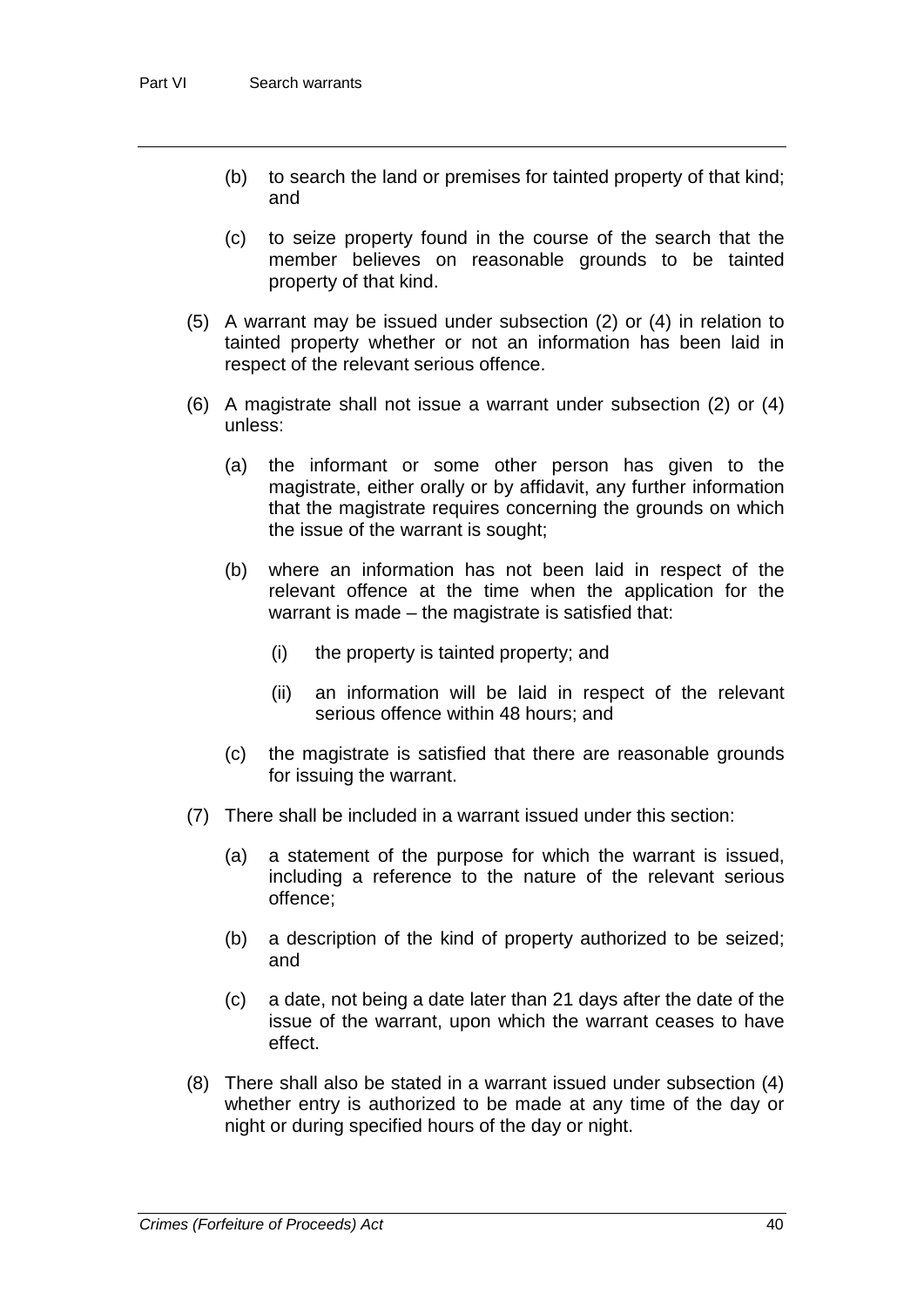- (9) If, in the course of searching, under a warrant issued under this section, for tainted property in relation to a particular serious offence, a member of the Police Force finds:
	- (a) property that the member believes, on reasonable grounds, to be:
		- (i) tainted property in relation to the offence, although not of a kind specified in the warrant; or
		- (ii) tainted property in relation to another serious offence; or
	- (b) any thing that the member believes, on reasonable grounds, will afford evidence as to the commission of an offence.

and the member believes, on reasonable grounds, that it is necessary to seize that property or thing in order to prevent its concealment, loss or destruction, or its use in committing, continuing or repeating the offence or the other offence, the warrant shall be deemed to authorize the member to seize that property or thing.

- (10) A member of the Police Force acting in accordance with a warrant issued under subsection (2) may remove, or require a person to remove, any of the clothing that the person is wearing but only if the removal of the clothing is necessary and reasonable for an effective search of the person under the warrant.
- (11) A person shall not be searched under this section except by a person of the same sex.

#### **43 Search warrants may be granted by telephone**

- (1) Where, by reason of circumstances of urgency, a member of the Police Force considers it necessary to do so, the member may make application for a search warrant under section 42 to a magistrate, by telephone, in accordance with this section.
- (2) Before making the application under subsection (1), the member of the Police Force shall prepare an information of a kind referred to in section 42(1) or (3), but may, if necessary to do so, make the application before the information has been sworn.
- (3) Where a magistrate is, on application made under subsection (1), satisfied:
	- (a) after having considered the terms of the information prepared in accordance with subsection (2); and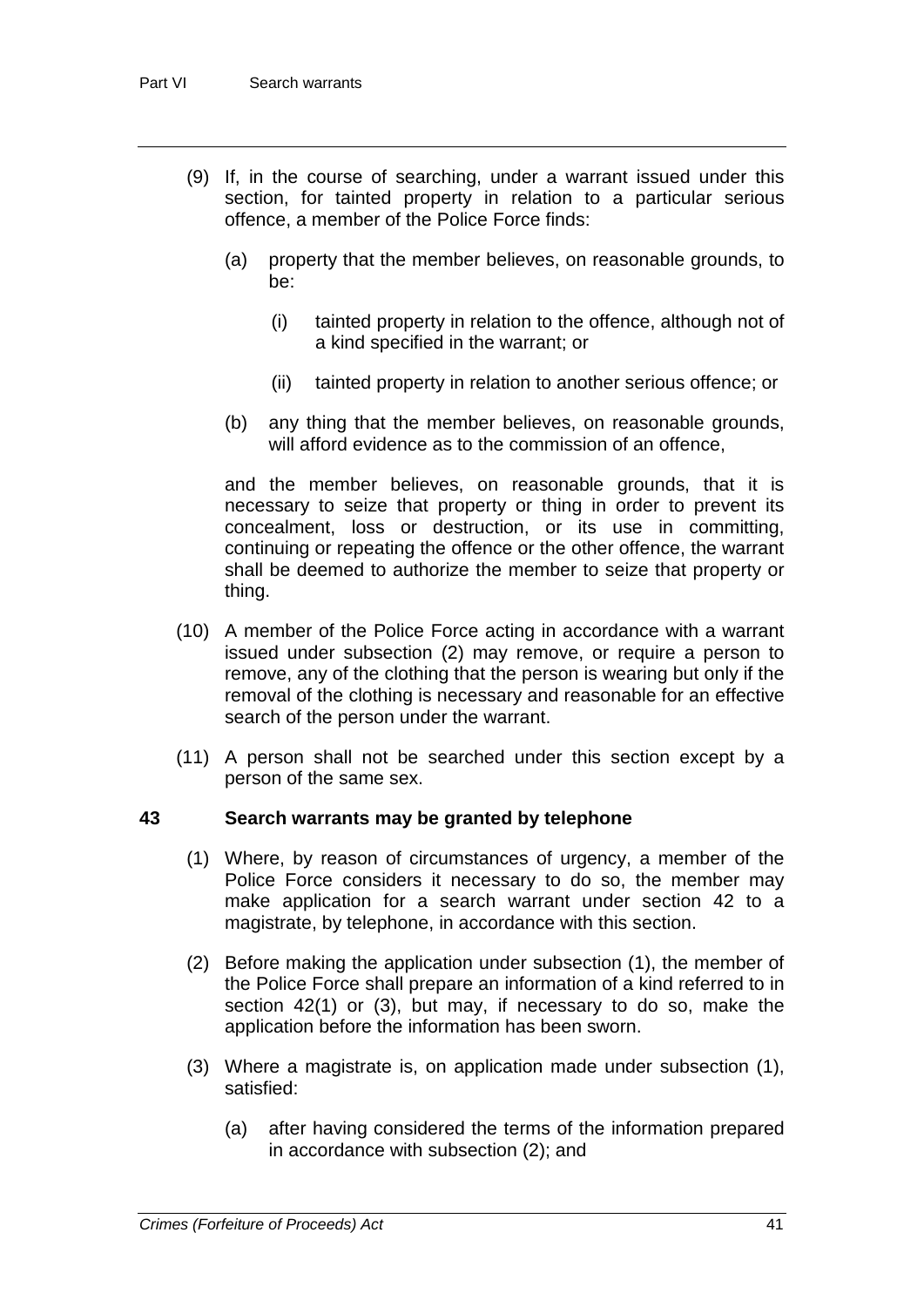(b) after having received such further information (if any) as the magistrate requires concerning the grounds on which the issue of the search warrant is being sought,

that there are reasonable grounds for issuing the search warrant, the magistrate shall complete and sign such a search warrant as the magistrate would have issued under section 42 if the application had been made to the magistrate in accordance with that section.

- (4) Where a magistrate signs a search warrant under subsection (3):
	- (a) the magistrate shall inform the member of the Police Force of the terms of the warrant and the date on which and the time at which it was signed, and record on the warrant the reasons for granting the search warrant; and
	- (b) the member shall complete a form of search warrant in the terms furnished to the member by the magistrate and write on it the name of the magistrate and the date on which and the time at which the search warrant was issued.
- (5) Where a member of the Police Force completes a form of search warrant in accordance with subsection (4), the member shall, not later than the day next following the date of the execution of the search warrant or the expiry of the search warrant, whichever is earlier, give the magistrate who signed the search warrant the form of a search warrant completed by the member and the application prepared in connection with the search warrant.
- (6) On receipt of the documents referred to in subsection (5), the magistrate shall attach to them the search warrant signed by the magistrate and deal with the documents in the manner in which the magistrate would have dealt with them if the application for the search warrant had been made in accordance with section 42.
- (7) A form of search warrant duly completed by a member of the Police Force in accordance with subsection (4) is, if it is in accordance with the terms of the search warrant signed by the magistrate, authority for any search, entry or seizure that the search warrant so signed authorizes.
- (8) Where it is material, in any proceedings, for a court to be satisfied that a search, entry or seizure was authorized in accordance with this section, and the search warrant signed by a magistrate in accordance with this section authorizing the search, entry or seizure is not produced in evidence, the court shall assume, unless the contrary is proved, that the search, entry or seizure was not authorized by such a search warrant.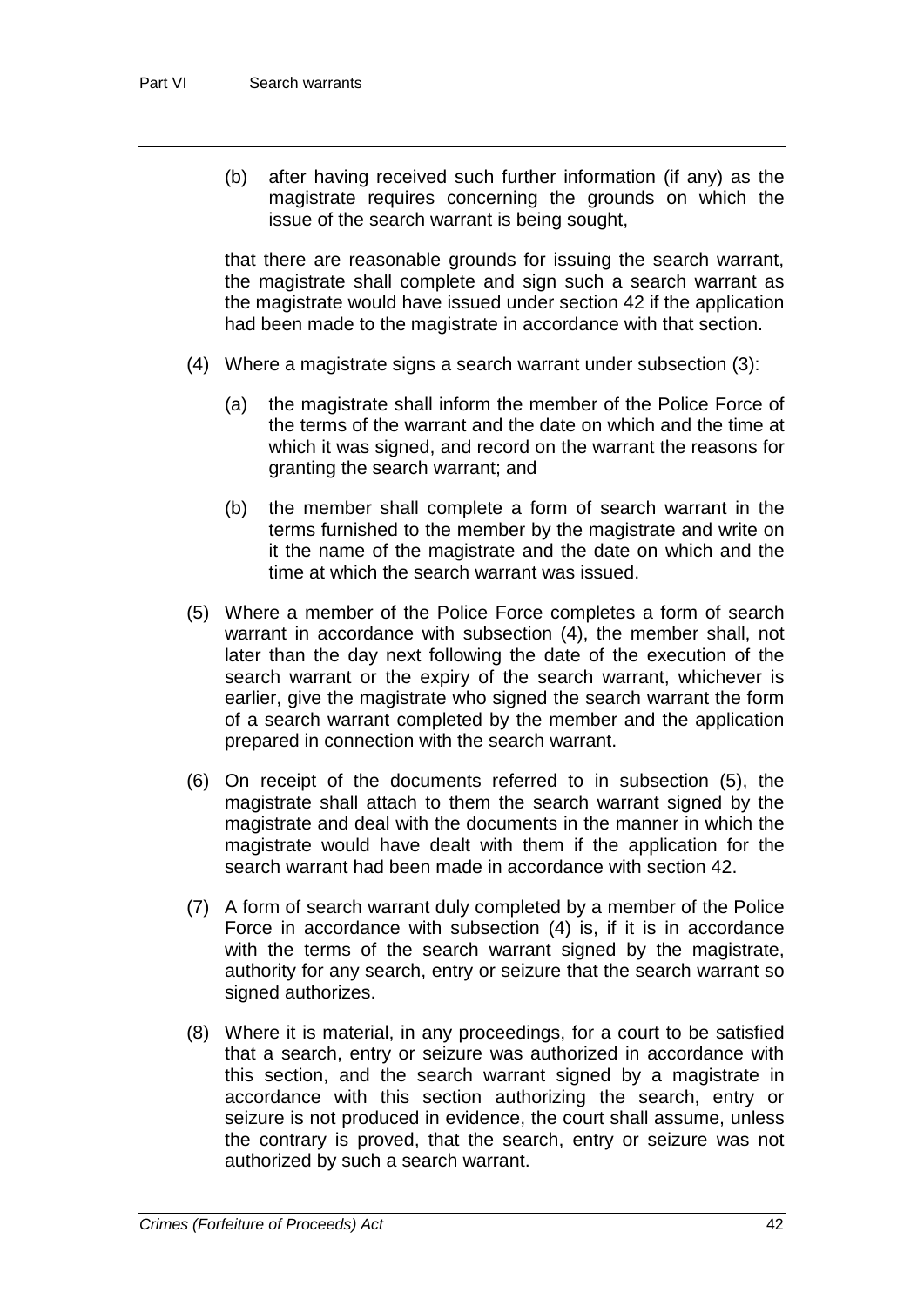#### **44 Searches in emergencies**

- (1) Where a member of the Police Force suspects, on reasonable grounds, that particular property is tainted property, the member may:
	- (a) search a person for the property and, if the property is found in the course of the search, seize the property; or
	- (b) enter on land, or on or into premises, and search for the property and, if the property is found in the course of the search, seize the property.
- (2) A member of the Police Force shall not exercise a power under subsection (1) unless:
	- (a) the member believes, on reasonable grounds, that it is necessary to exercise the powers in order to prevent the concealment, loss or destruction of the property; and
	- (b) the circumstances are so serious and urgent that they require the immediate exercise of the power without the authority of an order of a court or of a warrant issued under this Act.
- (3) Subsection (1) does not apply in respect of particular property unless an information has been laid in respect of the serious offence that the member of the Police Force believes, on reasonable grounds, to be the offence by reason of the commission of which the property is tainted property.
- (4) If, in the course of searching, in accordance with subsection (1), for tainted property in relation to a particular serious offence, a member of the Police Force finds:
	- (a) property that the member believes, on reasonable grounds, to be tainted property in relation to another serious offence; or
	- (b) any thing that the member believes, on reasonable grounds, will afford evidence as to the commission of a criminal offence,

and the member believes, on reasonable grounds, that it is necessary to seize that property or thing in order to prevent its concealment, loss or destruction, or its use in committing, continuing or repeating the offence or the other offence, the member may seize that property or thing.

(5) Where a person is searched under this section, the search shall, if it is practicable in the circumstances to do so, be carried out by a person of the same sex as the person to be searched.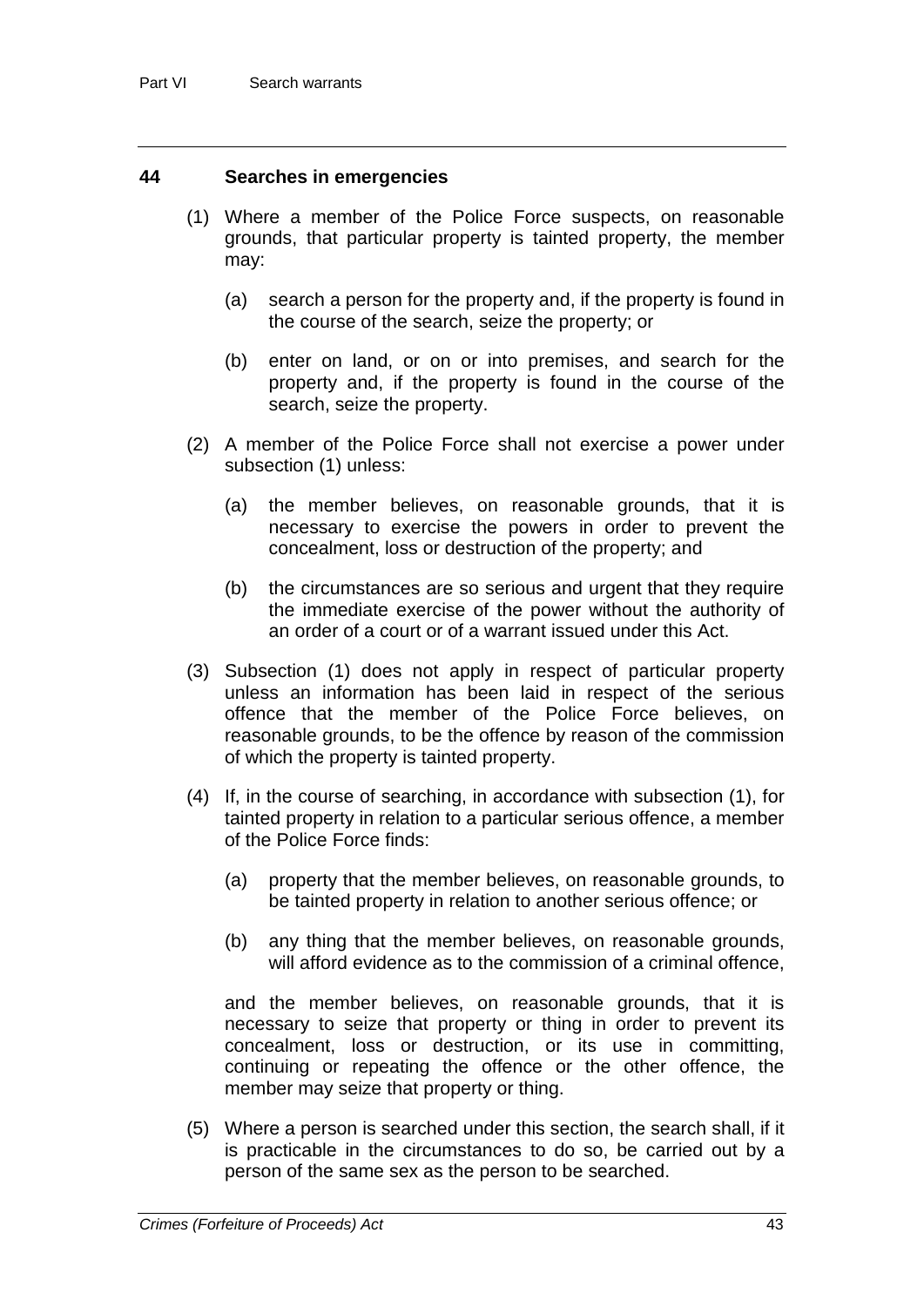#### **45 Commissioner of police responsible for seized property**

Where property is seized under this Part, the Commissioner of Police shall arrange for the property to be kept until it is dealt with in accordance with this Act, and shall ensure that all reasonable steps are taken to preserve the property while it is so kept.

#### **46 Return of seized property**

- (1) Where:
	- (a) property has been seized under this Part;
	- (b) at the time when the property was seized, a person has not been charged with the relevant serious offence; and
	- (c) before the expiration of 7 days after the property was seized, a person has not been charged with that offence,

then, unless an application for a forfeiture order is made in respect of the property, the Commissioner of Police shall arrange for the property to be returned, at the expiration of that period, to the person from whose possession it was seized.

- (2) Where:
	- (a) property has been seized under this Part; and
	- (b) either before the property was seized, or after it was seized but before the expiration of 7 days after it was seized, an information has been laid in respect of the relevant serious offence (or criminal proceedings have been otherwise commenced in respect of the relevant serious offence),

then, unless an application for a forfeiture order is made in respect of the property, the Commissioner of Police shall arrange for the property to be returned to the person from whose possession it was seized if the person is:

- (c) convicted of the offence at the expiration of the period of 6 months after the relevant time; or
- (d) discharged or acquitted of the offence as soon as possible after the relevant time.
- (3) Where:
	- (a) property has been seized under a search warrant; and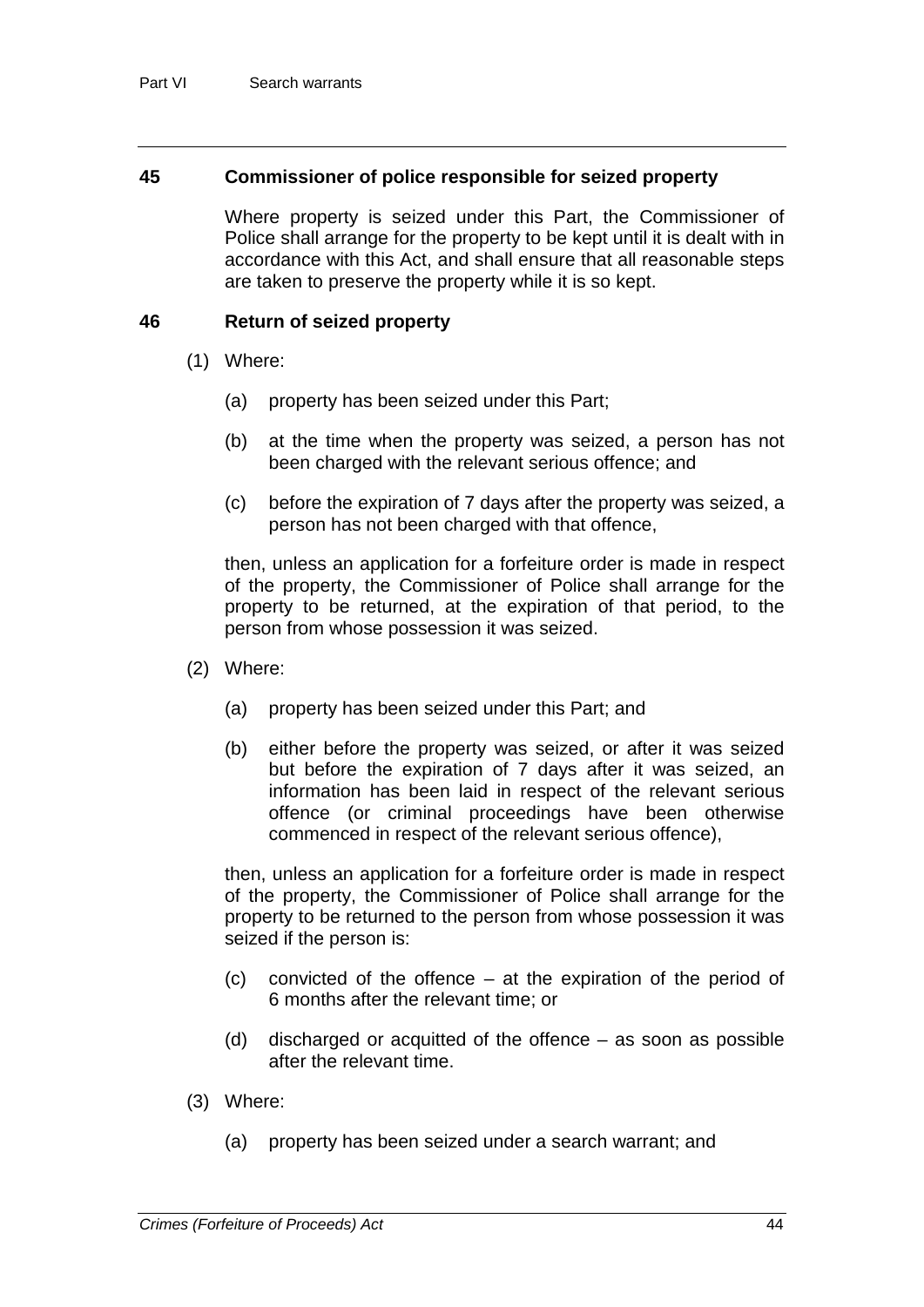(b) a court having jurisdiction to do so refuses to make a forfeiture order in respect of the property in relation to the relevant serious offence,

the Commissioner of Police shall arrange for the property to be returned to the person from whose possession it was seized as soon as possible after the relevant time.

- (4) Where property has been seized under this Part, a person from whose possession the property was seized may apply to an appropriate court for an order under subsection (5).
- (5) Where a court is satisfied that neither it nor any other court having jurisdiction to do so would make a forfeiture order in respect of the property, the court may make an order directing that:
	- (a) the property be returned to the person from whose possession it was seized; or
	- (b) the person be allowed access to the property,

on such terms and conditions (if any) as the court thinks fit.

- (6) A person who applies to a court for an order under subsection (5) shall give notice, as prescribed by the Regulations or by rules of court, of the making of the application and of the date, time and place fixed for the hearing of the application.
- (7) In this section a reference to:
	- (a) a person from whose possession property was seized includes a reference to any person who is entitled to the property; and
	- (b) the relevant time is a reference to:
		- (i) subject to subparagraph (ii), the date of the conviction, discharge or acquittal, or of the refusal to make the forfeiture order, as the case requires; or
		- (ii) if there is a right of appeal:
			- (A) where the period provided for the lodging of the appeal has expired without such an appeal having been lodged – the expiration of that period; or
			- (B) where an appeal has been lodged the time when the appeal lapses or is finally determined, as the case requires.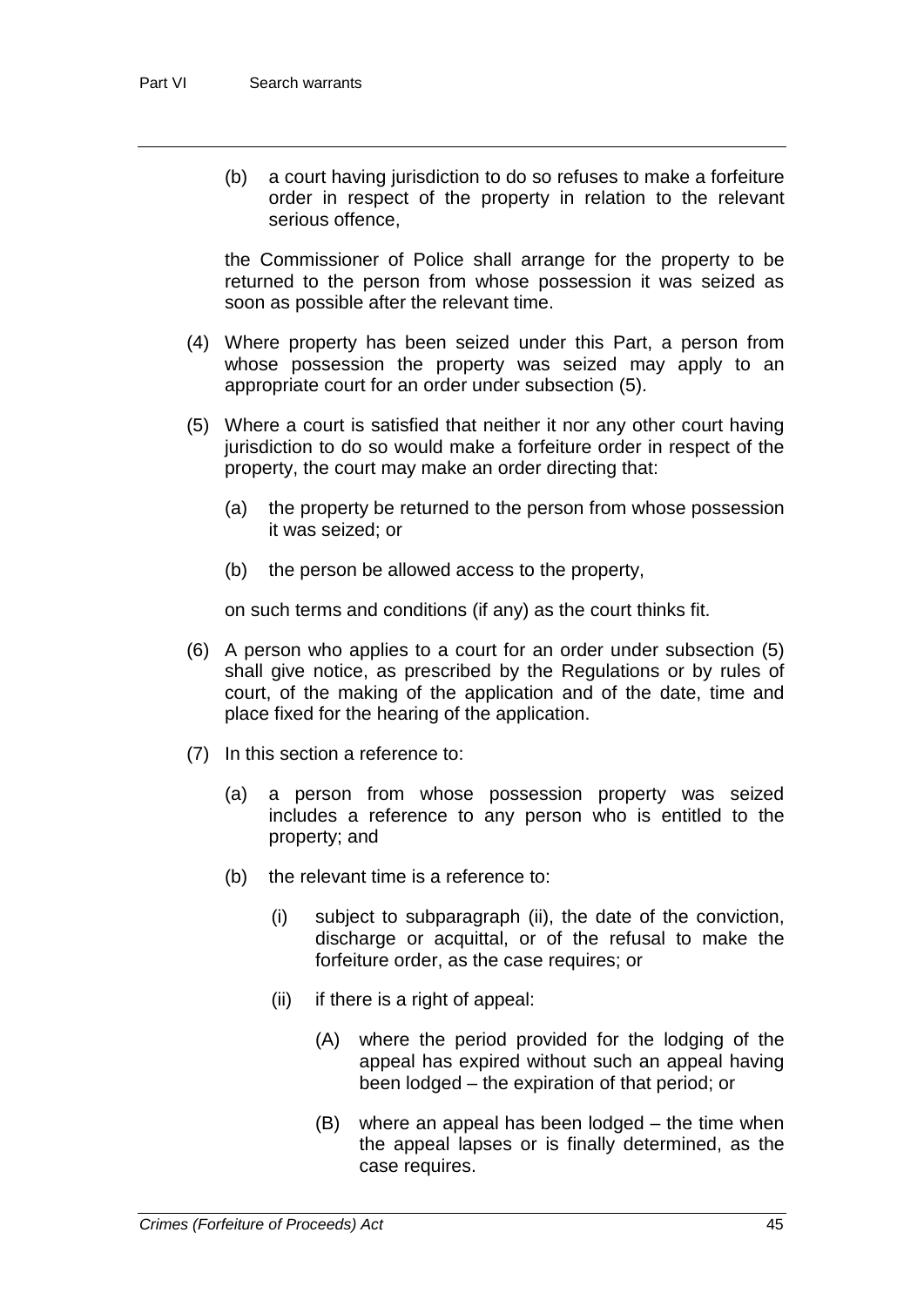### **47 Obstruction, &c., of member executing warrant**

A person shall not, without reasonable excuse, obstruct or hinder a member of the Police Force executing a search warrant under this Act.

Penalty: \$2,000 or imprisonment for 2 years.

## **Part VII Information gathering powers**

### **Division 1 Production Orders**

#### **48 Production orders**

- (1) Where:
	- (a) a person has been convicted of a serious offence and a member of the Police Force has reasonable grounds for suspecting that a person has possession or control of a property-tracking documents in relation to the offence; or
	- (b) a member of the Police Force has reasonable grounds for suspecting that a person has committed a serious offence and a person has possession or control of a property-tracking document in relation to the offence,

the member may lay before the Supreme Court an information on oath setting out those grounds and apply:

- (c) to the Court for an order under subsection (4) against the person suspected of having possession or control of the document; and
- (d) for an order under subsection (4) against a person referred to in paragraph (b).
- (2) Where a member of the Police Force applying for an order under this section in respect of a serious offence includes in the information under subsection (1) information on oath that the member has reasonable grounds to believe that:
	- (a) the person who was convicted of the offence, or who is believed to have committed the offence, derived a benefit, directly or indirectly, from the commission of the offence; and
	- (b) property specified in the information is subject to the effective control of the person,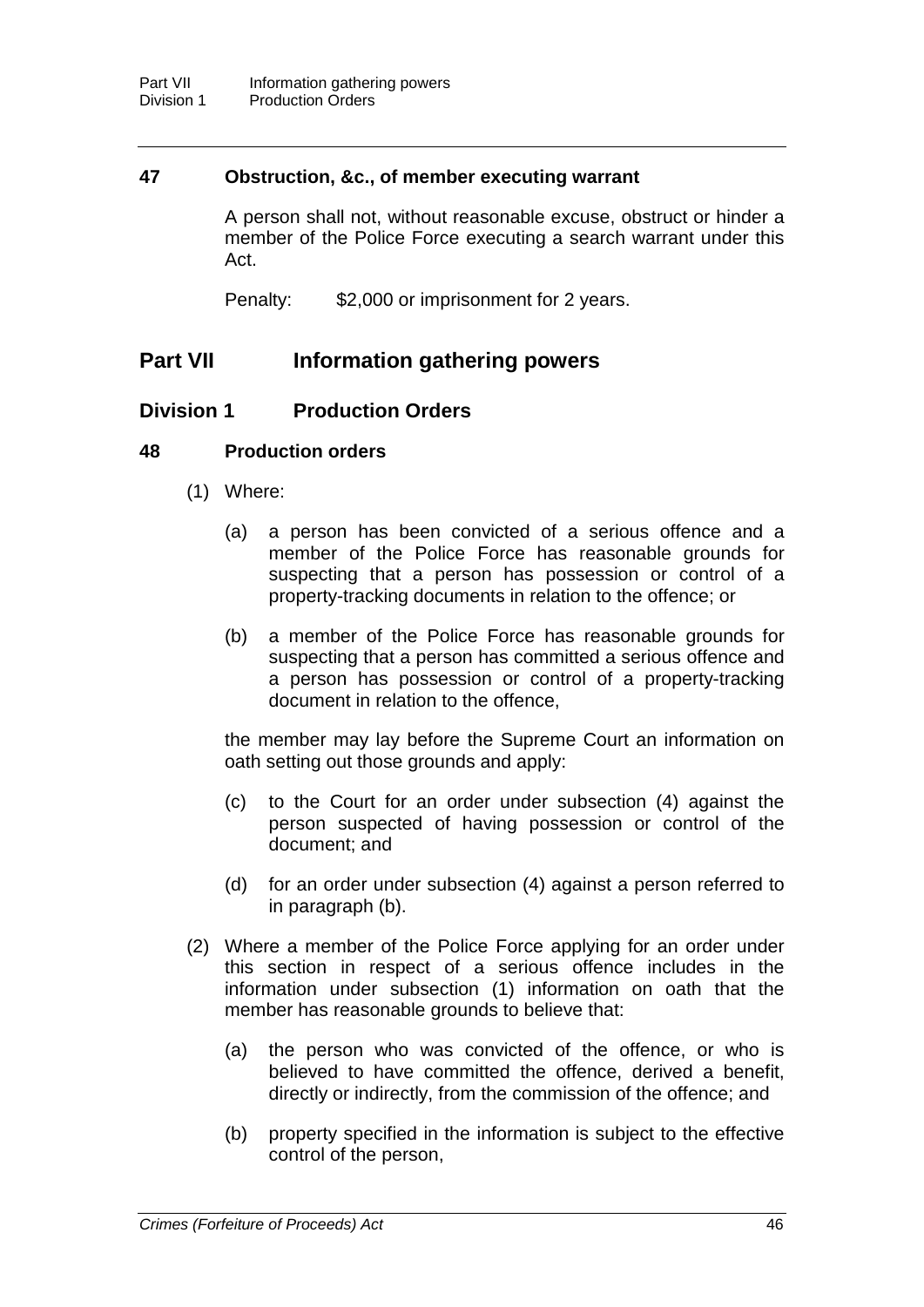the Supreme Court may treat any document relevant to identifying, locating or quantifying that property as a property-tracking document in relation to the offence for the purposes of this section.

- (3) In determining whether to treat a document under subsection (2) as a property-tracking document in relation to an offence, the Supreme Court may have regard to the matters referred to in section 12(2).
- (4) Where an application is made under subsection (1) for an order against a person the Supreme Court may, subject to subsections (5) and (6), make an order that the person:
	- (a) produce to a member of the Police Force any documents of the kind referred to in subsection (1) that are in the person's possession or control; or
	- (b) make available to a member of the Police Force for inspection, any documents of that kind that are in the person's possession or control.
- (5) An order under subsection (4)(a) shall not be made in respect of bankers' books.
- (6) The Supreme Court shall not make an order under this section unless:
	- (a) the informant or some other person has given the Court, either orally or by affidavit, such information (if any) as the Court requires concerning the grounds on which the order is sought; and
	- (b) the Court is satisfied that there are reasonable grounds for making the order.
- (7) An order that a person produce a document to a member of the Police Force shall specify the time when, and the place where, the document is to be produced.
- (8) An order that a person make a document available to a member of the Police Force for inspection shall specify the time or times when the document is to be made available.
- (9) Where a document is produced to a member of the Police Force pursuant to an order under this section, the member may do any one or more of the following:
	- (a) inspect the document;
	- (b) take extracts from the document;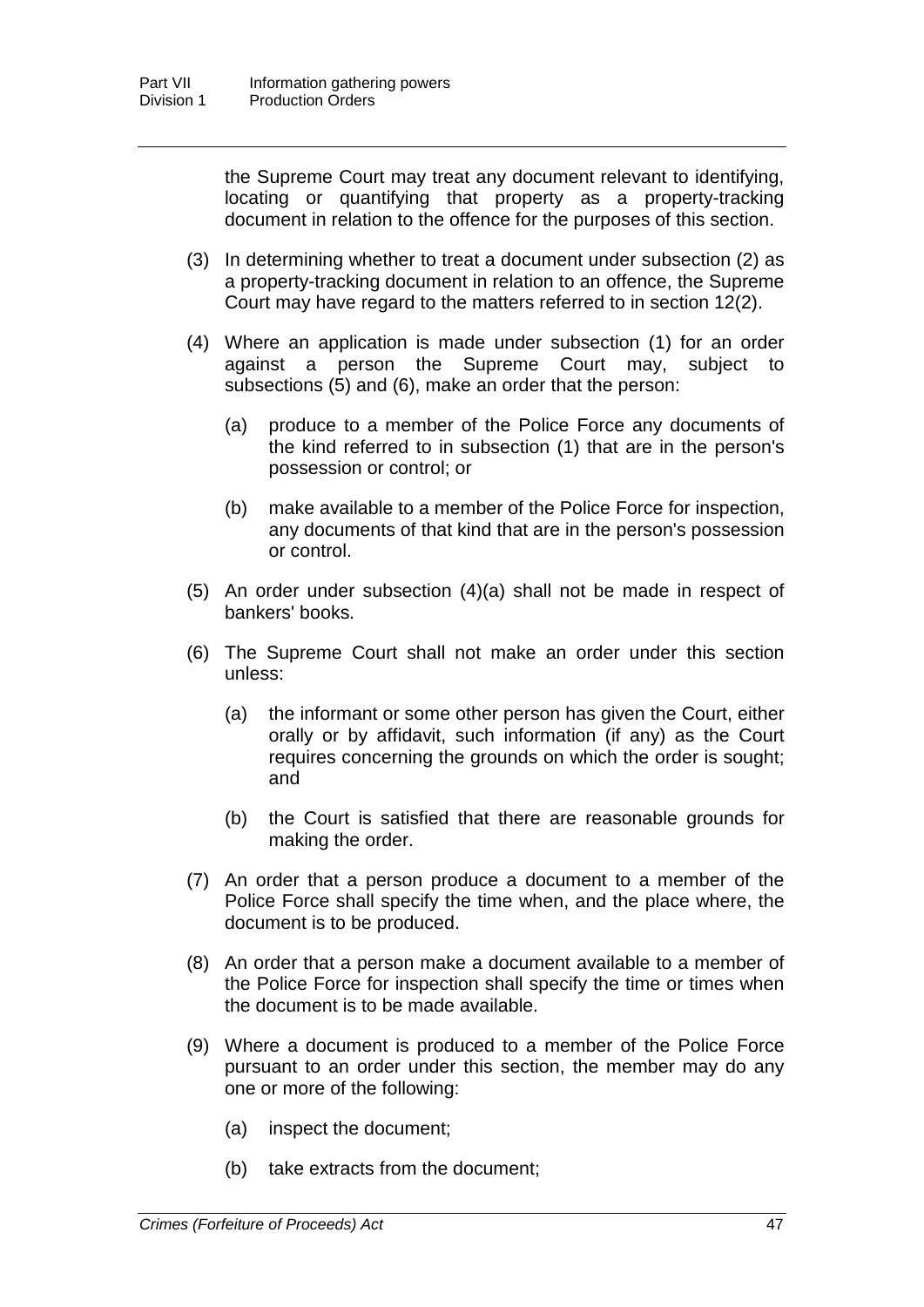- (c) make copies of the document; or
- (d) retain the document if, and for so long as, retention of the document is reasonably necessary for the purposes of this Act.
- (10) Where a document is made available to a member of the Police Force for inspection pursuant to an order under this section, the member may do any one or more of the following:
	- (a) inspect the document;
	- (b) take extracts from the document; or
	- (c) make copies of the document.
- (11) Where a member of the Police Force retains a document pursuant to an order under this section, the member shall, on request by the person to whom the order was addressed:
	- (a) give the person a copy of the document certified by the member in writing to be a true copy of the document; and
	- (b) unless the person has received a copy of the document under paragraph (a) – permit the person to do any one or more of the following:
		- (i) inspect the document;
		- (ii) take extracts from the document; or
		- (iii) make copies of the document.
- (12) A person is not excused from producing or making available a document when required to do so by an order under this section on the ground that:
	- (a) the production or making available of the document might tend to incriminate the person or make the person liable to a penalty; or
	- (b) the production or making available of the document would be in breach of an obligation (whether imposed by enactment or otherwise) of the person not to disclose the existence or contents of the document.
- (13) Where a person produces or makes available a document pursuant to an order under this section, the production or making available of the document, or any information, document or thing obtained as a direct or indirect consequence of the production or making available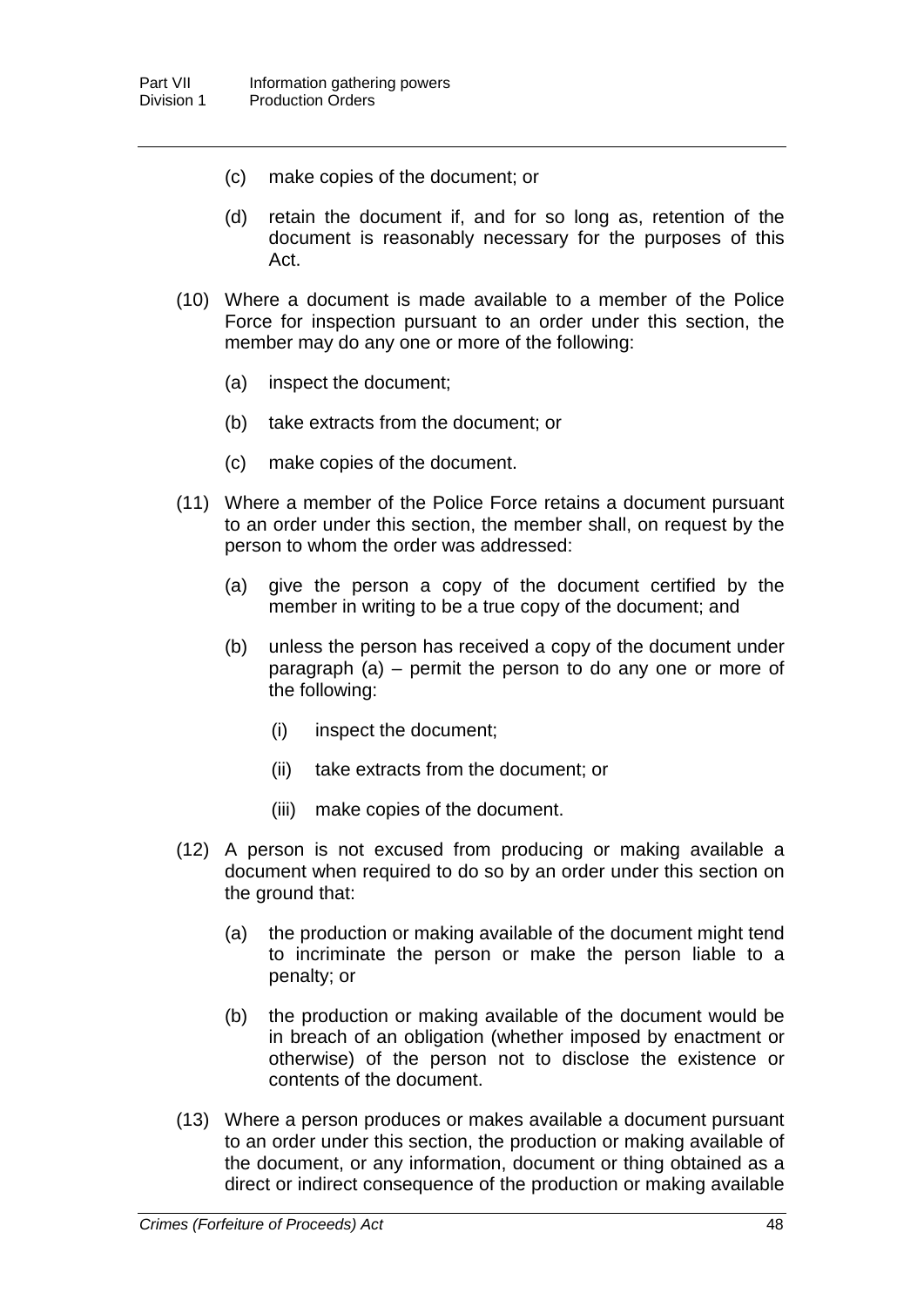of the document, is not admissible against the person in any criminal proceedings except a proceeding for an offence against section 50.

- (14) For the purposes of subsection (13), proceedings on an application for a restraining order, a forfeiture order or a pecuniary penalty order are not criminal proceedings.
- (15) In this section *bankers' books* means any accounting records used in the ordinary business of banking and includes ledgers, daybooks, cash-books and account books.

#### **49 Variation of production order**

Where the Supreme Court makes a production order requiring a person to produce a document to a member of the Police Force, the person may apply to the Court for a variation of the order and if the Court is satisfied that the document is essential to the business activities of the person, the Court may vary the production order so that it requires the person to make the document available to a member for inspection.

#### **50 Failure to comply with production order**

Where a person is required by a production order to produce a document to a member of the Police Force or make a document available to a member for inspection, the person is guilty of an offence against this subsection if the person:

- (a) contravenes the order without reasonable excuse; or
- (b) in purported compliance with the order produces or makes available a document known to the person to be false or misleading in a material particular without:
	- (i) indicating to the member to whom the document is produced or made available that the document is false or misleading and the respect in which the document is false or misleading; and
	- (ii) providing correct information to the member if the person is in possession of, or can reasonably acquire, the correct information.
- Penalty: Where the offender is a natural person \$10,000 or imprisonment for 5 years.

Where the offender is a body corporate – \$50,000.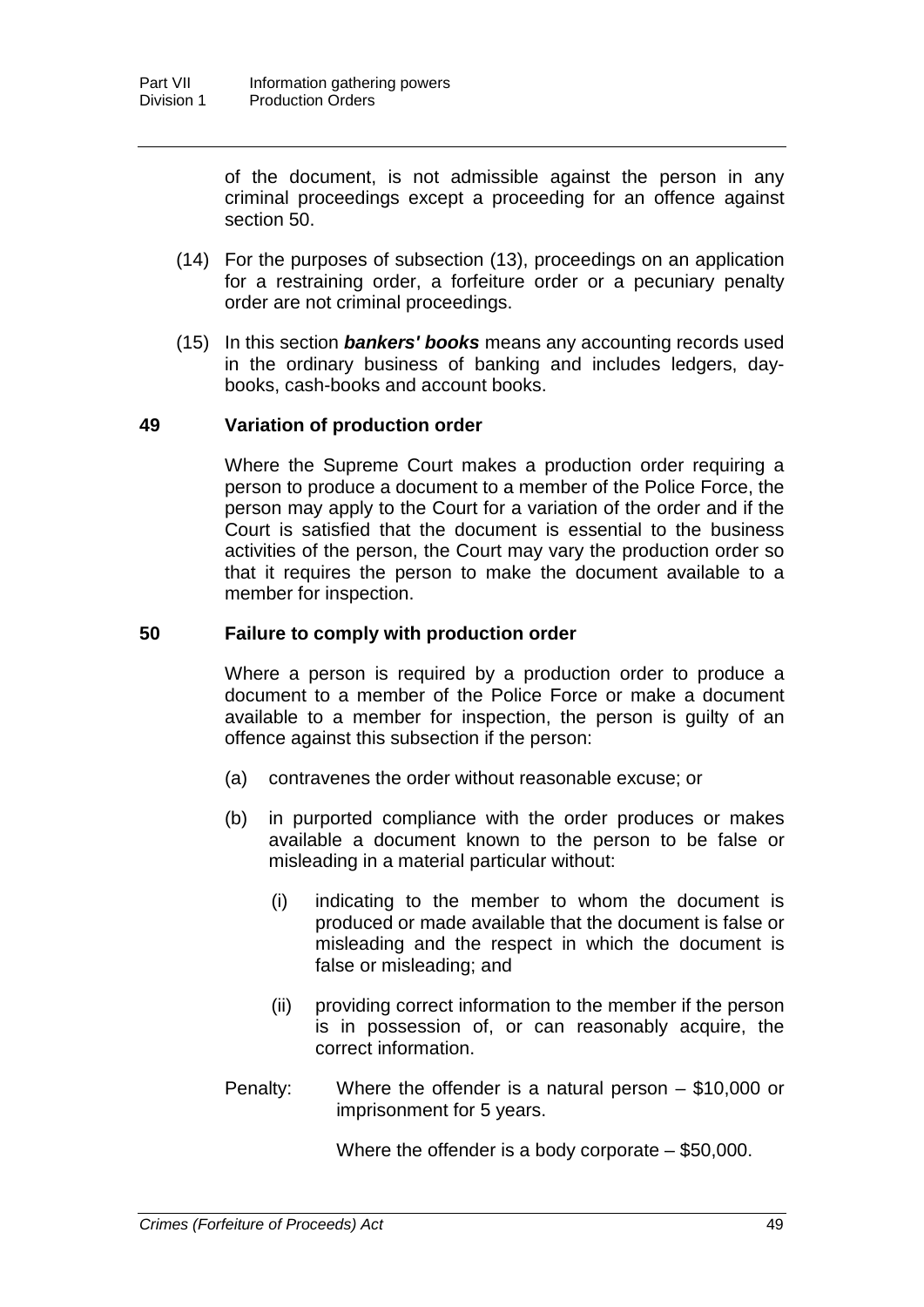### **Division 2 Search Powers**

#### **51 Powers to search for, and seize, documents relevant to locating, &c., property**

A member of the Police Force may:

- (a) enter on land, or on or into premises;
- (b) search the land or premises for any property-tracking document in relation to a serious offence; and
- (c) seize any document found in the course of the search that the member believes, on reasonable grounds, to be a property-tracking document in relation to a serious offence,

but only if the entry, search or seizure, as the case may be, is made:

- (d) with the consent of the occupier of the land or premises; or
- (e) under a warrant issued under section 52.

#### **52 Search warrant for location, &c., of property**

- (1) Where:
	- (a) a person has been convicted of a serious offence and a member of the Police Force has reasonable grounds for suspecting that there is, or may be within the following 7 days, on any land, or on or in any premises, a property-tracking document in relation to the offence; or
	- (b) a member of the Police Force has reasonable grounds for suspecting that:
		- (i) a person has committed a serious offence; and
		- (ii) there is, or may be within the following 7 days, on any land, or on or in any premises, a property-tracking document in relation to the offence,

the member may:

- (c) lay before the Supreme Court an information on oath setting out those grounds; and
- (d) apply to the Court for a search warrant under subsection (4) in respect of the land or premises.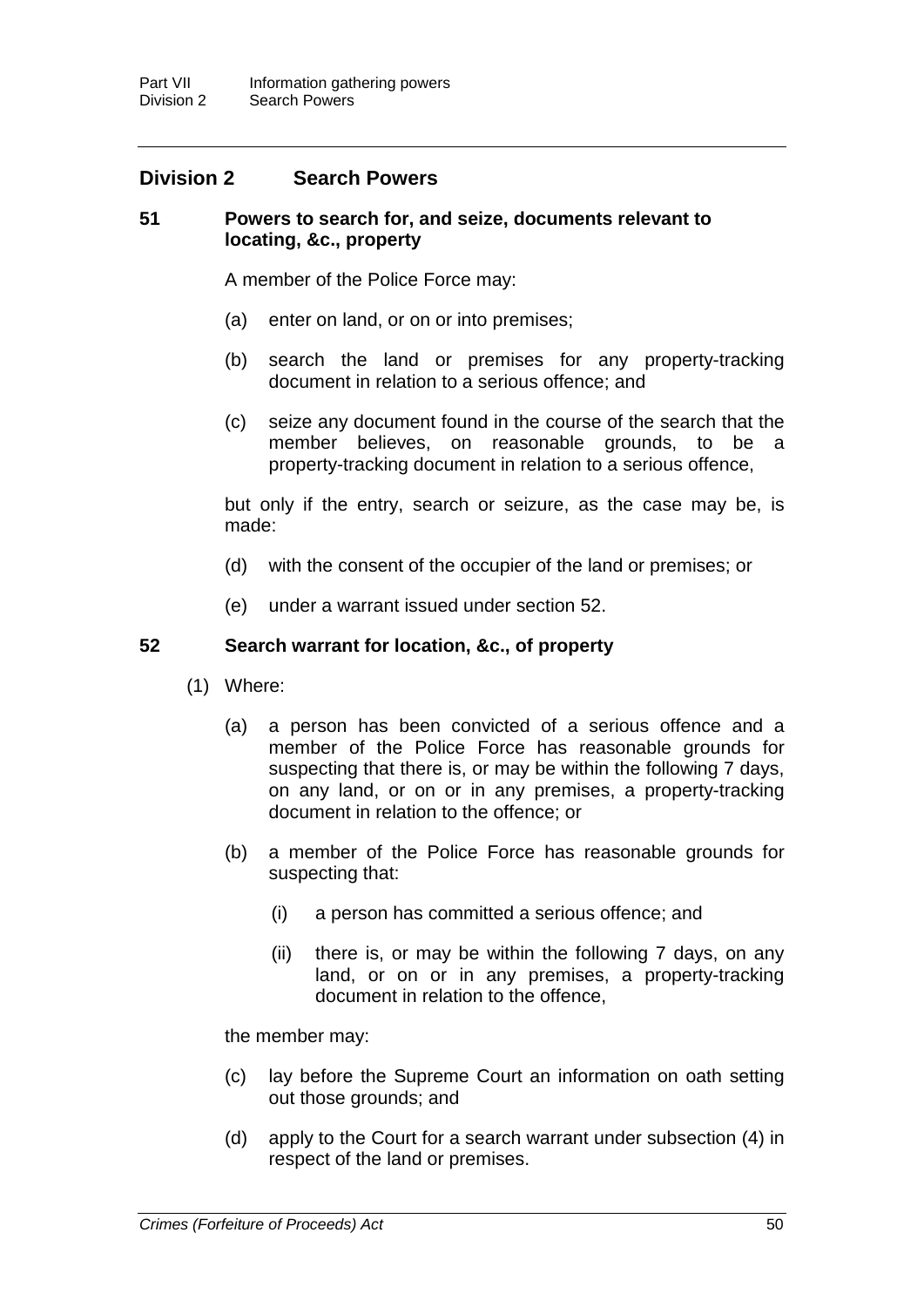- (2) Where a member of the Police Force applying for a warrant under this section in respect of a serious offence includes in the information under subsection (1) information on oath that the member has reasonable grounds for believing that:
	- (a) the person who was convicted of the serious offence or who is believed to have committed the serious offence derived a benefit, directly or indirectly, from the commission of the offence; and
	- (b) property specified in the information is subject to the effective control of the person,

the Supreme Court may treat any document relevant to identifying, locating or quantifying that property as a property-tracking document in relation to the offence for the purposes of this section.

- (3) In determining whether to treat a document under subsection (2) as a property-tracking document in relation to a serious offence, the Supreme Court may have regard to the matters referred to in subsection 12(2).
- (4) Where an application is made under subsection (1) for a search warrant in respect of land or premises, the Supreme Court may, subject to subsections (5) and (6), issue a search warrant authorizing a member of the Police Force (whether or not named in the warrant), with such assistance, and by such force, as is necessary and reasonable:
	- (a) to enter on the land or on or into the premises;
	- (b) to search the land or premises for documents of the kind referred to in subsection (1); and
	- (c) to seize any document found in the course of the search that the member believes, on reasonable grounds, to be a document of that kind.
- (5) The Supreme Court shall not issue a search warrant under this section unless it is satisfied that:
	- (a) the document involved cannot be identified or described with sufficient particularity for the purpose of obtaining a production order in respect of the document;
	- (b) a production order has been given in respect of the document and has not been complied with;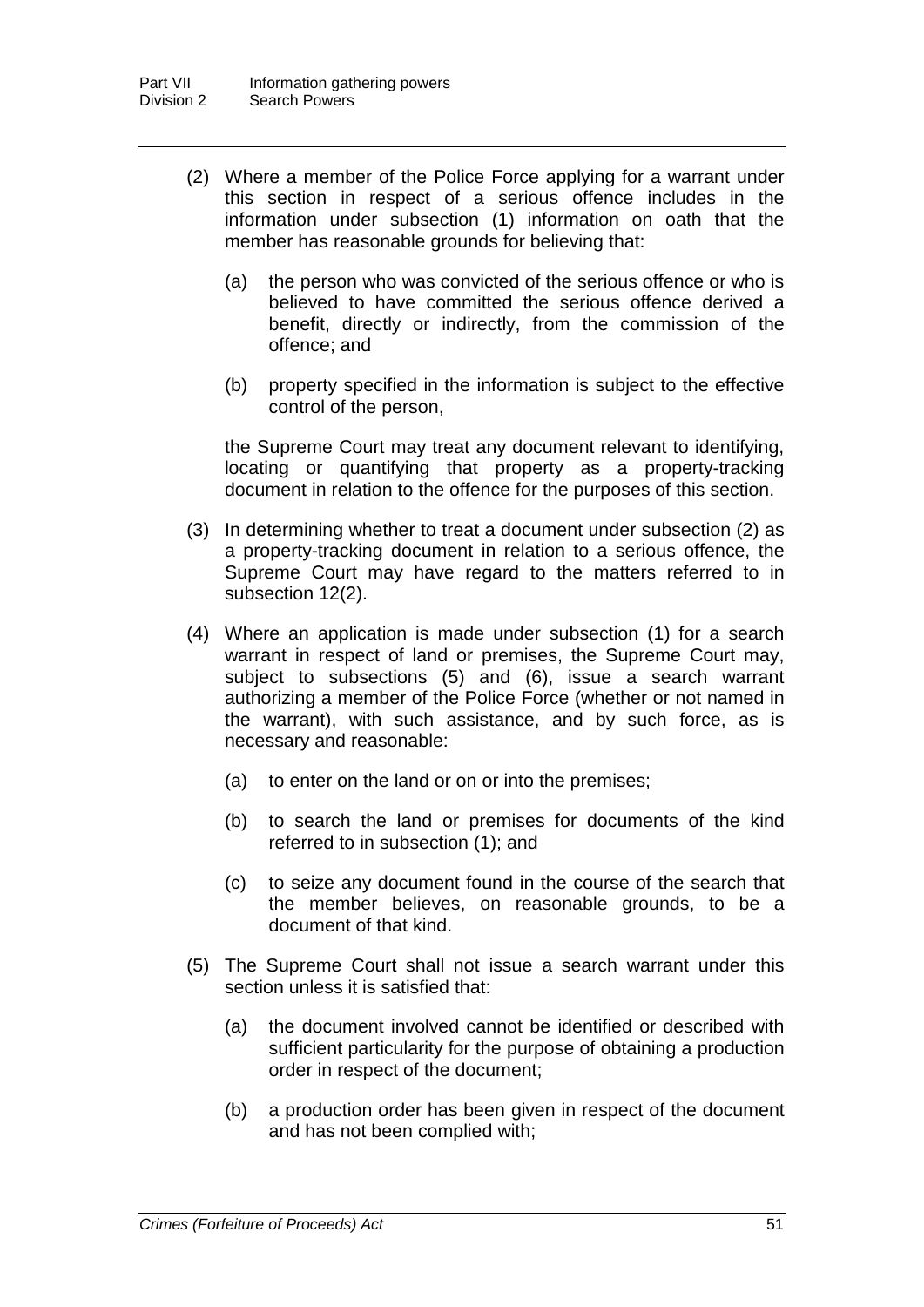- (c) a production order in respect of the document would be unlikely to be effective because there are reasonable grounds to suspect that such a production order would not be complied with; or
- (d) the investigation for the purposes of which the search warrant is being sought might be seriously prejudiced if the member of the Police Force does not gain immediate access to the document without notice to any person.
- (6) The Supreme Court shall not issue a search warrant under this section unless:
	- (a) the informant or some other person has given the Court, either orally or by affidavit, any further information that the Court requires concerning the grounds on which the search warrant is sought; and
	- (b) the Court is satisfied that there are reasonable grounds for issuing the search warrant.
- (7) There shall be stated in a search warrant issued under this section:
	- (a) a statement of the purpose for which the warrant is issued, including a reference to the nature of the serious offence that has been or is believed to have been committed;
	- (b) whether entry is authorized to be made at any time of the day or night or during specified hours of the day or night;
	- (c) a description of the kind of documents authorized to be seized; and
	- (d) a date, being not later than one month after the date of issue of the warrant, on which the warrant ceases to have effect.
- (8) If, in the course of searching under a warrant issued under this section for a property-tracking document in relation to a particular offence, a member of the Police Force finds:
	- (a) any document that the member believes, on reasonable grounds, to be:
		- (i) a property-tracking document in relation to the offence, although not of a kind specified in the warrant; or
		- (ii) a property-tracking document in relation to another serious offence; or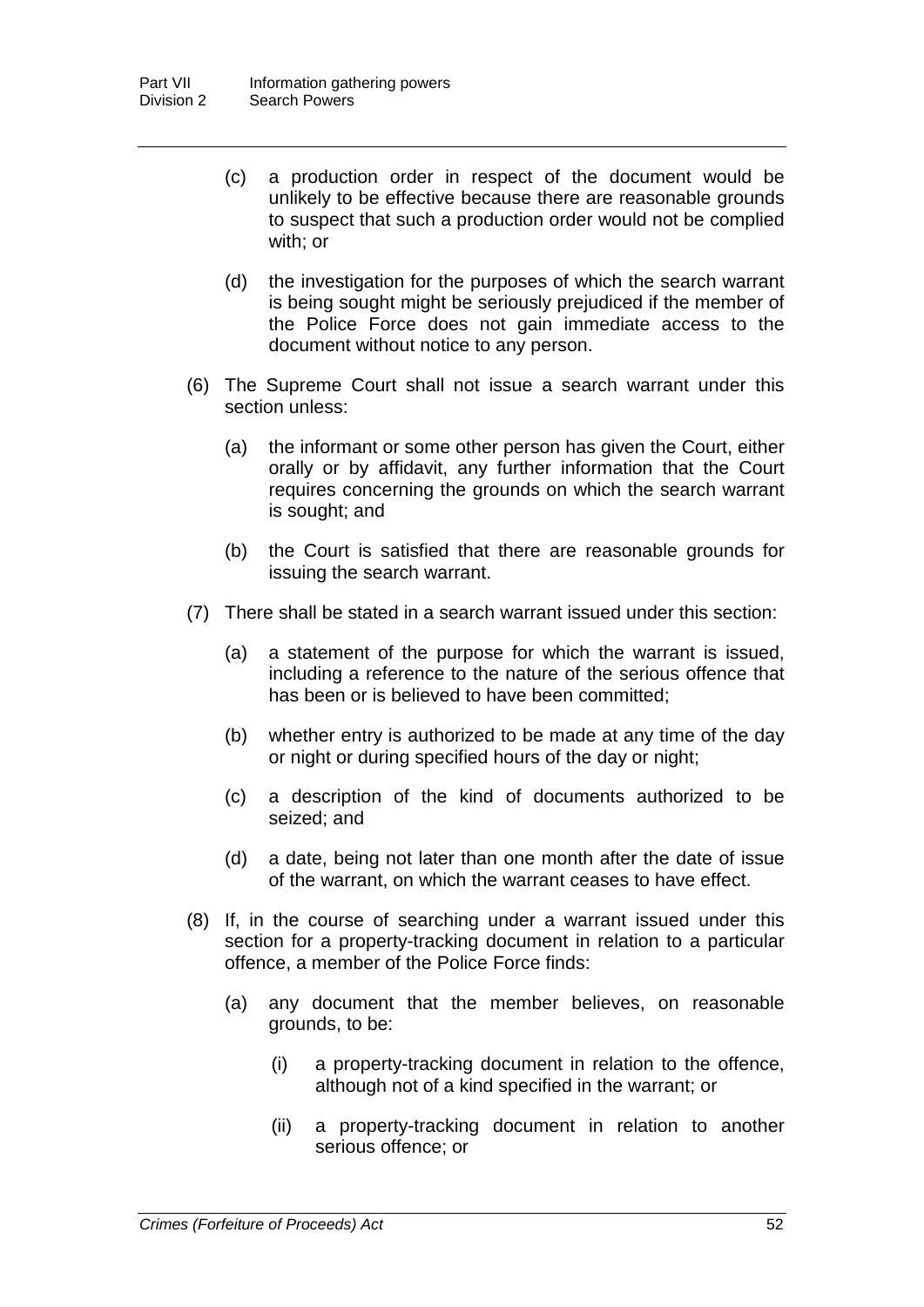(b) any thing that the member believes, on reasonable grounds, will afford evidence as to the commission of a criminal offence.

and the member believes, on reasonable grounds, that it is necessary to seize that document or thing in order to prevent its concealment, loss or destruction, the warrant shall be deemed to authorize the member to seize that document or thing.

### **Part VIII Miscellaneous**

#### **53 Possession, &c., of property suspected of being proceeds of crime**

- (1) A person who receives, possesses, conceals, disposes of or brings into the Territory money or any other property that may reasonably be suspected of being the proceeds of an offence is guilty of an offence.
	- Penalty: Where the offender is a natural person \$5,000 or imprisonment for 2 years.

Where the offender is a body corporate – \$15,000.

(2) Where a person is charged with an offence against this section, it is a defence to the charge if the person satisfies the court that the person had no reasonable grounds for suspecting that the property referred to in the charge was derived or realized, directly or indirectly, from some form of unlawful activity.

#### **54 Restriction on making applications**

Where an application for a confiscation order has been made to an appropriate court, no further application in relation to the same matter may be made to another court, except with the leave of the Supreme Court or in such circumstances as may be prescribed.

#### **55 Provisions relating to courts**

- (1) Where an application is made for a confiscation order to a court before which a person was convicted of a serious offence:
	- (a) the application may be dealt with by that court; and
	- (b) any function may be exercised by that court in relation to the confiscation order,

whether or not that court is constituted in the same way as it was constituted when the person was convicted of the offence.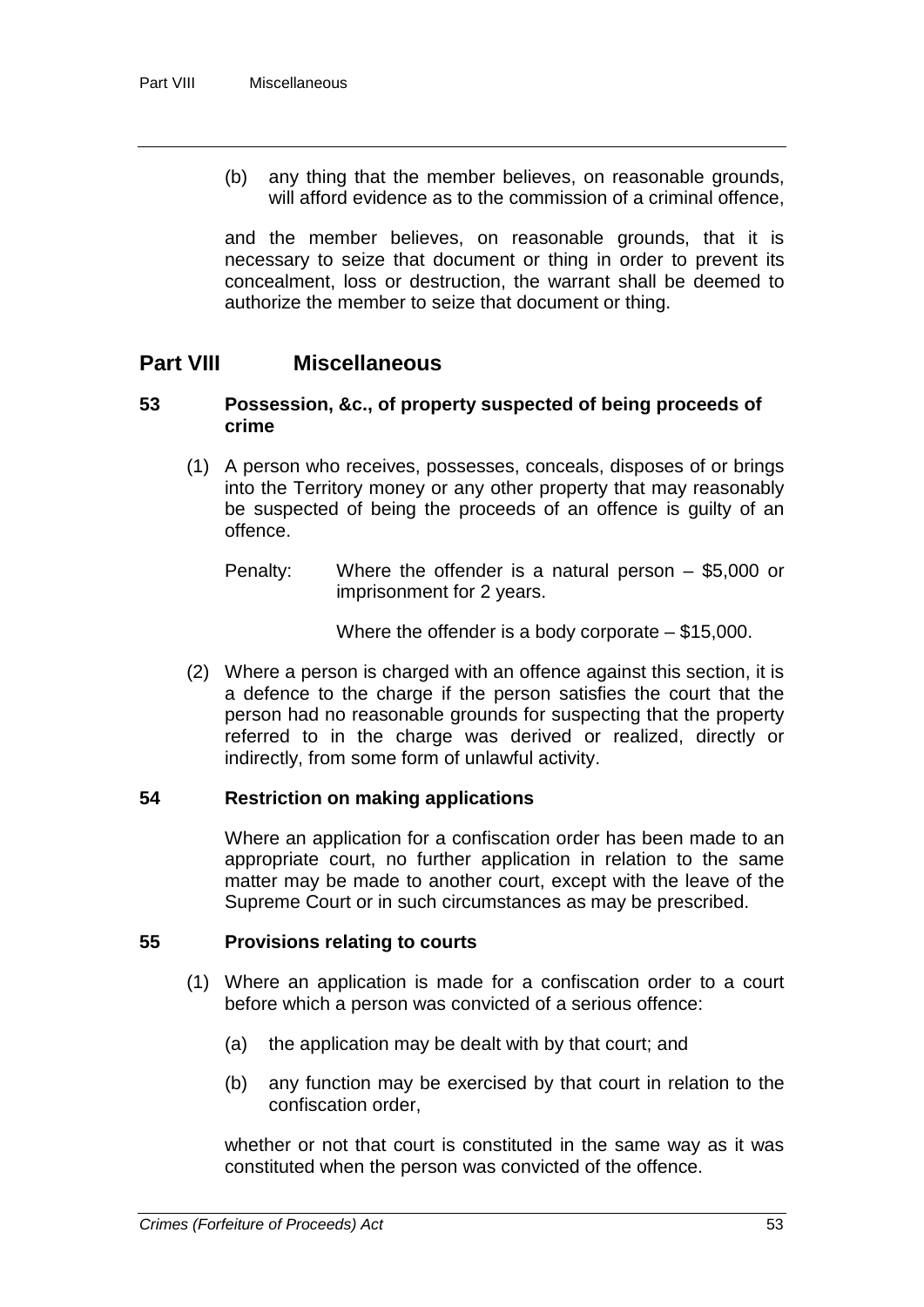- (2) The Court of Summary Jurisdiction may not, in relation to the conviction of a person for a particular offence, make a forfeiture order in respect of property unless it is satisfied that the value of the property (together with the value of any other property the subject of any other undischarged forfeiture order made by the Court in relation to the same conviction of that person) does not exceed \$20,000.
- (3) The Court of Summary Jurisdiction may not make a pecuniary penalty order against a person unless it is satisfied that the amount payable under the order (together with the amount payable under any other undischarged pecuniary penalty order made against the person by the Court) would not exceed \$20,000.
- (4) The Court of Summary Jurisdiction may not make a forfeiture order in respect of land, except in such circumstances as may be prescribed.
- (5) For the purposes of this section, the value of property shall be as determined by the Court of Summary Jurisdiction.

#### **56 Interstate operation of forfeiture or restraining orders**

- (1) For the purpose of enabling a forfeiture order or restraining order to be registered under the corresponding law of a State, the order may be expressed to apply to property in that State.
- (2) For the purpose of enabling a forfeiture order or restraining order to be registered under a law in force in another Territory of the Commonwealth, the order may be expressed to apply to property in that Territory.
- (3) A forfeiture order or restraining order does not apply to property in a corresponding State or in another Territory of the Commonwealth, except in so far as:
	- (a) a corresponding law of that State provides that the order has effect in that State following registration under that law;
	- (b) a law in force in that other Territory of the Commonwealth provides that the order has effect in that Territory following registration under that law; or
	- (c) the property was moveable property and was located elsewhere than in a corresponding State or in another Territory of the Commonwealth when the order took effect.
- (4) In this section, *corresponding State* means a State for which a declaration of a corresponding law is in force under this Act.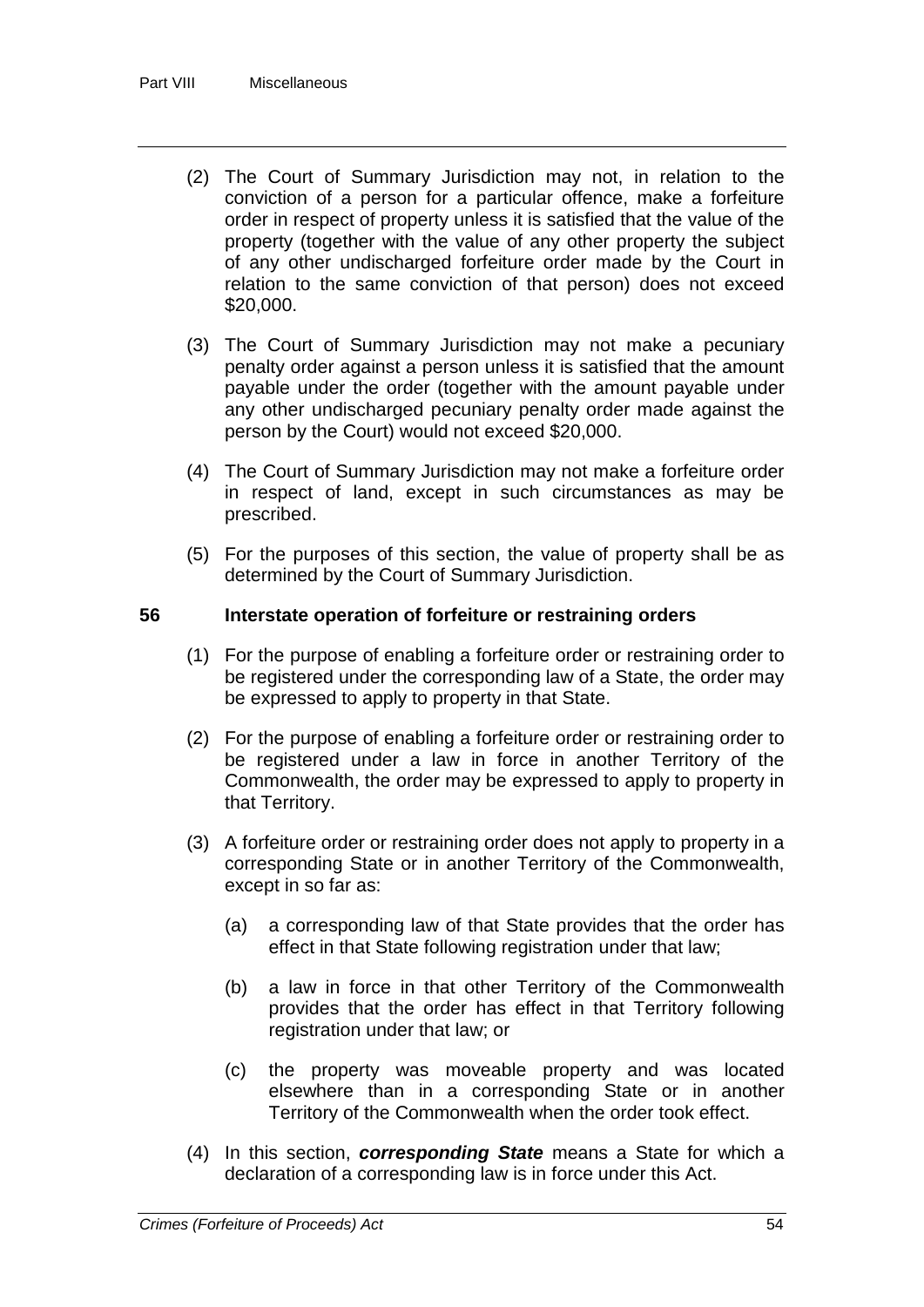#### **57 Costs incurred on variation of interstate restraining orders on application by third parties**

- (1) Where:
	- (a) the Supreme Court makes an order under this Act varying a forfeiture order or a restraining order that is registered under a corresponding law of a State; and
	- (b) the variation is made on the application of a third party and affects the interests of the third party in relation to property in that State,

the Supreme Court may order that the actual costs, or where it is satisfied that circumstances warrant it, may order that a part of those costs, incurred by the third party in applying for and obtaining the variation be paid to the third party.

- (2) Costs ordered to be paid under subsection (1) shall be paid by the person specified by the Supreme Court.
- (3) The Supreme Court may direct in what manner the costs ordered to be paid under subsection (1) are to be ascertained.
- (4) Nothing in this section limits the powers of the Supreme Court to award costs under any other law.
- (5) In this section:

*third party*, in relation to a restraining order, means a person who is not specified in the order as a person whose property is the subject of the order.

*vary* includes limit the manner in which an order applies.

#### **58 Making of confiscation orders where person absconded**

- (1) Where a person is, by virtue of section 3(2)(d), to be taken to have been convicted of a serious offence, an appropriate court shall not make a confiscation order in relation to the conviction of the person for that offence unless it is:
	- (a) satisfied, on the balance of probabilities, that the person has absconded; and
	- (b) of the opinion that, having regard to all the evidence before the court, the evidence is capable of satisfying a jury beyond reasonable doubt that the person committed the offence.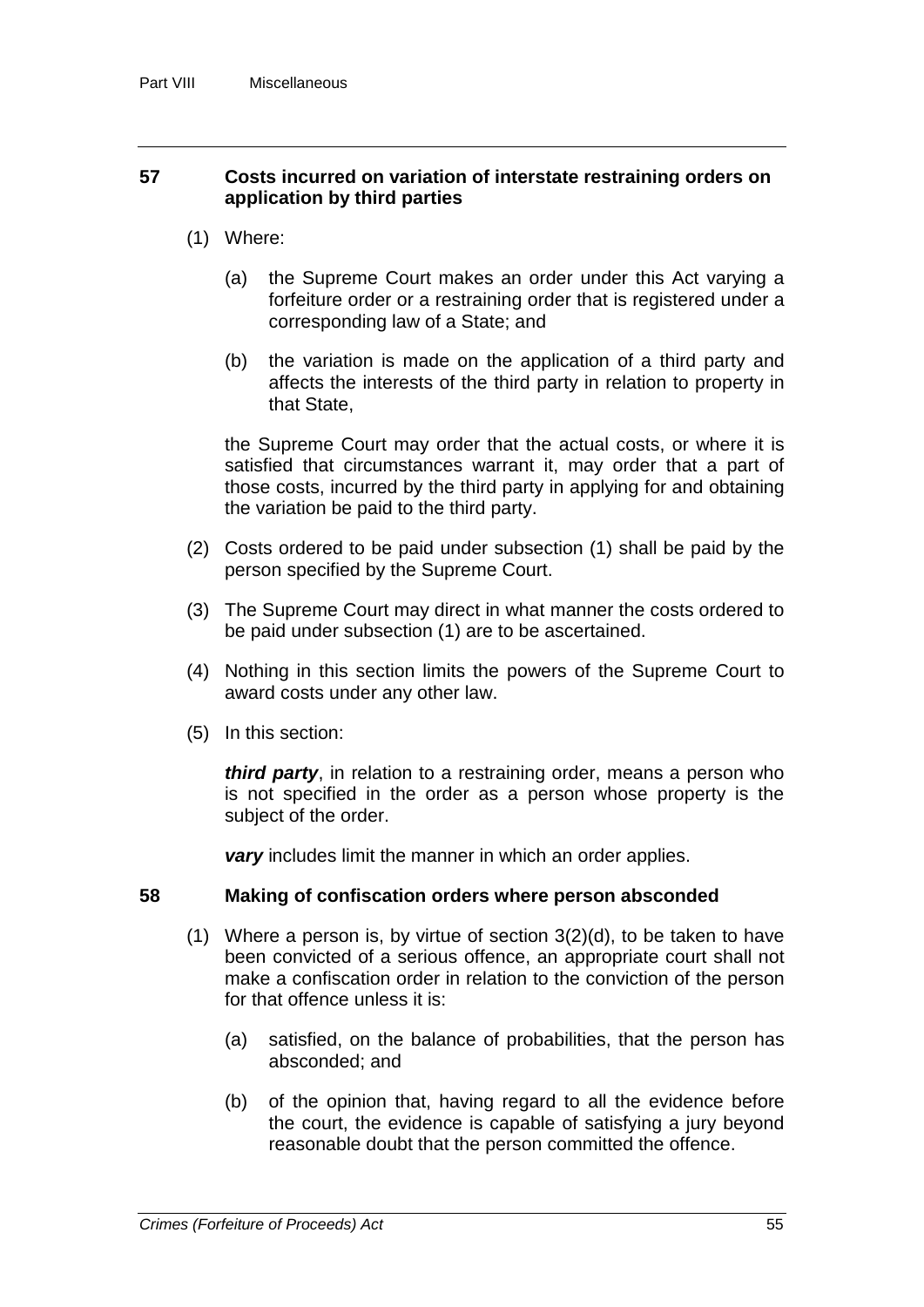- (2) In this section, a reference to:
	- (a) evidence includes a reference to other information of a prescribed kind which the court in its discretion takes into consideration; and
	- (b) a jury is a reference to a reasonable jury properly instructed.

#### **59 Stamp duty**

No stamp duty is payable under the *Stamp Duty Act* in respect of:

- (a) the transfer of any property under section 7; or
- (b) the return of any property under section 9.

#### **60 Appeals**

- (1) Without affecting any other right of appeal, a forfeiture order is appellable by any person who has an interest in the property in respect of which the order was made:
	- (a) in the case of a person convicted of an offence in reliance on which the forfeiture order was made – in the same manner as if the order were, or were part of, a sentence imposed in respect of the offence; or
	- (b) in any other case in the same manner as if the person had been convicted of a serious offence and the order were, or were part of, a sentence imposed in respect of the offence.
- (2) Without affecting any other right of appeal, a pecuniary penalty order is appellable in the same manner as if it were, or were part of, a sentence imposed in respect of the offence in relation to which the order was made.
- (3) On appeal, a forfeiture order or a pecuniary penalty order may be confirmed, discharged or varied.
- (4) The Attorney-General or the Director of Public Prosecutions may appeal to the Court of Criminal Appeal against a refusal by a court to make a forfeiture order or a pecuniary penalty order, and the Court of Criminal Appeal may, as it thinks fit, make such order as could have been made in the first instance.
- (5) A forfeiture order or a pecuniary penalty order made by the Court of Criminal Appeal under subsection (4) shall be deemed to have been made by the Supreme Court under this Act, but is not on that account subject to further appeal.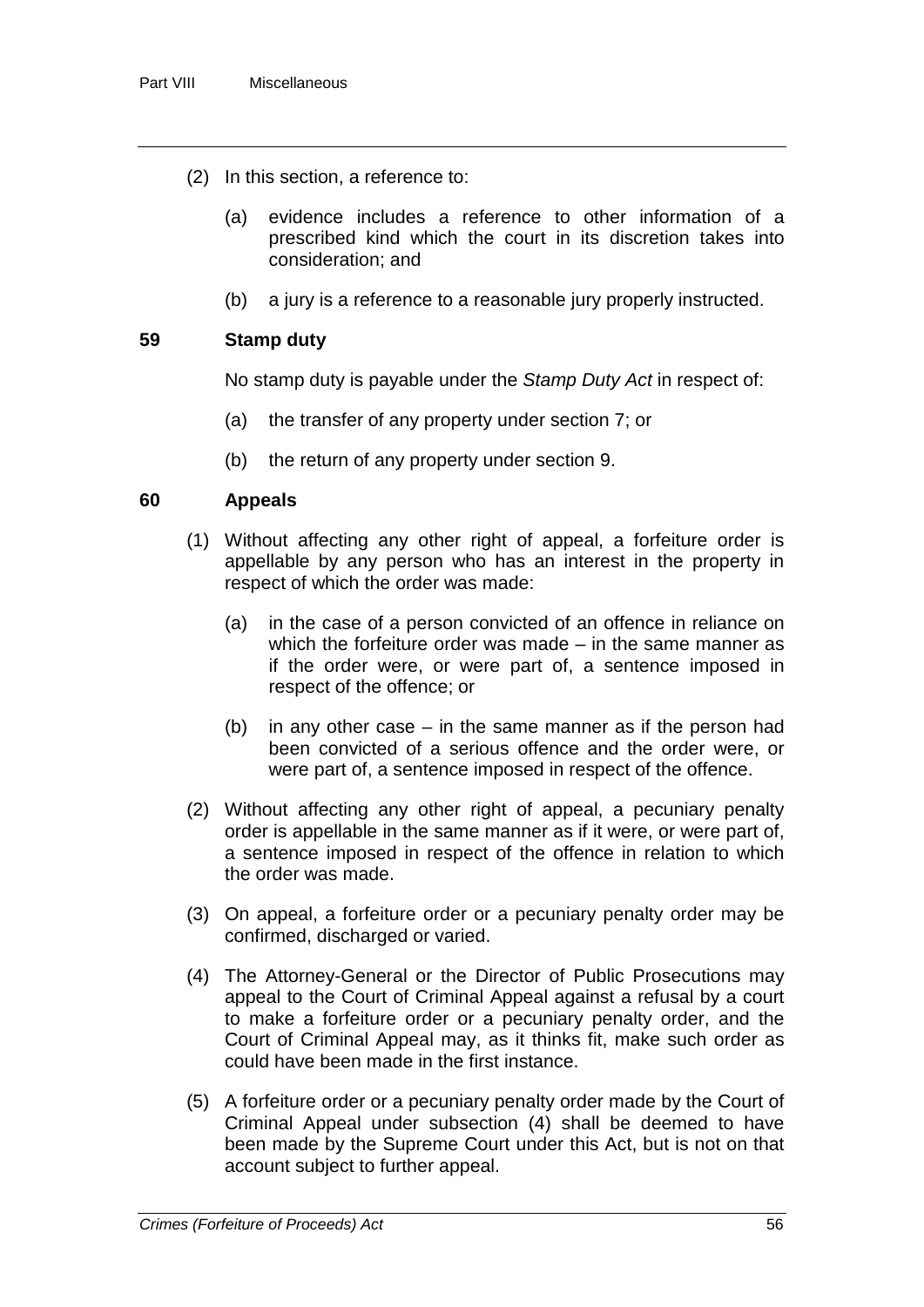(6) Nothing in this section confers a right of appeal to the Court of Criminal Appeal from a decision of the Supreme Court, except where the rules of the Supreme Court provide that such an appeal lies.

#### **61 Operation of other laws not affected**

Nothing in this Act limits or restricts the operation of any other law providing for the forfeiture of property.

#### **62 Notices**

- (1) The Regulations or rules of court may make provision for or with respect to the giving of notices under this Act.
- (2) Where a notice is required to be given under this Act and the Regulations or rules of court make provision for or with respect to the giving of the notice, the notice shall be given in accordance with the relevant provisions.
- (3) The Regulations shall prevail to the extent of any inconsistency with the rules of court.
- (4) A reference in this section to rules of court includes a reference to Regulations made under the *Justices Act*.

#### **63 Conduct by directors, servants or agents**

- (1) Where it is necessary, for the purposes of this Act, to establish the state of mind of a body corporate in respect of conduct engaged in, or deemed by subsection (2) to have been engaged in, by the body corporate, it is sufficient to show that a director, servant or agent of the body corporate, being a director, servant or agent by whom the conduct was engaged in within the scope of his or her actual or apparent authority, had that state of mind.
- (2) Any conduct engaged in on behalf of a body corporate by:
	- (a) a director, servant or agent of the body corporate within the scope of his or her actual or apparent authority; or
	- (b) any other person at the direction or with the consent or agreement (whether express or implied) of a director, servant or agent of the body corporate, where the giving of the direction, consent or agreement is within the scope of the actual or apparent authority of the director, servant or agent,

shall be deemed, for the purposes of this Act, to have been engaged in by the body corporate.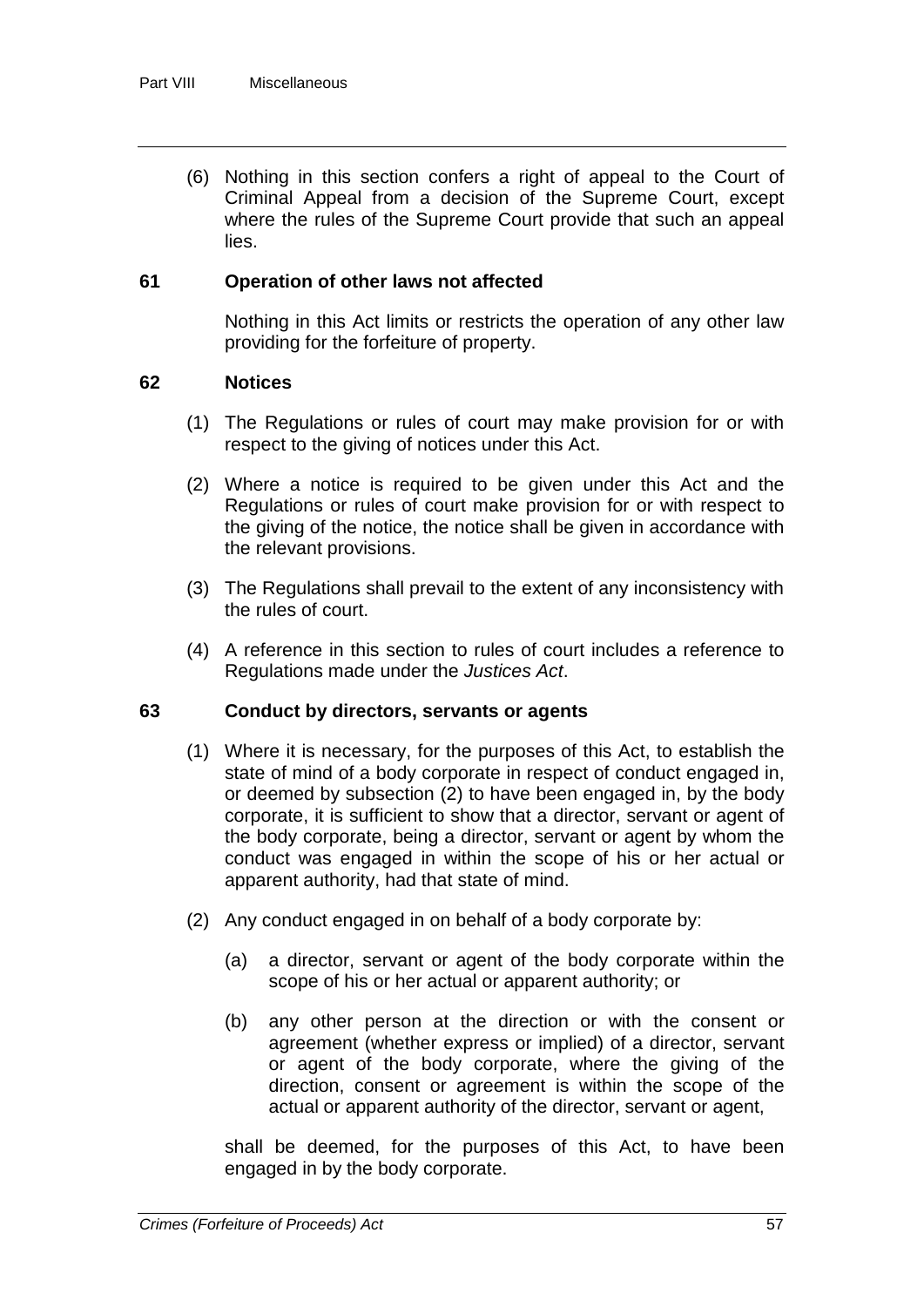- (3) Where it is necessary, for the purposes of this Act, to establish the state of mind of a person in relation to conduct deemed by subsection (4) to have been engaged in by the person, it is sufficient to show that a servant or agent of the person, being a servant or agent by whom the conduct was engaged in within the scope of his or her actual or apparent authority, had that state of mind.
- (4) Conduct engaged in on behalf of a person other than a body corporate by:
	- (a) a servant or agent of the person within the scope of his or her actual or apparent authority; or
	- (b) any other person at the direction or with the consent or agreement (whether express or implied) of a servant or agent of the first-mentioned person, where the giving of the direction, consent or agreement is within the scope of the actual or apparent authority of the servant or agent,

shall be deemed, for the purposes of this Act, to have been engaged in by the first-mentioned person.

- (5) A reference in this section to the state of mind of a person includes a reference to the knowledge, intention, opinion, belief or purpose of the person and the person's reasons for the person's intention, opinion, belief or purpose.
- (6) A reference in this section to a director of a body corporate includes a reference to a constituent member of a body corporate incorporated for a public purpose.

#### **64 Court may have regard to transcript**

Where an application is made to an appropriate court for a confiscation order in respect of a person's conviction of an offence, the court may, in determining the application, have regard to the transcript of any proceeding against the person for the offence.

### **65 Application of Act**

This Act applies to serious offences committed before the commencement of this Act, as well as to those committed after the commencement of this Act.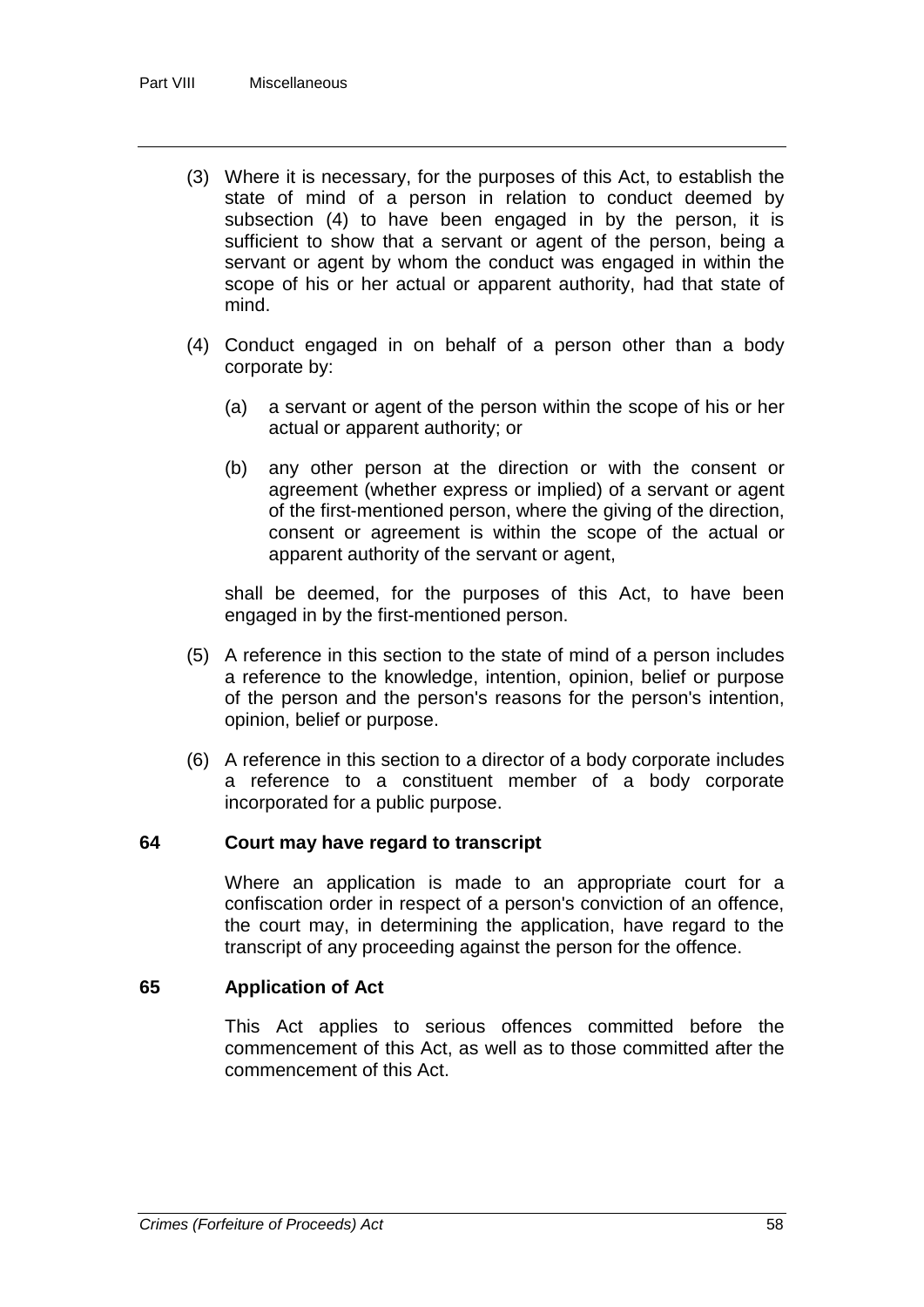#### **66 Regulations**

- (1) The Administrator may make regulations, not inconsistent with this Act, prescribing matters:
	- (a) required or permitted by this Act to be prescribed; or
	- (b) necessary or convenient to be prescribed for carrying out or giving effect to this Act.
- (2) A regulation may:
	- (a) apply generally or be limited in its application by reference to specified exceptions or factors;
	- (b) apply differently according to different factors of a specified kind; or
	- (c) authorize any matter or thing to be determined, applied or regulated from time to time by any specified person or body,

or may do any combination of those things.

- (3) A regulation declaring a kind of order to be within a definition may do so by reference to the interstate serious offences involved.
- (4) A regulation declaring a law to be a law that corresponds to this Act may provide that the declaration applies only for prescribed provisions of this Act.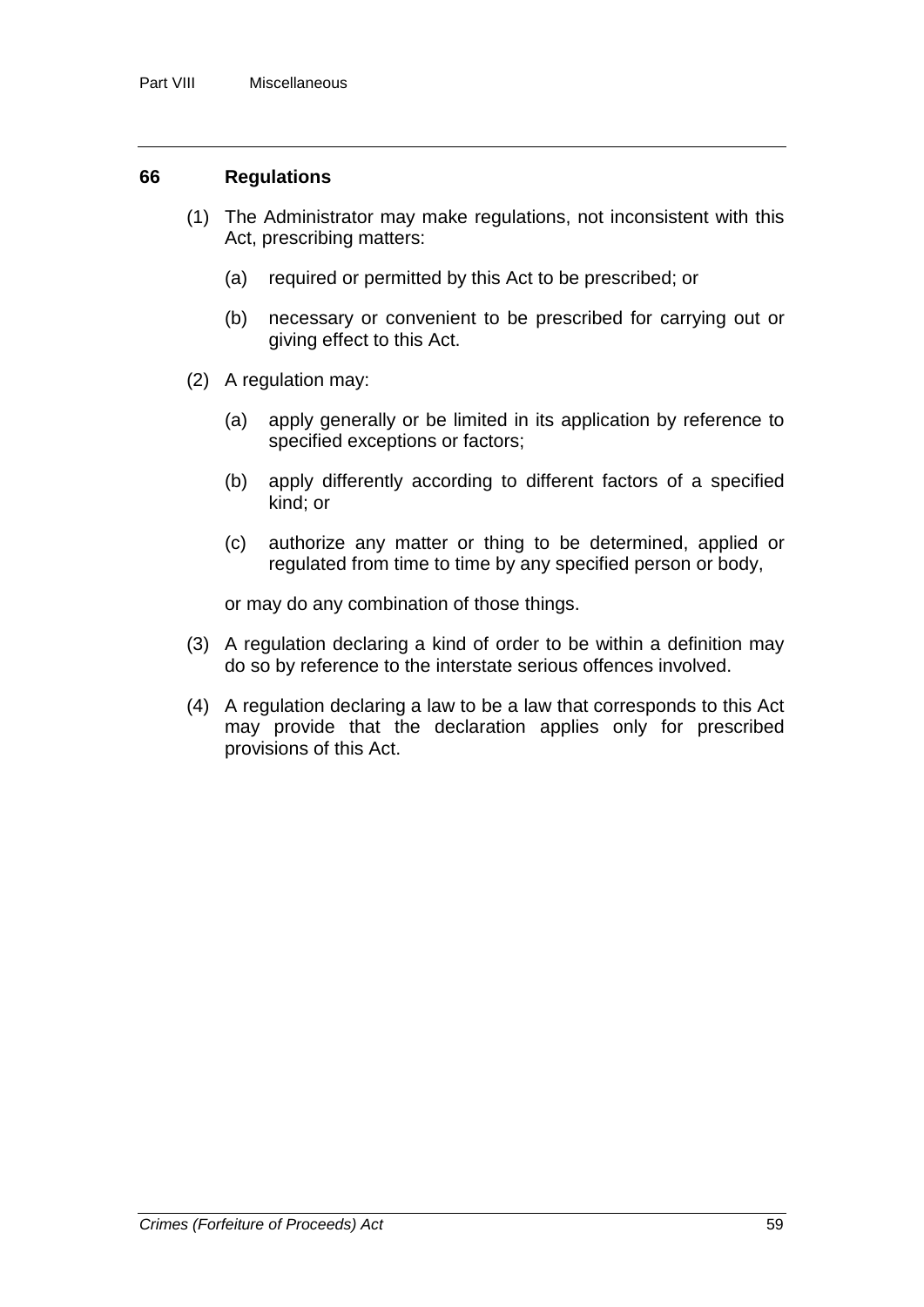#### **ENDNOTES**

**1 KEY**

Key to abbreviations

| $amd = amended$         | $od = order$                        |
|-------------------------|-------------------------------------|
| $app = appendix$        | $om = omitted$                      |
| $bl = by-law$           | $pt = Part$                         |
| $ch = Chapter$          | $r =$ regulation/rule               |
| $cl = clause$           | $rem = remainder$                   |
| div = Division          | renum = renumbered                  |
| $exp = expires/expired$ | $rep = repeated$                    |
| $f = form$              | $s = section$                       |
| Gaz = Gazette           | $sch = Schedule$                    |
| $h dg =$ heading        | $sdiv = Subdivision$                |
| ins = inserted          | <b>SL</b> = Subordinate Legislation |
| It = $long$ title       | $sub =$ substituted                 |
| $nc = not$ commenced    |                                     |

### **2 LIST OF LEGISLATION**

|             | Crimes (Forfeiture of Proceeds) Act 1988 (Act No. 65, 1988) |
|-------------|-------------------------------------------------------------|
| Assent date | 22 December 1988                                            |
| Commenced   | 16 January 1989 (Gaz S2, 13 January 1989)                   |

#### *Crimes (Forfeiture of Proceeds) Amendment Act 1990* **(Act No. 16, 1990)**

| Assent date<br>Commenced | 12 April 1990<br>1 November 1990 (s 2, s 2 Misuse of Drugs Act 1990 (Act<br>No. 15, 1990) and Gaz G40, 10 October 1990, p 3) |
|--------------------------|------------------------------------------------------------------------------------------------------------------------------|
|--------------------------|------------------------------------------------------------------------------------------------------------------------------|

#### *Director of Public Prosecutions (Consequential Amendments) Act 1990* **(Act No. 29, 1990)**

| Assent date | 11 June 1990                                              |
|-------------|-----------------------------------------------------------|
| Commenced   | 21 January 1991 (s 2, s 2 Director of Public Prosecutions |
|             | Act 1990 (Act No. 35, 1990) and Gaz G2, 16 January 1991,  |
|             | p 9)                                                      |

#### *Statute Law Revision Act 1991* **(Act No. 31, 1991)**

| Assent date | 25 June 1991 |
|-------------|--------------|
| Commenced   | 25 June 1991 |

*Crimes (Forfeiture of Proceeds) Amendment Act 1992* **(Act No. 20, 1992)**

| Assent date | 2 June 1992 |
|-------------|-------------|
| Commenced   | 2 June 1992 |

| Local Government (Consequential Amendments) Act 1993 (Act No. 84, 1993) |                                                                                                 |  |
|-------------------------------------------------------------------------|-------------------------------------------------------------------------------------------------|--|
| Assent date                                                             | 31 December 1993                                                                                |  |
| Commenced                                                               | 1 June 1994 (s 2, s 2 Local Government Act 1993 (Act<br>No. 83, 1993) and Gaz S35, 20 May 1994) |  |

#### *Sentencing (Consequential Amendments) Act 1996* **(Act No. 17, 1996)**

| Assent date | 19 April 1996                                            |
|-------------|----------------------------------------------------------|
| Commenced   | s 7 19 April 1996; rem: 1 July 1996 (s 2, s 2 Sentencing |
|             | Act 1995 (Act No. 39, 1995) and Gaz S15, 13 June 1996)   |